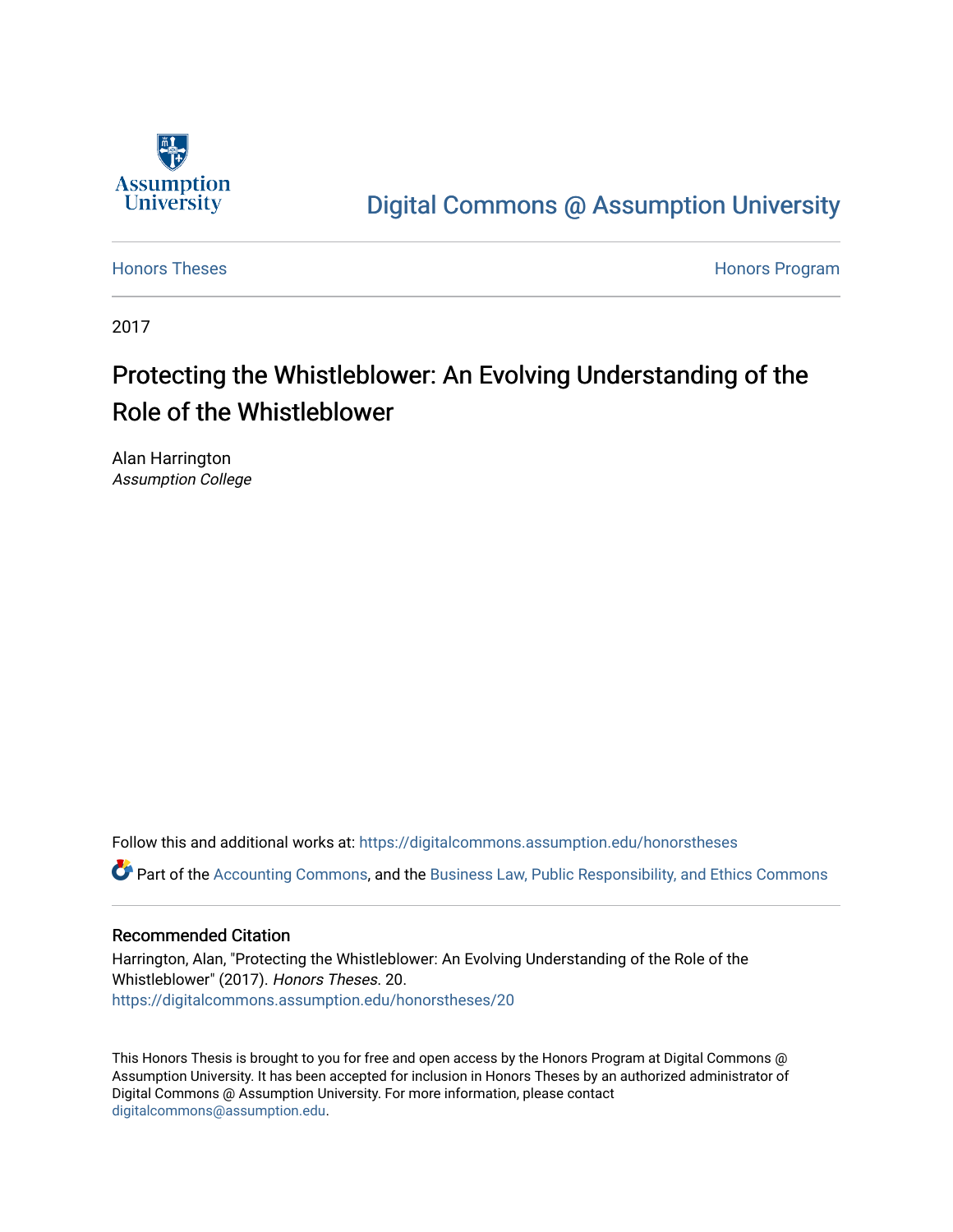Protecting the Whistleblower: An Evolving Understanding

of the Role of the Whistleblower

By

Alan Harrington

Faculty Supervisor: Prof. Joseph Foley

Business Studies Department

A Thesis Submitted to Fulfill the Requirements of the Honors Program at Assumption College

December 2016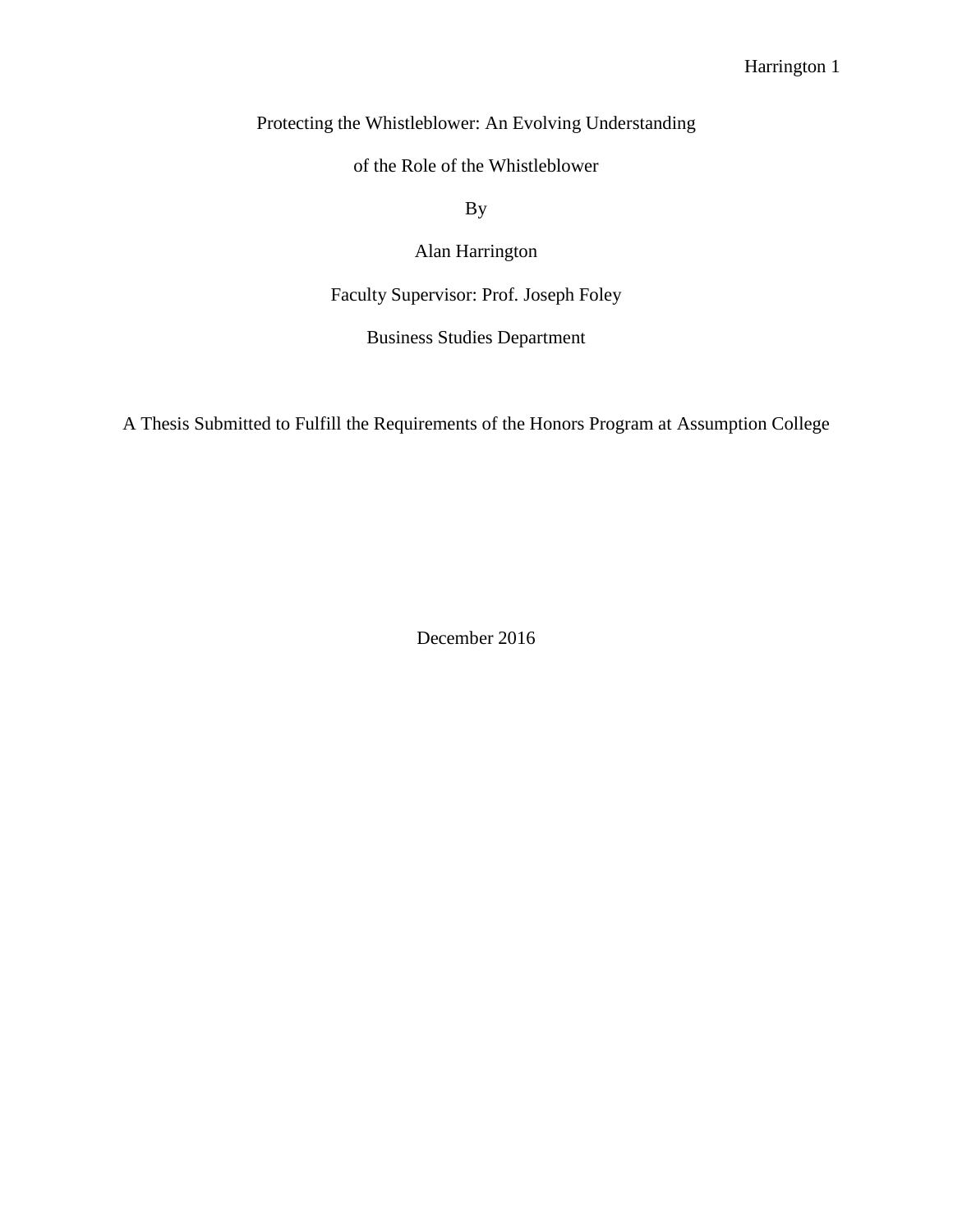#### **Introduction**

Imagine that you have just signed a contract to work as the Assistant Controller at AeroTechAZ Corp., a multinational technology corporation that has experienced tremendous growth in the last couple of years, outpacing all of their industry competitors by a margin of 2:1 in terms of gross profit. The company has just published its financial statements and the company's performance has shattered investment analyst expectations for the eighth year in a row, raising the stock price on the New York Stock Exchange from \$670 to an all-time high of \$680. According to the contract you signed your total compensation includes a starting base salary of \$182,000, full company covered health insurance of your choice, stock options, retirement benefits, and the potential for bonus compensation should short-term target goals be met, as set out by the company's chief executive officer. After every year of service, you will receive an average of 42,628 of time-vested stock that will be available for purchase after two more subsequent years of service. If you received all 42,628 shares and the company's share price remained the same for the next two years, the total value of those shares would be \$28,987,040. Thrilled about this opportunity, you begin your job at the company feeling a constant rush of euphoria as you enter your glass office space on the top floor of your company's New York City headquarters.

A month passes since you have started your new position at the company when you hear some talk among some employees in the accounting department about questionable journal entries being entered into the system. While utilizing the company's accounting system, you discover that there is a large quantity of questionable journal entries that you cannot explain. After further investigation, which you carry out in secret for the next month, you find that there are many other accounts that have altered numbers. Doing a quick estimate, you realize that the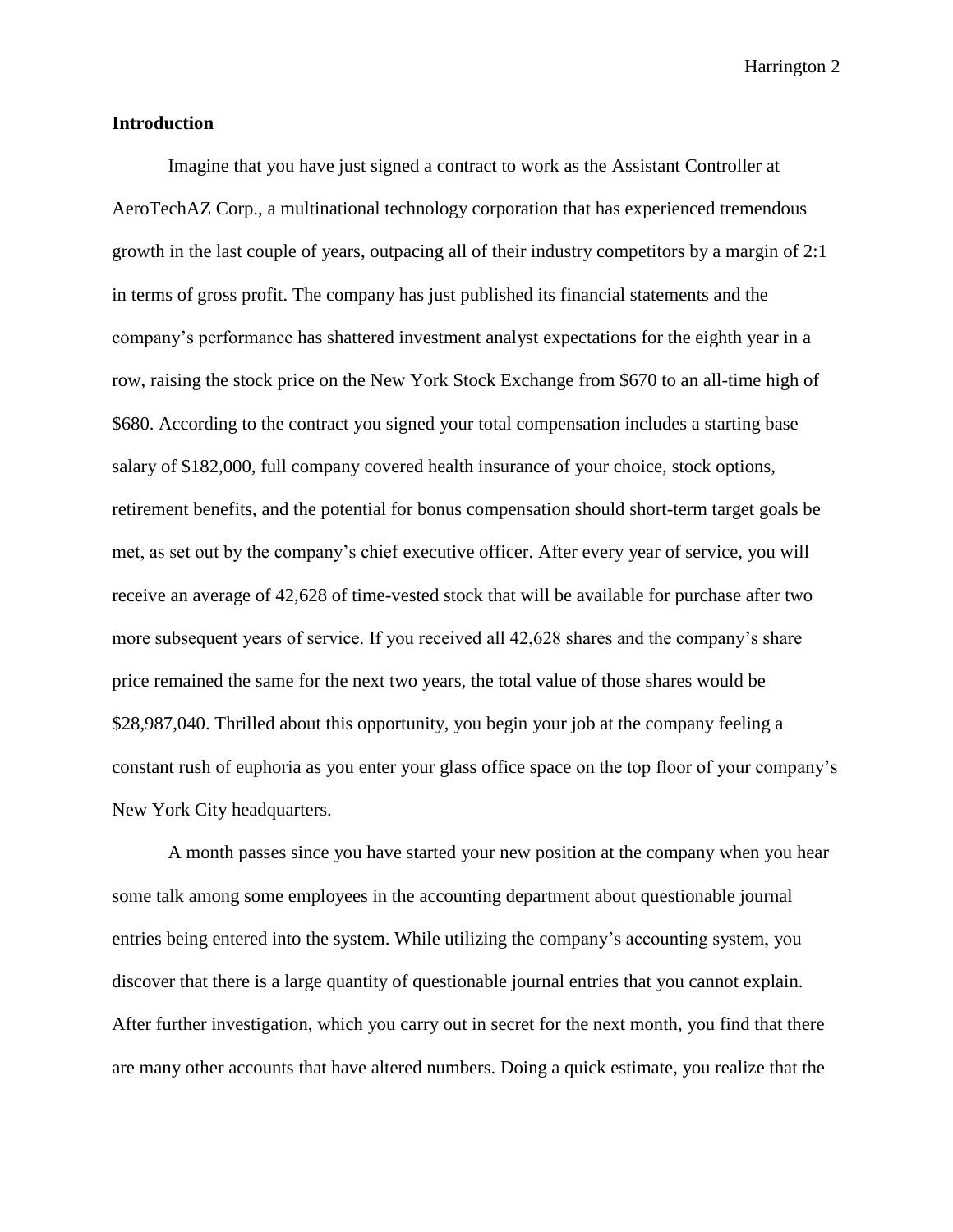questionable journal entries are material in nature and would greatly impact your company's financial statements and it would have to restate them. In fact, instead of exceptional growth for the past couple of years, your company has been experiencing turbulent times and actually experienced a loss in the past two fiscal years.

To prepare for your next meeting with the company's Chief Financial Officer (CFO) you compile your report as usual, but you also gather the evidence you have discovered about the questionable journal entries that, to you, appear to have a material impact on the company's financial statements. During your meeting with the CFO you inquire about the supposed rumors pertaining to dubious accounting entries being made, being careful not to reveal that you have full knowledge about the various material misstatements. The CFO responds nonchalantly and jokes that you should not rely on the ramblings of the "common workers." Despite the CFO's attitude toward the rest of the employees, you bring forward the evidence of the accounting anomalies at the company, emphasizing that there are also deficiencies in some of the internal controls if these entries could be entered. After several minutes, the CFO looks up and states that the concern will be brought up with the external auditors as well as the company's legal counsel. The CFO also states that as soon as any findings come from either the external auditors or the legal counsel you will be informed.

A week goes by and you receive an email from the CFO asking to see you as soon as possible. You hurriedly grab the evidence you had gathered and go to meet the CFO. After exchanging pleasantries, the CFO begins to explain that, while your report may state "inefficiencies in internal controls and accounting anomalies that are of a material nature," the external auditors and company legal counsel have determined that the accounting methods used followed Generally Accepted Accounting Principles (GAAP) and that this was "just how the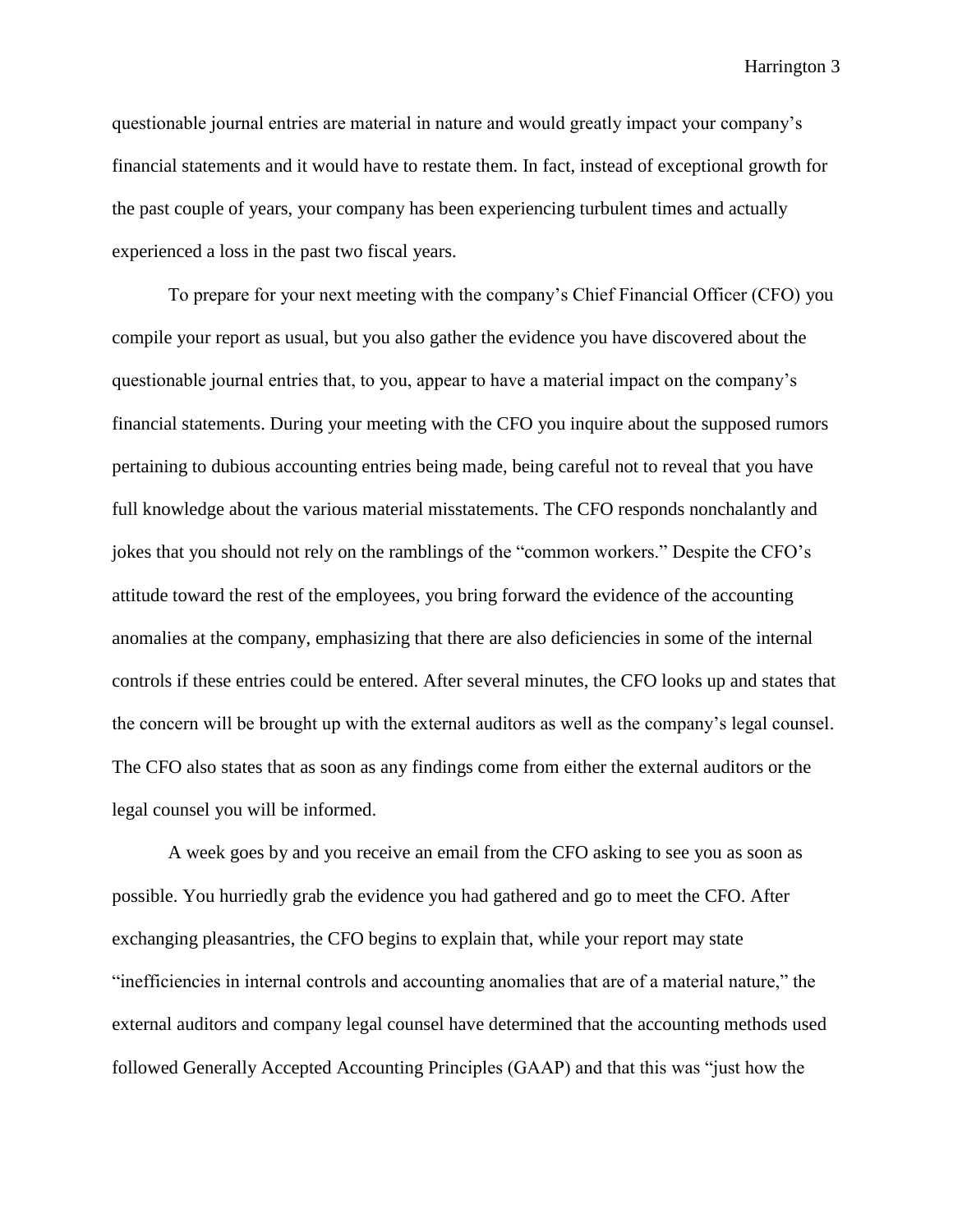company did its accounting." The CFO also mentions that the matter should be dropped and that you should not look into the matter any further, hinting that to do so would be a waste of company resources. After you leave this meeting you decide to look over your findings and the more you analyze the financial statements and accounts, the more certain you are that there is some type of fraud occurring at the company. Torn between your responsibilities to report fraud and your loyalty to your company you decide to use the company's employee fraud hotline to report the fraud as well as file a report with the Securities and Exchange Commission (SEC). As you finish the calls you wonder, did you feel you made the right decision?

Another month goes by and you have not heard anything about an investigation into the accounting anomalies. You enter your office on the final Friday of your fourth month at the company and you notice that many of your co-workers are avoiding you and talking in hushed whispers as you pass them on your way to your office. You check your email and notice that you have received an email from the company's human resources and legal department. Hoping that this is the email stating that the fraud had been investigated, you open it only to find that you have been terminated "effective immediately." Stunned, you sit in your office chair staring at your computer screen when the CFO and two security officers of the company walk into your office. The CFO notifies you that you have 30 minutes to leave the premises. You quickly gather your belongings, stow them in your vehicle, and drive home.

Your surprise quickly turns into anger and you start to wonder why you were fired, especially with such short notice. You speculate that you were fired due to reporting fraud at the company using the hotline or that the company was alerted by the SEC about allegations of the possible fraud and the CFO realized that the whistleblower was you. You know that your termination from the company for providing information as a whistleblower is against the law. In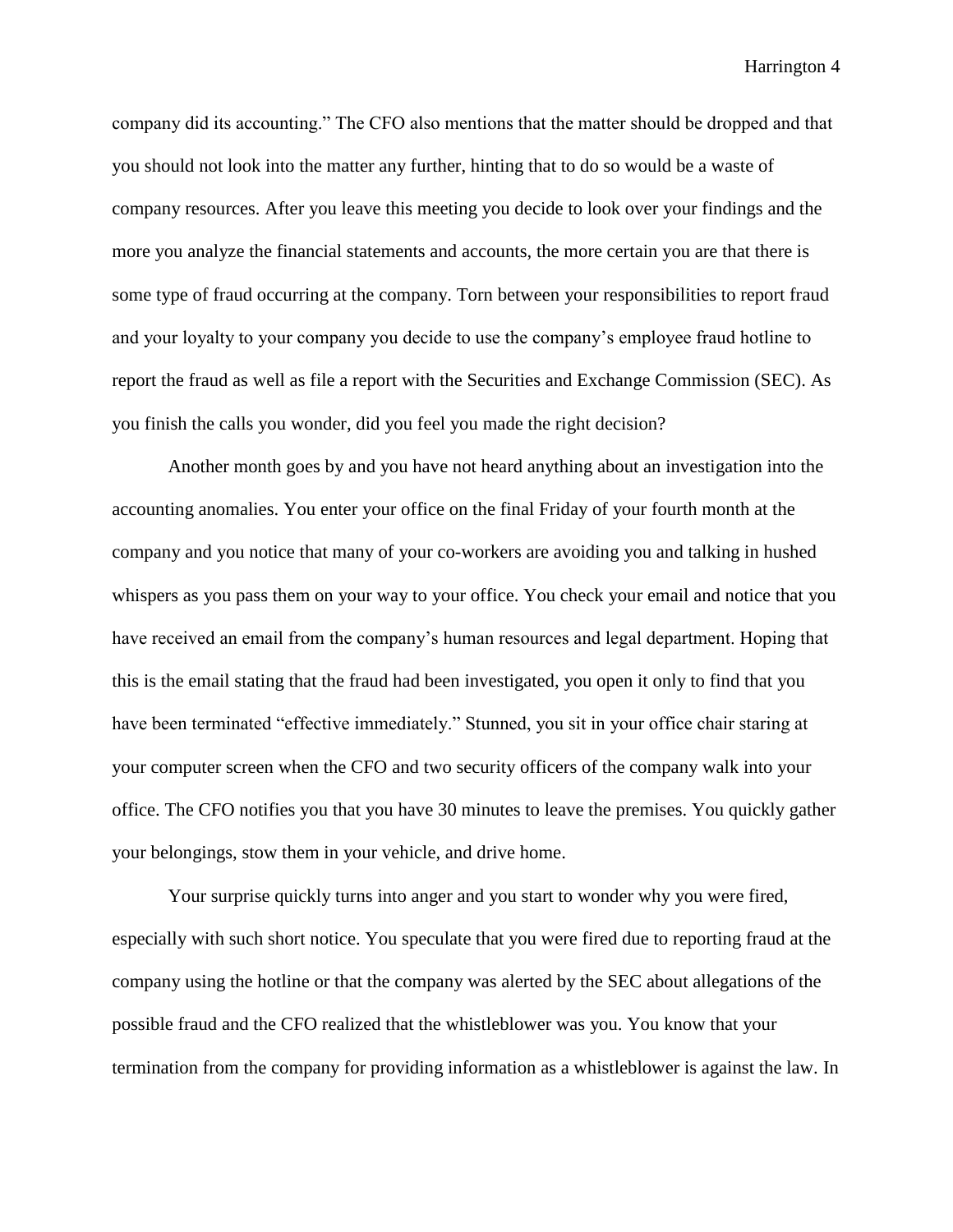hopes that you will receive some type of compensation, as well as help with your future job prospects, you decide to sue the company for violation of the anti-retaliation policies under the Sarbanes-Oxley Act of 2002, Section 806. However, after months of legal battles your case is dismissed by the Department of Labor Occupational Safety and Health Administration. Your former employer has finally won.

This narrative is an example of what some employees in the workforce may experience during their lifetimes, regardless of their occupation or background, in a publicly traded company. Activities involving whistleblowing can range from These illegal activities can range from discrimination against job candidates based on criteria such as race or sexual orientation to instances of fraud which could include acts such financial statement fraud. There are also two types of whistleblowers, those who report internally within their respective organization and those who report externally to an outside organization.

This thesis will provide a background for whistleblower protection policies and explore the evolution of whistleblower protection policies in the United States in relation to publicly traded companies. Also, this thesis will analyze how, while initially these policies themselves did not help many whistleblowers, over time many whistleblowers have won legal battles, creating a precedent for greater recognition and greater protection of the whistleblowers.

#### **Background**

Over the past few decades, government regulators have attempted to protect those individuals who have blown the whistle on their organizations to help promote ethical behaviors. These whistleblower protection policies affect both employees of federal, state, and local governments as well as those in publicly traded companies. This thesis will review five pieces of government regulation that affects the sale of securities of public companies, both at the time of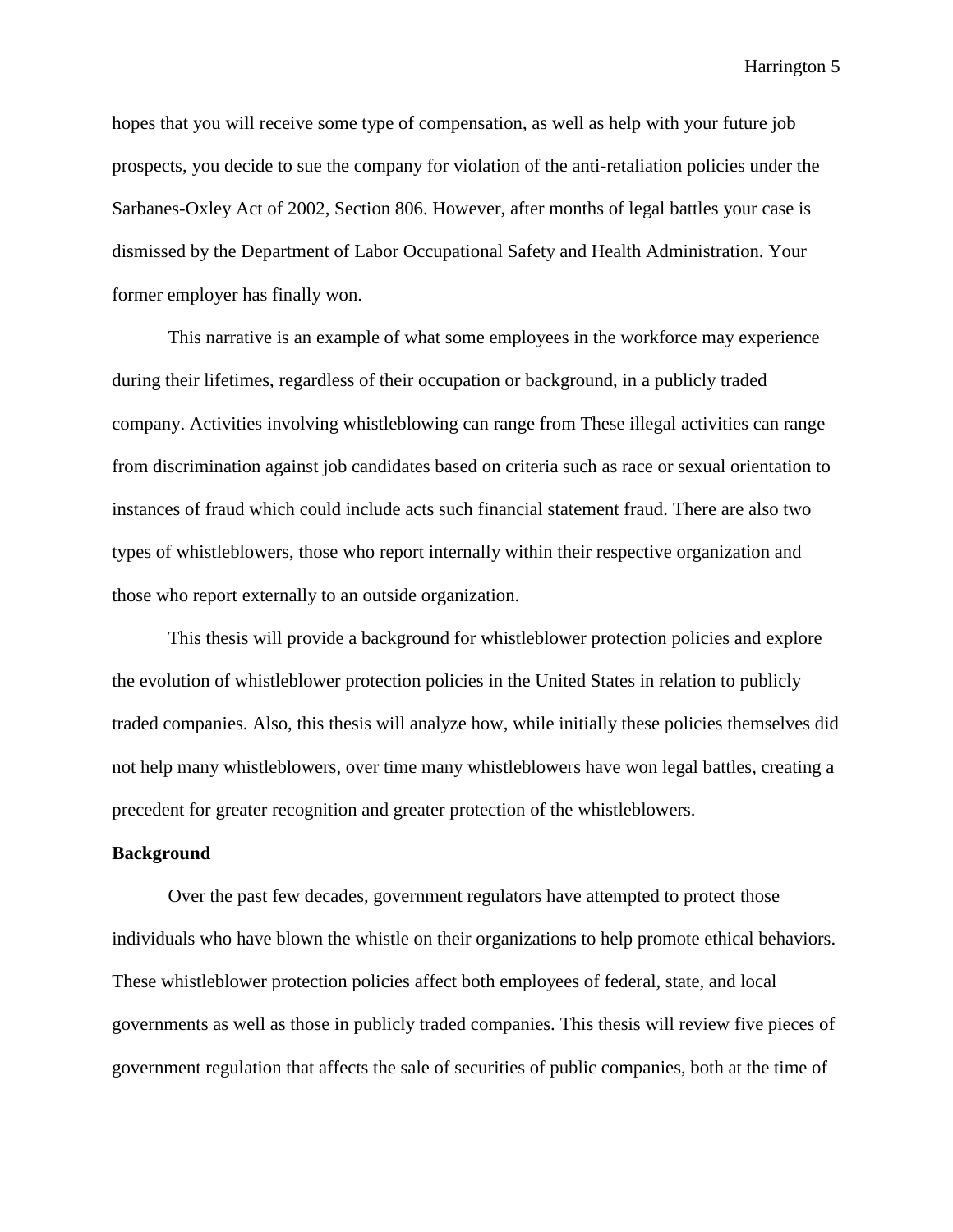an initial public offering and after the fact, as well as laws that regulate public companies. These laws include the following: The Securities Act of 1933, The Securities Act of 1934, the Private Securities Legislation Reform Act, enacted in 1995, the Sarbanes-Oxley Act of 2002, hereafter referred to as the Sox Act of 2002, and the Dodd-Frank Wall Street Reform and Consumer Protection Act of 2010, hereafter referred to the as the Dodd-Frank Act. While the Securities Act of 1933 and Securities Act of 1934 established the guidelines for securities trading for the initial public offering of a public company's securities as well as the regulations following the initial public offering, the Private Securities Legislation Reform Act sought to limit the amount of frivolous lawsuits brought against companies.

However, in response to the accounting scandals that occurred in the early and late 2000s, Congress enacted the SOX Act of 2002 and the Dodd-Frank Act, in an effort to curb unethical accounting standards and elevated levels of risky behavior by companies. While, on the whole, all the aforementioned Acts sought to provide the public with a greater sense of security, the SOX Act of 2002 and the Dodd-Frank Act both provide specific provisions to whistleblowers. However, as noted in the aforementioned narrative, the whistleblower does not always win.

Next, there will be an examination of published academic literature that explains why whistleblowers are afraid to blow the whistle. Sherron Watkins, the former Vice President of Enron, and Cynthia Cooper, former Vice President of Internal Audit at WorldCom, will be used as examples of how a whistleblower is viewed during and after their act of whistleblowing. This thesis will also cover the evolution of the legal system's understanding of the types of protections that are afforded to whistleblowers at publicly traded companies. To illustrate the evolution of the courts' understanding of whistleblower protection policies, four legal cases, as well as their ultimate outcomes, will be analyzed.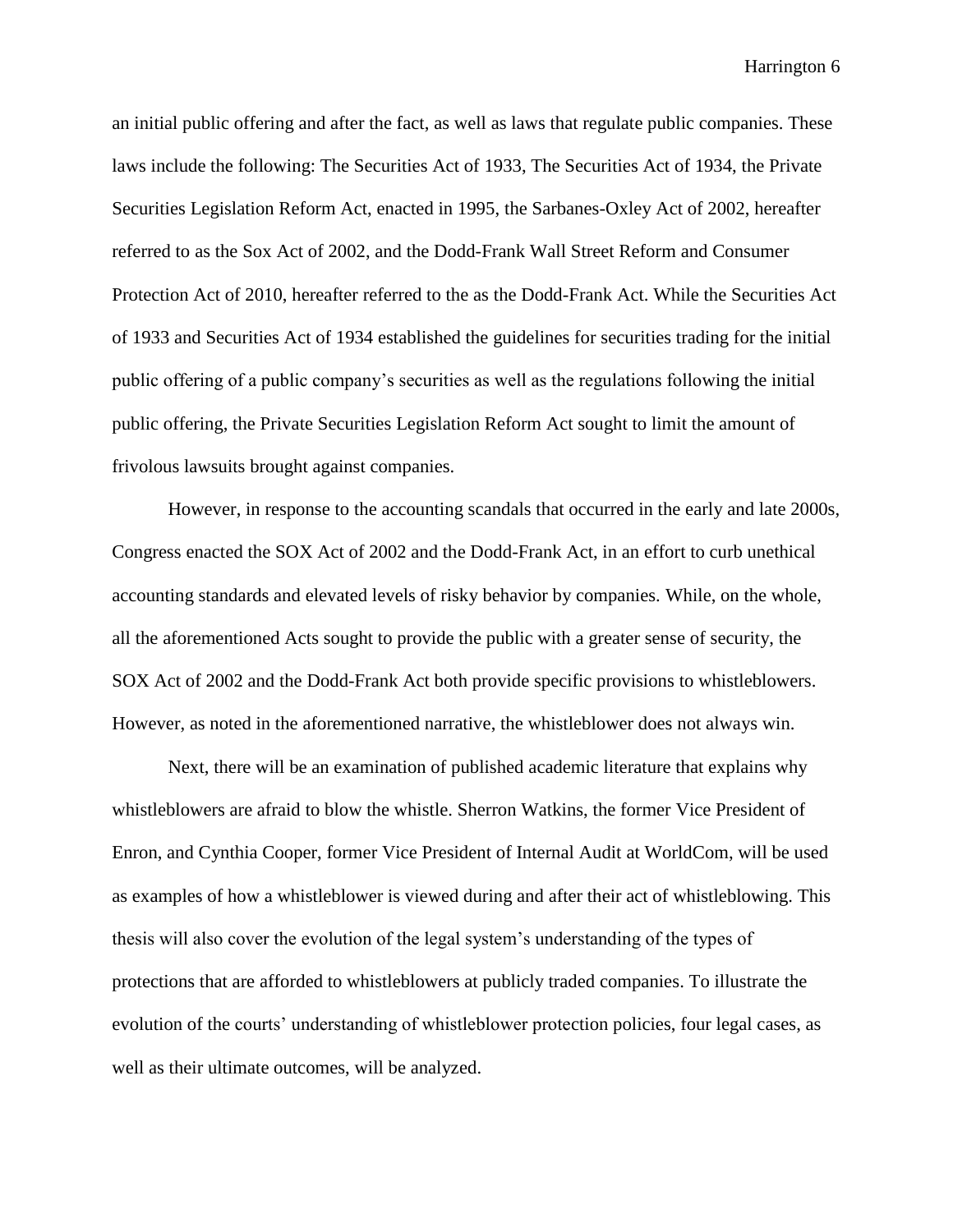The first case, *Menendez v. Halliburton Inc*., involved Anthony Menendez, the former Director of Technical Accounting Research and Training at Halliburton Inc. bringing up a whistleblower retaliation case against his employer, Halliburton Inc., a multinational corporation that "…is one of the world's largest providers of products and services to the energy industry" (Halliburton, n.d.). The second case, *Lawson et al. v FMR LLC et at.* involves Jacqueline Lawson, a former "…employee of Fidelity Brokerage Services, a subsidiary of FMR" (Mooney & Bull, n.d.) and Jonathan Zang, a former employee of "Fidelity Management & Research Co. and later for a subsidiary called FMR Co., Inc. (collectively, the "Fidelity Management companies")" (Mooney & Bull, n.d.) who filed lawsuits citing that they had been retaliated against for raising concerns over the company's accounting methods (Mooney & Bull, n.d.).

The third case, *Julio Perez v. Progenics Pharmaceuticals, Inc.* involves Julio Perez, the former Senior Manager of Pharmaceutical Chemistry at Progenics Pharmaceuticals, Inc., who was terminated from his position due to his accusation that upper management was falsifying clinical testing results on a developing drug. The final case involves Monsanto Company and its unnamed whistleblower who, after bringing forward information to the SEC about "…alleged accounting violations related to the company's trademark weedkiller…" (Rubenfeld, 2016), was awarded the second biggest whistleblower retaliation claim payout in American history, totaling \$22.5 million. Finally, there will be a discussion of how the courts power over statutory law can have an impact on whistleblowers.

## **Government Regulation**

Ethics, corporate governance, compliance, risk assessment, and litigation are all words that do not just have an integral part in the legal system, but also in the world of accounting. Any business or organization should maintain and encourage an environment based on ethical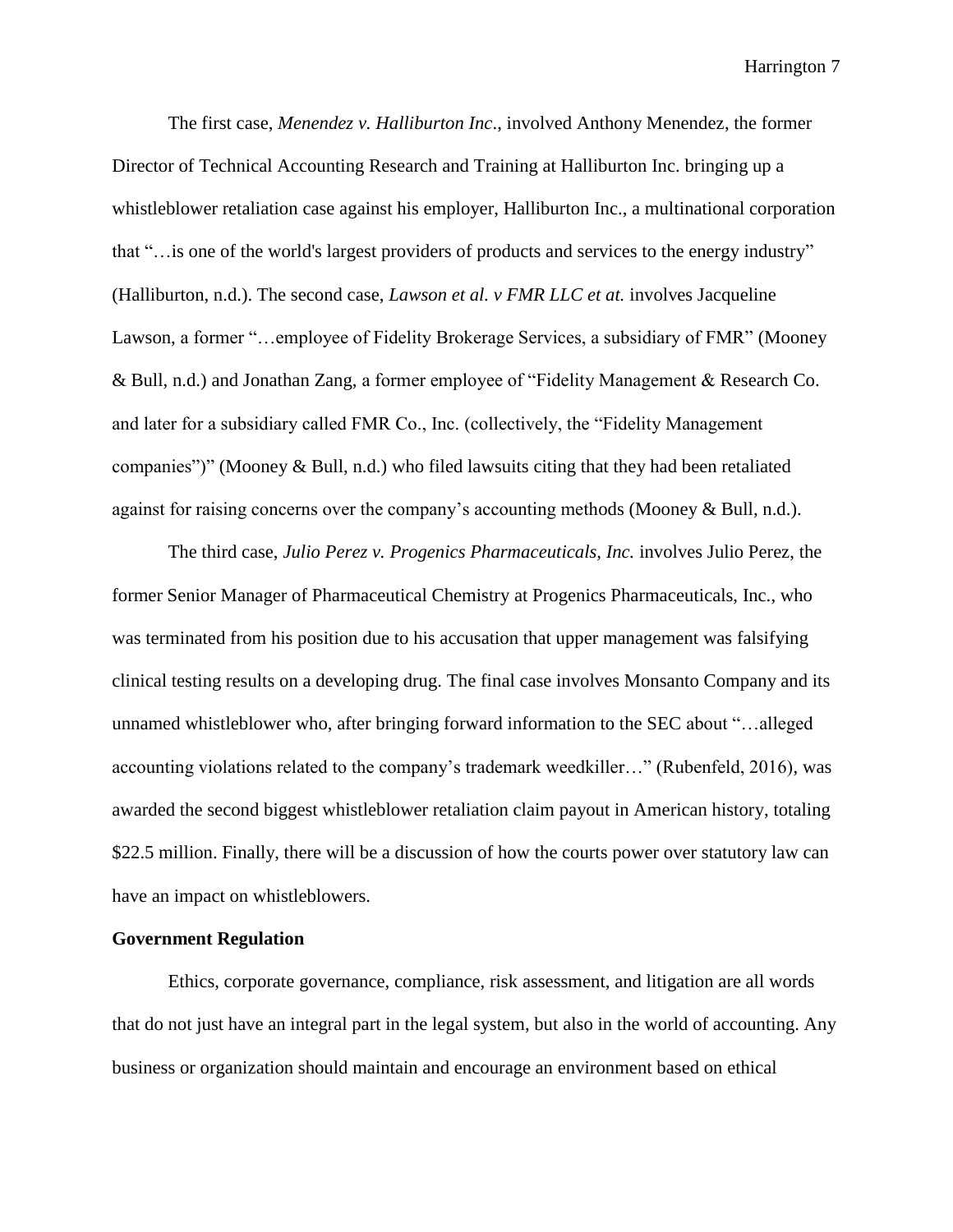decision making. This ethical behavior involves, not only a culture that punishes fraudulent acts, but also extends to subjects such as sexual harassment, onboarding practices, anti-retaliation policies for employees. The most difficult part about curbing unethical business practices and promoting ethical behaviors is developing effective internal controls within an organization while also ensuring top management sets an ethical tone-at-the-top. In the United States, the government hasl several statues that also seek to promote ethical behavior by providing protection to employees both employed by the government and publicly traded companies.

According to *Fraud Magazine*, "whistle-blowing, as it relates to fraud, is the act of reporting fraud, waste, and abuse. Reporting any act of wrongdoing is considered whistleblowing, regardless if it's reported by a public or private employee or to persons inside or outside of the victim organization" (Patrick, 2010). As mentioned previously, whistleblowers can report these types of illegal acts both internally or externally and the United States government, over the years, has attempted to provide greater protections to whistleblower, in part, by encouraging ethical behavior. The government and organizations have encouraged whistleblowing activities by providing anti-retaliation legislation as well as by providing other monetary incentives to those whistleblowers whose cases are proven valid. However, scholars point out that government regulations, in some cases, benefit the companies who are retaliating against the whistleblowers rather than protecting them. Furthermore, it can also be said that the legal system has, in some cases, sought to limit the rights of whistleblowers.

Even though the United States government and professional organizations both try to encourage ethical behavior at organizations, the real world remains a far cry from an ethical paradise. As the accounting scandals of the early 2000s and the market collapse that started in 2007 show, there was and still is much work to be done in the way of ethical behavior in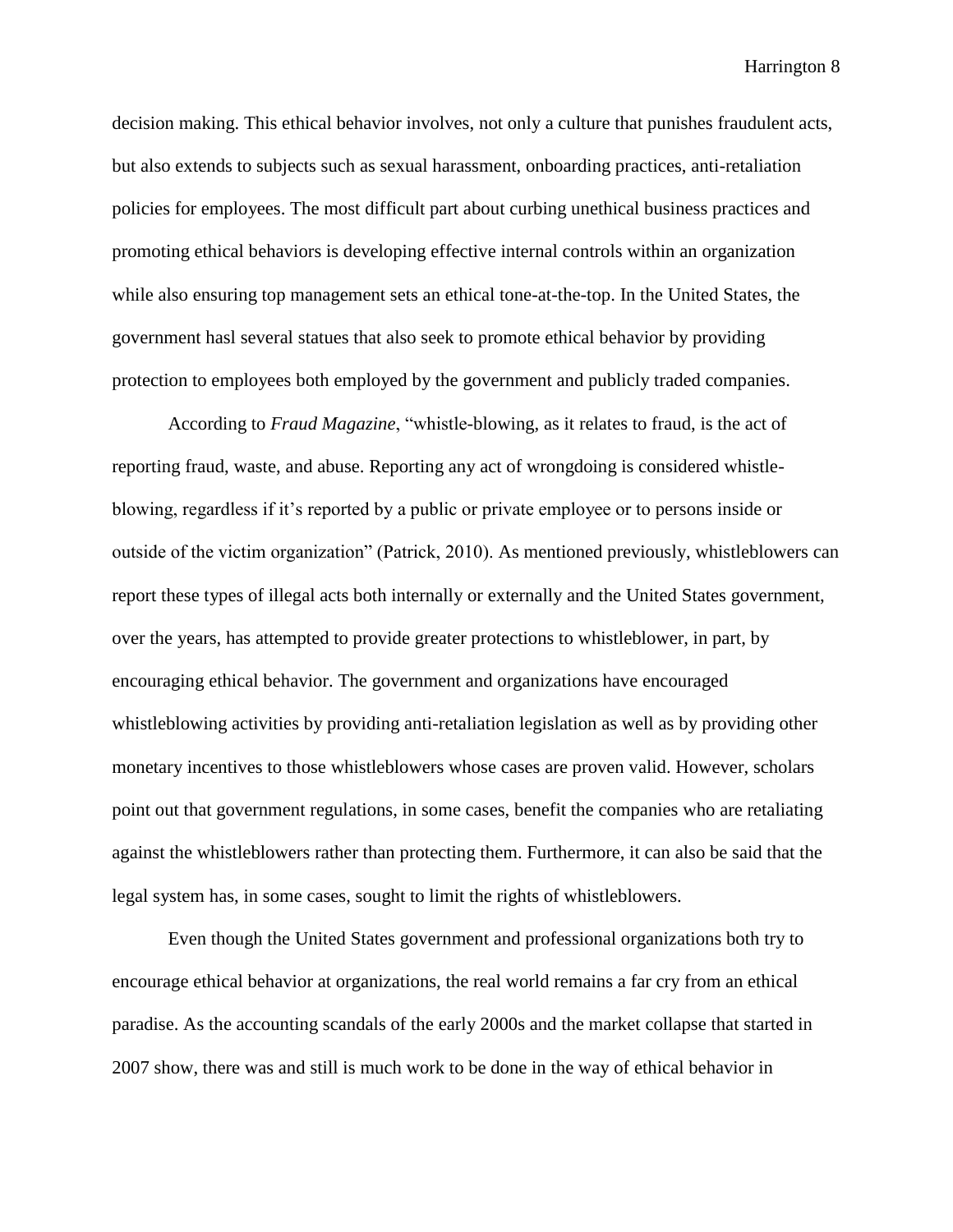corporate America. Two of the reoccurring motives for disregarding ethical behavior in favor of behaviors that disregard ethical decision making are either top management's own personal gain from a company's improved performance, or meeting Wall Street analyst expectations. While there have been whistleblowers who have attempted to report the wrongdoing at a company and have succeeded, there are far more of those within the past decade since the SOX Act of 2002 and the Dodd-Frank Act who have not been validated. These whistleblowers face, not only the possibility of retaliation from their place of employment, but also industry-wide backlash that can result in long-term economic ruin.

#### **The Securities Act of 1933 & the Securities Exchange Act of 1934**

One of the original acts to protect investors from unscrupulous companies was the Securities Act of 1933. This Act came as a response to two major historical events, the stock market crash of 1929 and the fraud perpetrated by Ivar Kreugar. As pointed out in Paul Clikeman's *Called to Account: Financial Frauds that Shaped the Accounting Profession*, Kreugar, a Swedish born businessman, who created a business empire centered on the production of matches during the mid-1910s to the early 1930s that eventually grew to where he was able "…to obtain absolute monopolies in 15 countries and dominate the match market in 19 others" (2013, p. 25). Ultimately, investors, both in Europe and in the United States, lost millions of dollars due to the fraud with investors in the United States having "…. held more than \$250 million of securities issued by Kreuger's companies" (p. 35).

Until the Securities Act of 1933, the sale of securities was not regulated at a federal level, rather, the sale of securities was regulated on a state-by-state basis in the United States (Investopedia, n.d.). According to Clikeman, "the 1933 Act…was modeled loosely on the British Companies Act" (p. 36) and requires any company that sells securities to provide investors with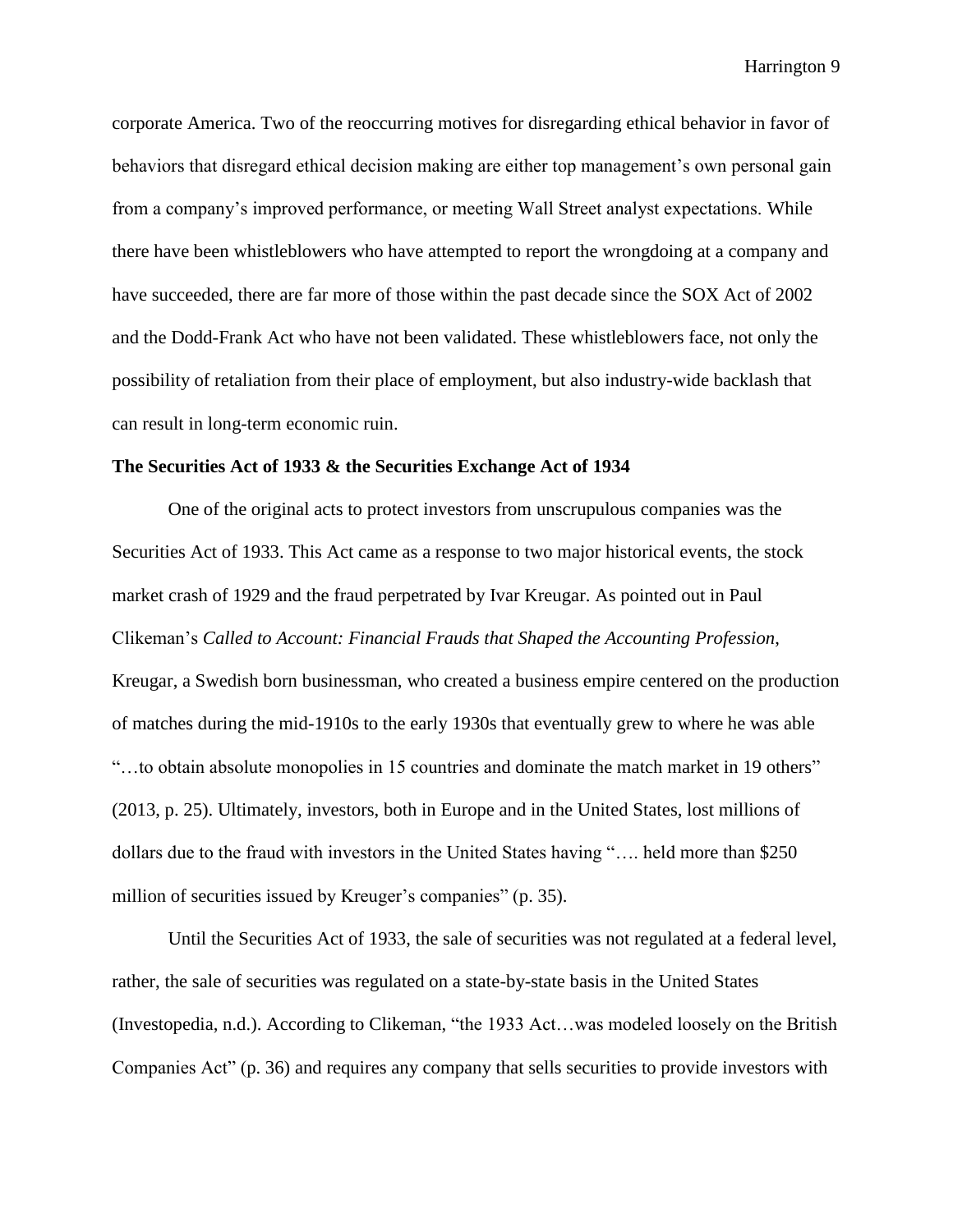reliable financial information that is free of intentional misrepresentations or other instances of fraud. Even with the objections from those in the audit profession, Congress saw the implementation of this Act to further prevent fraud and provide greater assurance to the public. However, the law still gave public accounting firms and their auditors the ultimate power to audit a company's financial statements.

While the Securities Act of 1933 sought to help provide greater assurance to investors for the initial public offering of a company's securities, the Securities Exchange Act of 1934 was primarily focused on after the initial public offering of a company. The Securities Exchange Act of 1934 established the Securities and Exchange Commission (SEC), which was, and still is, a federal agency that enforces government regulation regarding the sales of a company's securities. According to Investopedia, the SEC:

has the power and responsibility to lead investigations into potential violations of the SEA such as insider trading, selling unregistered stocks, stealing customers' funds, manipulating market prices, disclosing false financial information or breaching brokercustomer integrity. Also, the SEC enforces corporate reporting by all companies with more than \$10 million in assets and whose shares are held by more than 500 owners. The

SEC can choose to file a case in federal court or settle the matter outside of trial (n.d.).

The Securities Exchange Act of 1934 also required companies to register their securities on a listed stock exchange, properly disclose their securities on their financial statements, and meet financial reporting framework requirements (Investopedia, n.d.). This Act also protected investors from insider trading to help further guarantee that no one has an unfair advantage in the market place. However, as is the case with government statues, future pieces of legislation as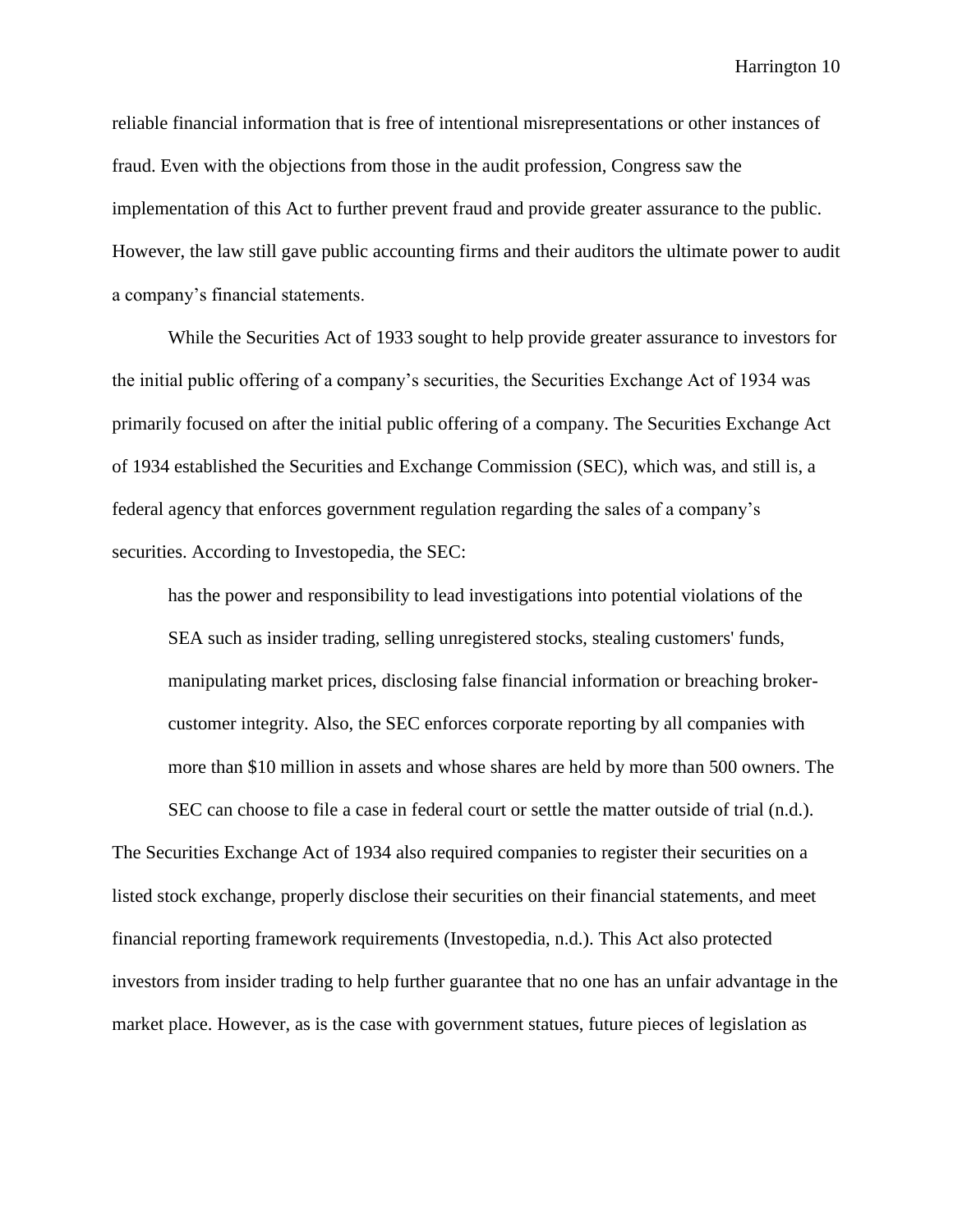well as the interpretation by the court system would dictate the impact these laws would ultimately have.

#### **Private Securities Litigation Reform Act**

During the late 1980s and into the beginning of the 1990s, the accounting industry faced a crisis from mounting lawsuits from all sides. In fact, in April of 1992, "…U.S. accounting firms faced 6,000 liability suits seeking more than \$15 billion in damages" (Clikeman, p. 176). In response to the volume of securities lawsuits that threatened the accounting industry, Congress enacted the Private Securities Litigation Reform Act. The law focused on reducing the number of frivolous lawsuits, specifically class action lawsuits, by establishing, "…immunity from liability for financial projections and other forward-looking statements, and eliminate[ing] joint and several liability under certain circumstances" (Coppolo, 2002). Also, those seeking reparations must now prove that the company being sued knew about the misrepresentation of the information, either by intentional manipulation or omission, it gave to investors.

The law also lays out specific provisions that affect the public accounting industry. To improve the provisions that the Securities Exchange Act of 1934 placed into law, section 301 of the Private Securities Litigation Reform Act of 1995 set forward additional considerations for the audits conducted by public accountants. Per section 301 public accountants are required to design their audits to provide reasonable assurance that a company's financial statements are presented fairly, to discover related party transactions that have a material effect on the company's financial statements, and to determine if the company has a problem as a going concern (1995, p. 26). Also, public accountants were also tasked with informing a client's top management of any instances of material fraud and, if no action was taken by the company's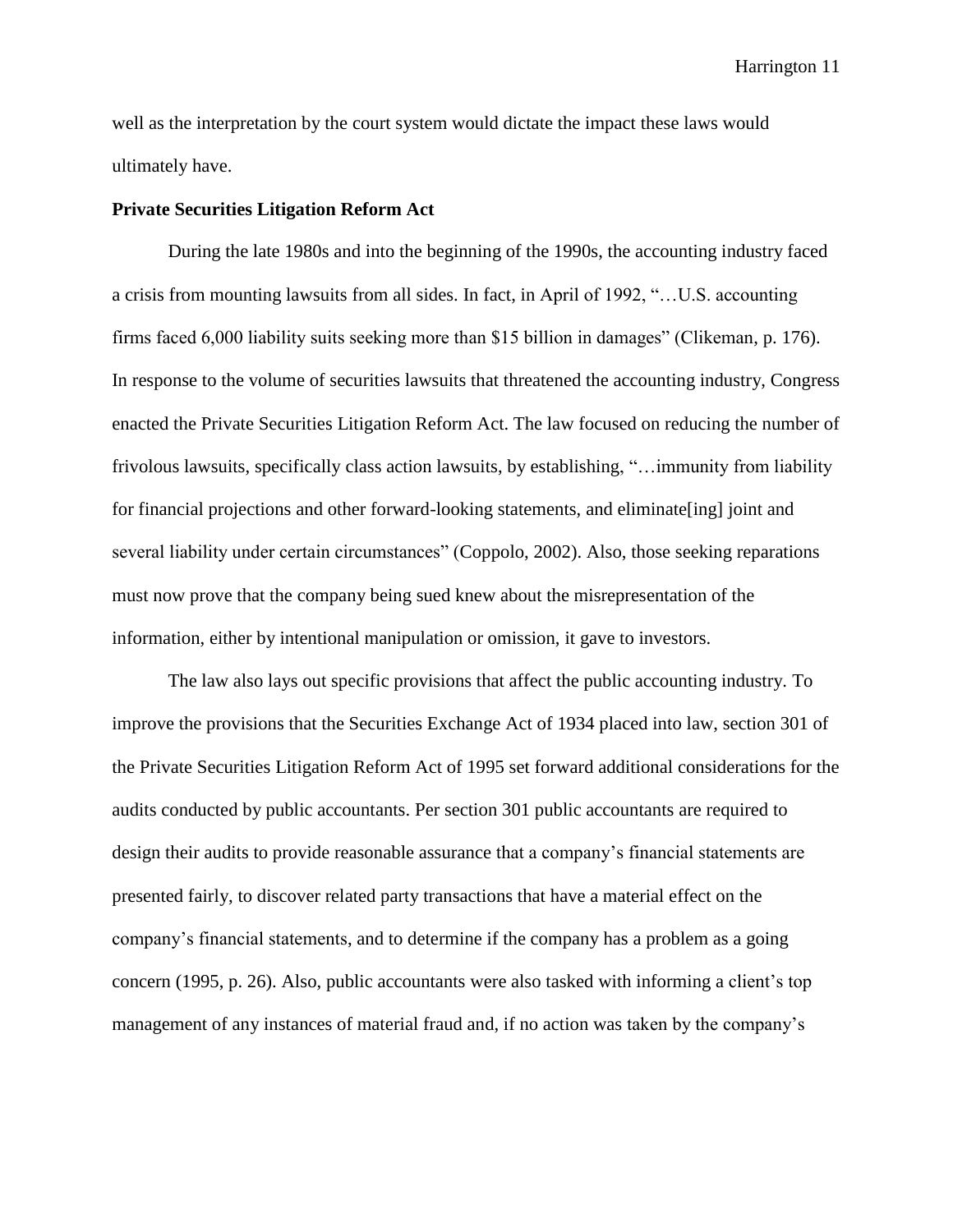management considering the fraud, then the public accountants had a responsibility to report the fraud to the SEC (p. 27).

The law also had two, possibly unintended, consequences. The first consequence is that plaintiffs now had a higher burden of proof when it comes to successfully bringing forward a lawsuit. According to the Act:

…relating to whether a member or members of the purported plaintiff class is the most adequate plaintiff may be conducted by a plaintiff only if the plaintiff first demonstrates a reasonable basis for a finding that the presumptively most adequate plaintiff is incapable of adequately representing the class" (p. 9).

This meant that the plaintiff must prove that there was adequate base for the lawsuit without the aid of the discovery process during normal legal proceedings. As a byproduct of the first consequence, whistleblowers and their activities were also possibly adversely affected. Thus, the second consequence was a limitation on the ability of whistleblowers to bring forward possible lawsuits against their employers, should they be retaliated against due to the restraint on the discovery process.

#### **Sarbanes-Oxley Act 2002 Section 406, and 806**

Two of the largest and most well-known accounting scandals of the early 2000s involved both Enron and WorldCom. In the case of Enron, the accounting scandal cost investors about \$74 billion and, in the case of WorldCom, investors lost a total of \$180 billion (Accounting Degree Review, n.d.). In response to these accounting scandals, Congress passed the SOX Act of 2002, which is named after Senator Paul Sarbanes (D-MD) and Representative Michael G. Oxley (R-OH) who spearheaded the legislation in their respective parts of Congress. Per the law, the purpose of the SOX Act of 2002 is "…to protect investors by improving the accuracy and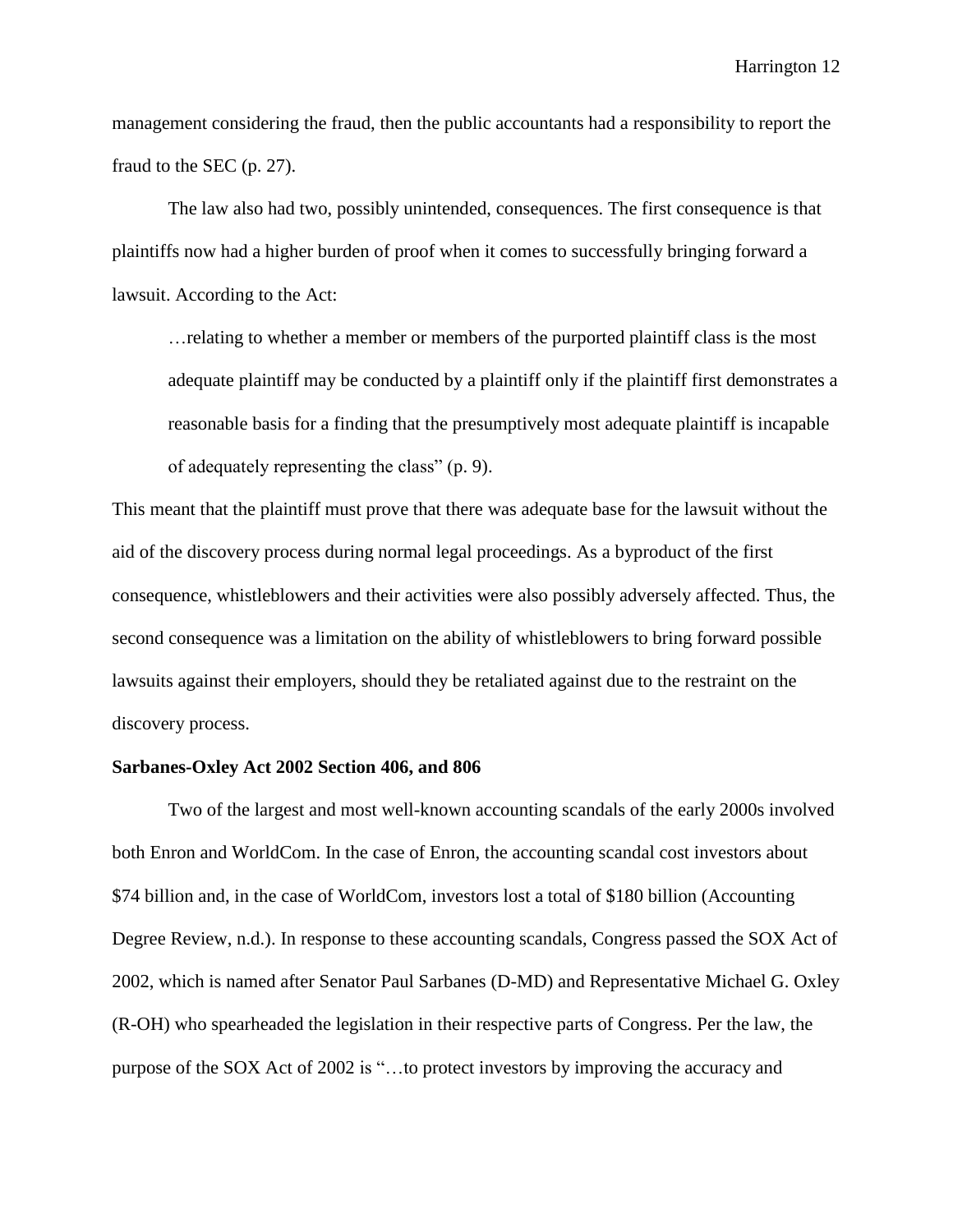reliability of corporate disclosures made pursuant to the securities laws, and for other purposes" (Sarbanes-Oxley Act of 2002, 2002, p.1). The SOX Act accomplished this goal, at least in part, by establishing the Public Company Accounting Oversight Board (PCAOB), requiring greater auditor independence, holding the company to a higher standard of corporate responsibility, enhancing financial disclosures, defining certain occasions of a conflict of interest, increasing corporate and criminal fraud accountability, and requiring the chief executive officer of a public corporation to sign off on the company's tax return (2002). Two of the SOX Act's most important sections, regarding ethics and whistleblowers, are section 406 and section 806.

Section 406 of the SOX Act, now requires companies to have a code of ethics or disclose the reasons why they do not have a code of ethics for both their senior financial officers as well as a general employee code of ethics. This code of ethics would be "…applicable to its principal financial officer and comptroller or principal accounting officer, or persons performing similar functions" (p. 45-46). This meant that corporate executives, in theory, would be specifically tasked with setting an ethical tone at the top, one in which the company would value ethical behavior more than mere financial gain. While section 406 focused on top financial management at a company, section 806 empowered the everyday employee.

Under Section 806 of the SOX Act, employees of publicly traded companies are protected against retaliation from their employers if they provide evidence of the perpetration of fraud (p. 59). However, if an employee, who works at a publicly traded company, is terminated from their position after providing evidence "…a violation of section 1341, 1343, 1344, or 1348, any rule or regulation of the Securities and Exchange Commission, or any provision of Federal law relating to fraud against shareholders…" (p. 59), then he or she can bring their complaint to the Secretary of Labor or an appropriate court which has jurisdiction over the matter.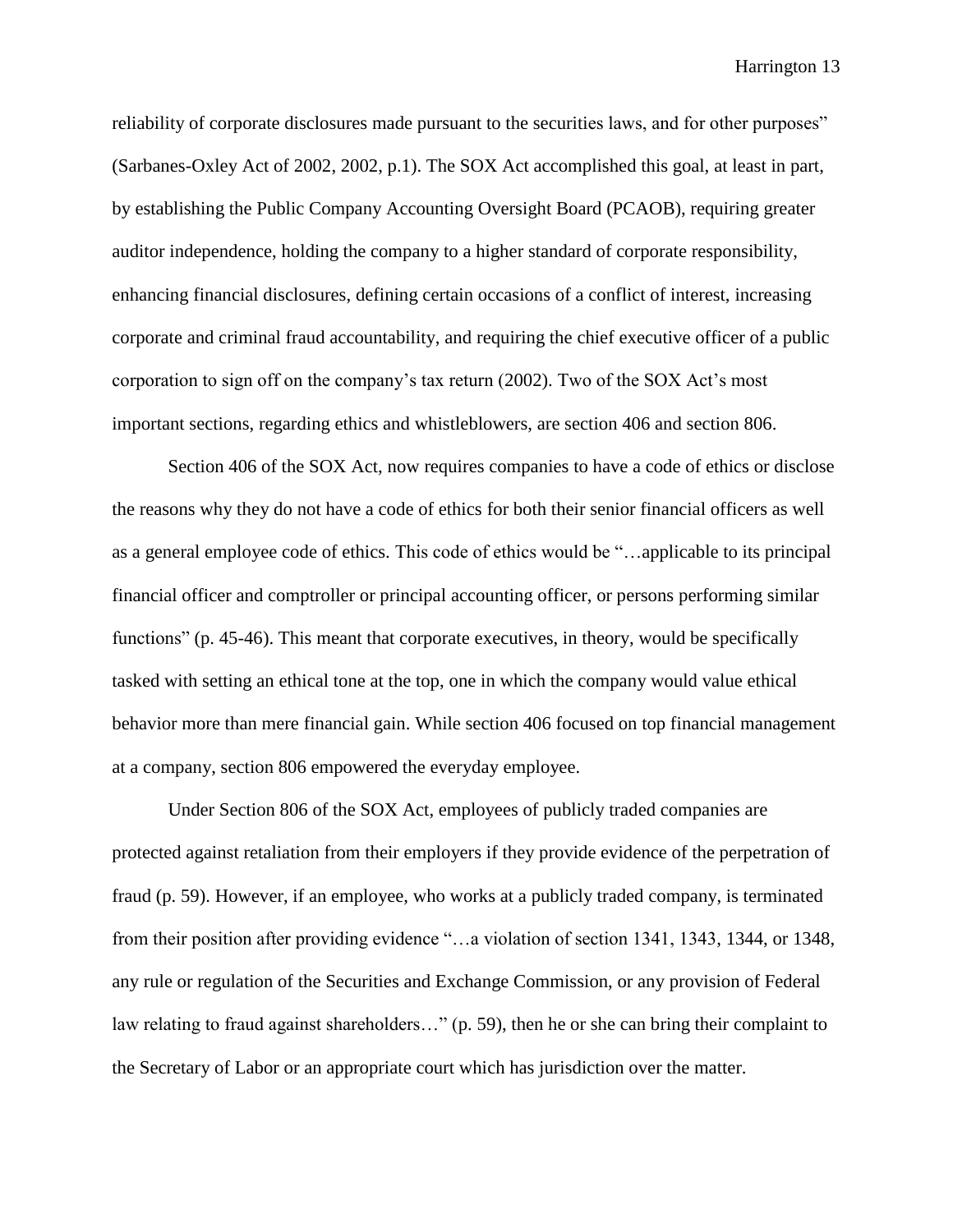Furthermore, the claim must be brought forward within 90 days of the incident and, should the claimant's assertion found to be true, then the claimant can receive compensation. The compensation available to whistleblowers who were retaliated against included the following:

… "(A) reinstatement with the same seniority status that the employee would have had, but for the discrimination;  $\lq\lq$  (B) the amount of back pay, with interest; and  $\lq\lq$  (C) compensation for any special damages sustained as a result of the discrimination, including litigation costs, expert witness fees, and reasonable attorney fees (. 60).

However, as mentioned before, legislation is only part of the battle against unethical behavior. Even with the SOX Act, it would only take half a decade until the United States faced another fiscal crisis and would institute yet another piece of legislation aimed at financial reform.

## **The Dodd-Frank Wall Street Reform and Consumer Protection Act of 2010**

By late 2007 a housing bubble, a moment where speculation on the housing market exceeded the actual demand of the market (Investopedia, n.d.), totaling about \$8 trillion, burst and launched the United States economy into a downward spiral, resulting in a nationwide economic slowdown (Economic Policy Institute, n.d.). The great Recession, as it would be named, lasted a total of 18 months, ending in June of 2009 (National Bureau of Economic Research, 2010). In response to the market collapse, Congress passed the Dodd-Frank Wall Street Reform and Consumer Protection Act of 2010, more commonly referred to as the Dodd-Frank Act, was signed into law on July 21, 2010. The Dodd-Frank Act's (2010) purpose was "to promote the financial stability of the United States by improving accountability and transparency in the financial system, to end ''too big to fail'', to protect the American taxpayer by ending bailouts, to protect consumers from abusive financial services practices, and for other purposes" (p. 1).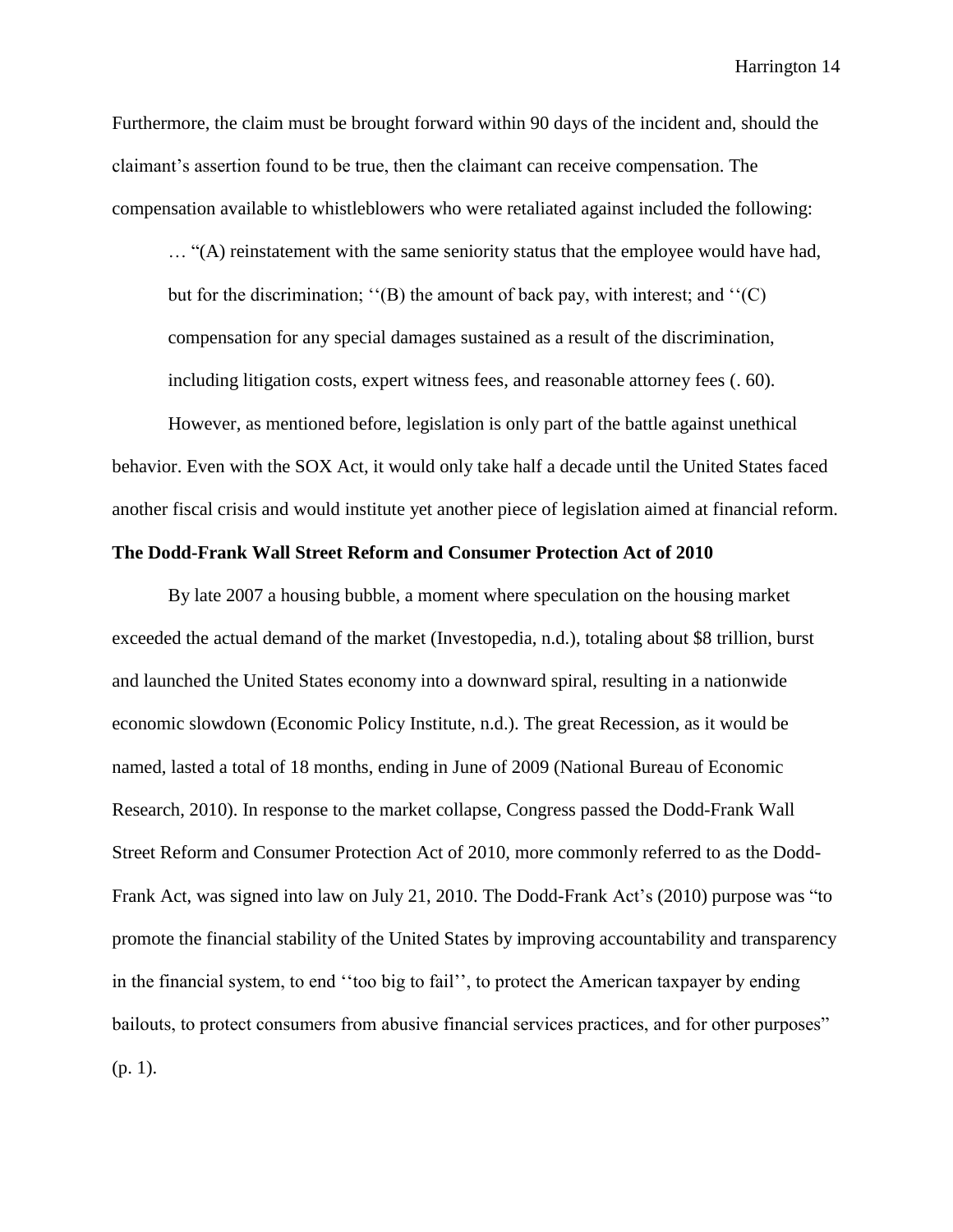While mainly focused on financial reforms on Wall Street and protecting the everyday consumer, the bill also expanded upon the whistleblower protection policies in the SOX Act. In section 748 of the Dodd-Frank Act (2010), the Commodity Exchange Act was updated and defined a whistleblower as "…any individual, or 2 or more individuals acting jointly, who provides information relating to a violation of this Act to the Commission, in a manner established by rule or regulation by the Commission" (p. 1). Furthermore, the Dodd-Frank Act of 2010 continued to expand upon the protections set forth under the SOX Act by listing out specific actions that constituted as retaliation by an employer. The Dodd-Frank Act specifically states:

No employer may discharge, demote, suspend, threaten, harass, directly or indirectly, or in any other manner discriminate against, a whistleblower in the terms and conditions of employment because of any lawful act done by the whistleblower (p. 369)

Also, those seeking legal action against their employers for wrongful termination due to blowing the whistle on the company may bring their cases directly to a United States District Court. The U.S. District Court would most likely be the one in which the incident occurred. However, the rights of a whistleblower to bring a case forward are not indefinite. The Dodd-Frank Act also limits the amount of time between an incident where an employee is retaliated against for performing a whistleblowing activity and when they file a claim. The Dodd-Frank Act (2010) specifically states that "an action under this subsection may not be brought more than 2 years after the date on which the violation reported in subparagraph (A) is committed." (p. 369)

The Dodd-Frank Act further expanded the compensation that a whistleblower could receive under the SOX Act of 2002, possibly in recognition of the outcomes of previous whistleblower cases. A whistleblower, who is successful in their claim, may now receive "(A)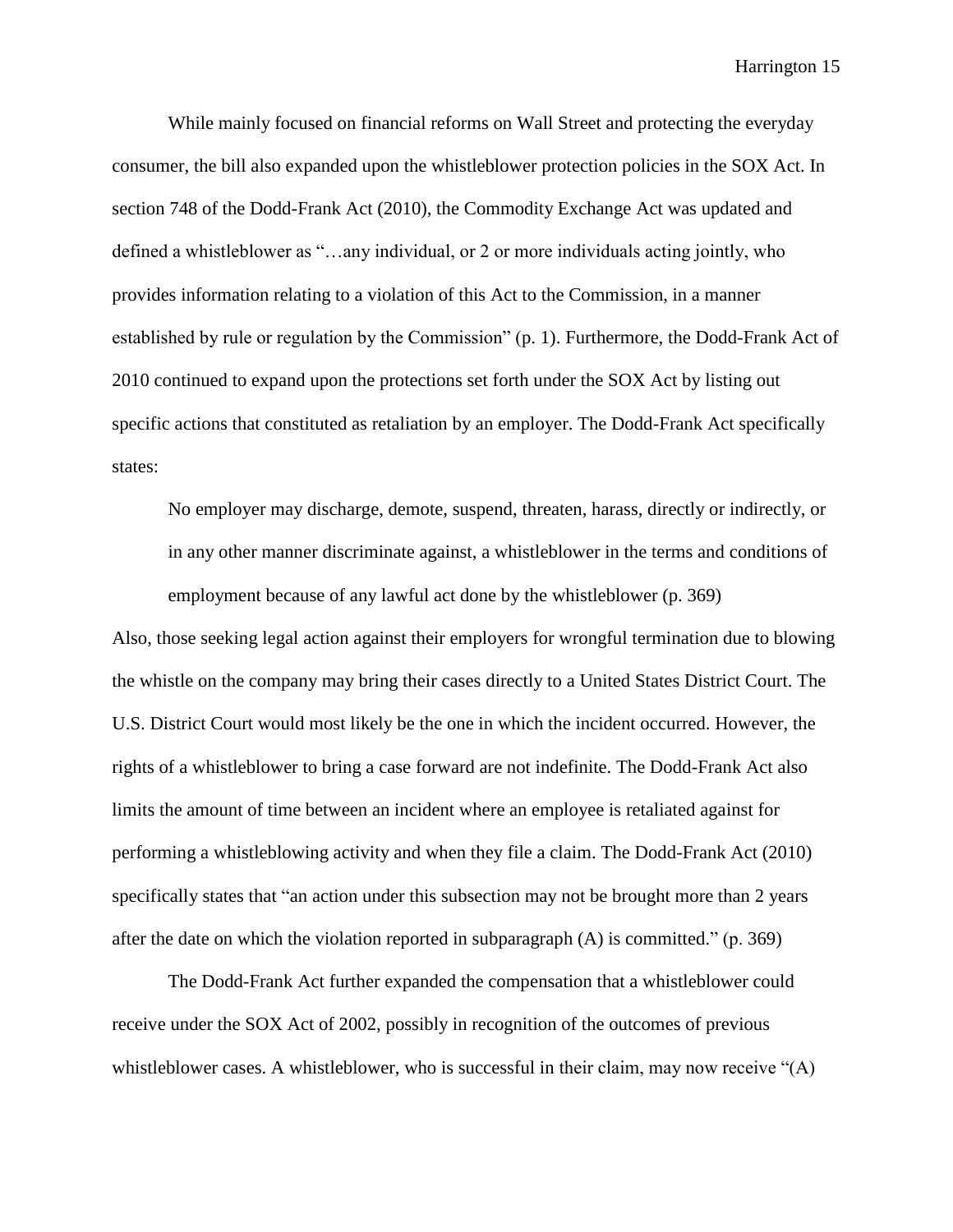not less than 10 percent, in total, of what has been collected of the monetary sanctions imposed in the action or related actions; and (B) not more than 30 percent, in total, of what has been collected of the monetary sanctions imposed in the action or related actions" (p. 467). However, as will be shown below, even with federal regulations protecting whistleblowers, employer retaliation still occurs and many employees remain silent.

#### **To blow or not to blow the whistle, that is the question**

Every day, billions of people make decisions based on the objective and subjective consequences of the options they have at hand. Examples of everyday decisions that have consequences can be as simple as deciding what to eat for dinner or whether to stay up late to watch a television show they enjoy. Likewise, ethical decisions are made on an everyday basis as well. Deciding to blow or not to blow the whistle is just one ethical dilemma that an employee can encounter. However, just as there are times when a person might take the higher more ethical road, there are possibly an equal amount of opportunities for fraud to be perpetrated.

In fact, the potential of fraud is a reality that every corporation or organization must face, regardless if it wants to or not. In fact, as noted by Colin Parcher, CFE, former director and president of the Vancouver Canada Association of Certified Fraud Examiners (ACFE) Chapter, "a simple Google search of Work Place Fraud gets 98 million hits in 0.37 seconds likewise a Google search of Employee Theft nets 26 million hits in 0.19 seconds…" (2012, p. 2), which potentially displays how often employees and companies are looking to prevent fraud within their organization. Furthermore, according to the ACFE's *Report to the Nations on Occupational Fraud and Abuse 2014 Global Fraud Study*, "the median loss caused by the frauds in our study was \$145,000. Additionally, 22% of the cases involved losses of at least \$1 million" (Association of Certified Fraud Examiners, 2014, p. 4). Even more disheartening is the fact that,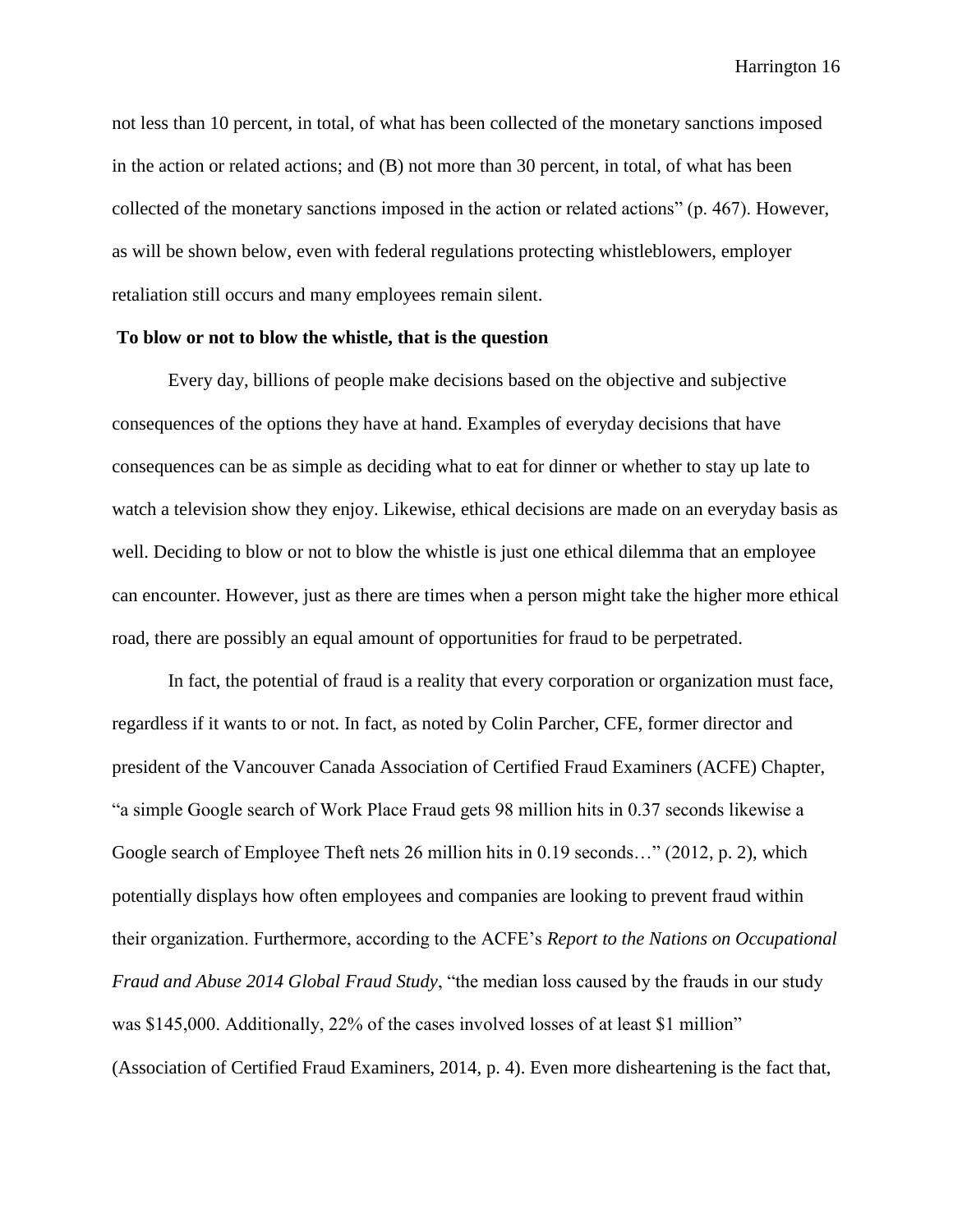according to the same report, "the median duration - the amount of time from when the fraud commenced until it was detected - for the fraud cases reported to us was 18 months" (2014 p. 4).

However, the report did offer some good news to business professionals. "Tips are consistently and by far the most common detection method…[and] over 40% of all cases were detected by a tip — more than twice the rate of any other detection method. Employees accounted for nearly half of all tips that led to the discovery of fraud" (p. 4). This shows that, tip lines are not only an effective way to combat fraud, but that employees are taking actions to help protect the ethical integrity of the organization. The report also notes that companies can take preventative measures by setting up other internal controls, besides tip lines, to prevent and detect fraud as well as improve other areas of corporate governance throughout the organization (p. 4-5).

One simple question remains though, why would a person want to blow the whistle? Dungan, Waytz, and Young in their article *The Psychology of the Whistleblower* set out to answer this question. The authors state that "…the decision to blow the whistle rests on the tradeoff that people make between fairness and loyalty" (2015, p. 1) and that those who endorsed fairness more often than loyalty were more willing to blow the whistle, while conversely those who endorsed loyalty were more likely not to blow the whistle (p. 1). Other factors that determined the likelihood of not blowing the whistle included the time they were employed at their current company, their total levels of compensation, the level of their education, and their gender as well as whether a person was introverted or extroverted, or those who feel they have a greater locus of control (2015, p. 2). However, the authors also state that organizational culture and parameters of the situation affect the likelihood of whistleblowing (2015, p. 3).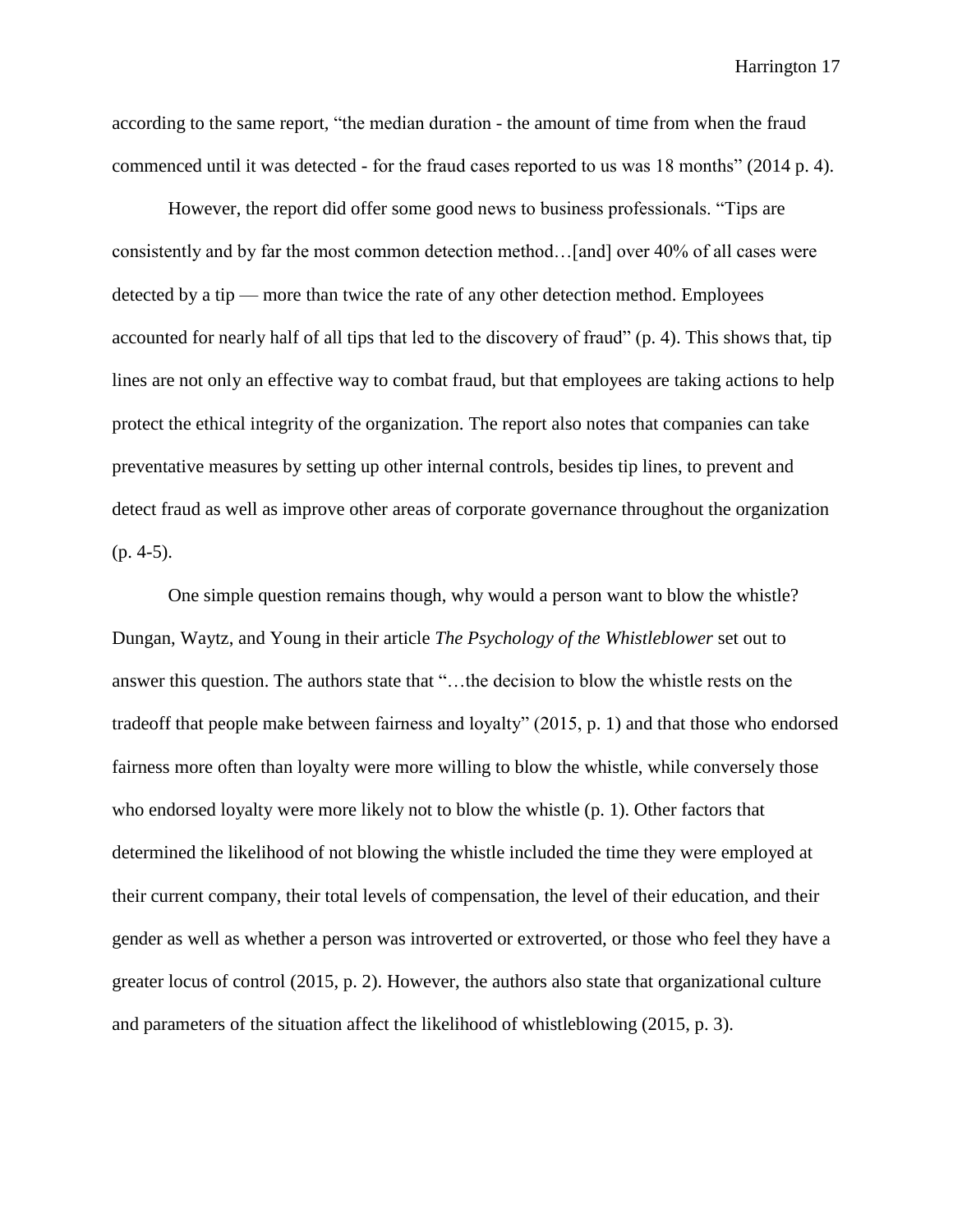However, unlike the conclusions of Dungan, Waytz, and Young, some researchers have found contradictory results. For example, Near, "a professor at the Kelley School of Business at Indiana University who has studied whistleblowing since 1980" (Melnick, 2014) found that the determining factor in whether an employee reports a violation or not is the severity of the situation at hand rather than a personal morality or psychology (Melnick, 2014). This means that even if a person is more psychologically groomed to not interfere with a certain situation, if the situation is dire, then one might expect that the individual might intervene in some way, such as through blowing the whistle.

Others still have found a middle ground between those of Dungan, Waytz, Young, and Near, including both personal and situational factors. Michael McMillan, CFA, director of Ethics and Professional Standards at CFA Institute, agrees with Dungan, Waytz, and Young in the sense that one's personal morality and sense of right or wrong plays an integral part in the decision to blow the whistle or not. However, unlike Dungan, Waytz, and Young, McMillan sees the act of whistleblowing as "…the ultimate manifestation of employee loyalty to the organization [because] loyalty in this context, does not mean allegiance to top management; instead whistleblowers are acting in the best ethical interests of their organization, the public, clients, or capital markets" (2012). Like Near, McMillan also states that individuals do consider the situational factors, such as the severity of the wrongdoing, however, he also notes that one's own personal life circumstances, such as emotional and financial stability, also do factor into the ultimate decision (2012).

A major environmental factor that also affects an individual's decision includes the organization's tone at the top. "An organization's leadership creates the tone at the top – an ethical (or unethical) atmosphere in the workplace. Management's tone has a trickle-down effect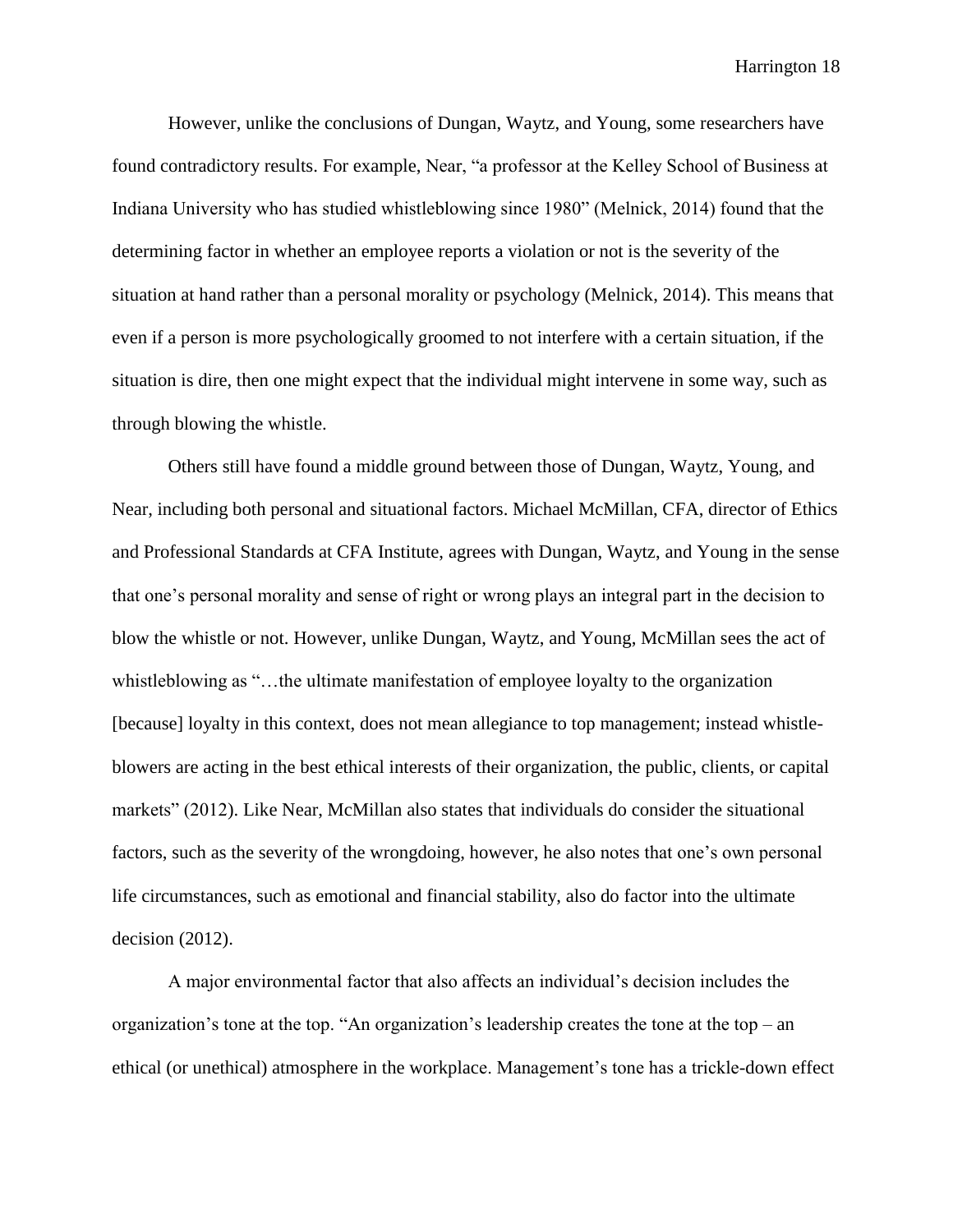on employees" (Mahadeo, 2006, p. 44). The corporate culture that a person on the outside of a company might observe could be entirely different than the inner culture. For example, as many have noted, Enron's top executives perpetuated a culture focused on a high-school mentality of dangerous behavior and risk-taking, defining this term as "guys with spikes" (Gibney, 2005). As mentioned previously, when employees fear retaliation from either their supervisors or coworkers they are less likely to report fraud (Ethics & Compliance, 2013). Another key component to tone at the top is rewarding whistleblowers and punishing those who are found responsible. Without these two main components, many employees will be not be as inclined to actually report fraud.

#### **Why are whistleblowers afraid to blow the whistle?**

Still, another question arises when discussing whistleblowing. Why are employees afraid to blow the whistle, especially since there are laws that protect them? To answer this question, one could turn to the fates of former Vice President of Enron, Sherron Watkins, or former Vice President of Internal Audit at WorldCom, Cynthia Cooper for further explanation.

#### **Sherron Watkins, Enron's Whistleblower**

The names of Enron executives and its auditor, Arthur Andersen, are often associated with terms such as unethical behavior, corporate greed, and a corrupt tone at the top. The main perpetrators of the Enron fraud near the time of Enron's collapse involved Kenneth (Ken) Lay, Enron's chairman of the board, Jeffrey Skilling, Enron's chief executive officer, and Andrew (Andy) Fastow, Enron's chief financial officer. These top Enron executives created a culture focused on giving off the appearance to the public that Enron was an unstoppable force and would only keep turning a profit while engaging in reckless behavior that ignored ethical guidelines.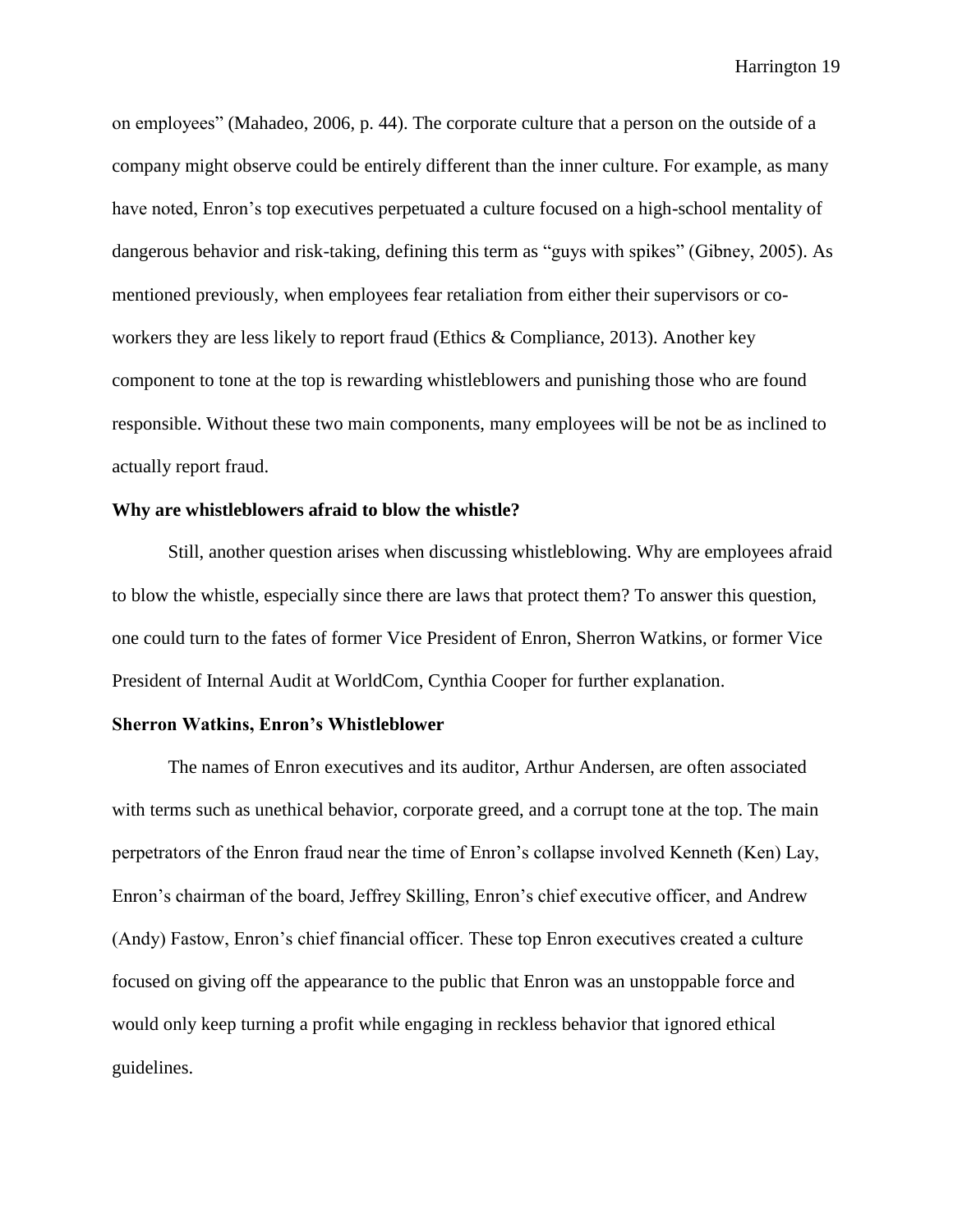However, the blame does not fall only on the failings of these few Enron executives. Enron's auditor, Arthur Andersen, and, in part, Enron's legal counsel, Vinson and Elkins, are both to blame for, at certain times, colluding with Enron's top management to promote an unethical business culture and to commit fraud, such as in the case of Sherron Watkins, a Vice President at Enron prior to its collapse. While Watkins' actions may not appear to be that of a normal whistleblower, her letter to Ken lay and her testimony before Congress has earned her the title of a whistleblower from both Congress and the public.

Sherron Watkins began her career in public accounting after receiving her bachelors in business administration from the University of Texas at Austin in 1982 (Federal News Services, 2002). Her first position as a public accountant was at Arthur Andersen, where she worked in both the Houston and New York offices until 1990 when she transitioned into a career as a portfolio manager for MG Trade Finance's commodity-backed finance assets group (Federal News Services, 2002). During this time Watkins, earned her certified public accountants license as well as received her masters in professional accounting from the University of Texas at Austin (Federal News Services, 2002). Watkins worked for MG Trade Finance until October of 1993 when she was directly hired by Andrew Fastow, "…to manage Enron's newly-formed partnership with CALPERS, the California Public Employee Retirement System. The partnership was the Joint Energy Development Investments Limited Partnership, or JEDI… [and she] held the JEDI management portfolio position until the end of 1996" (Federal News Services, 2002).

During her time at Enron, Watkins held a variety of positions, all the while moving up the chain of command to become a vice president at Enron. After her position as part of the JEDI management portfolio unit, Watkins moved to Enron International with a focus on acquiring new energy assets globally, then to Enron's broadband unit, and, finally, to assisting in corporate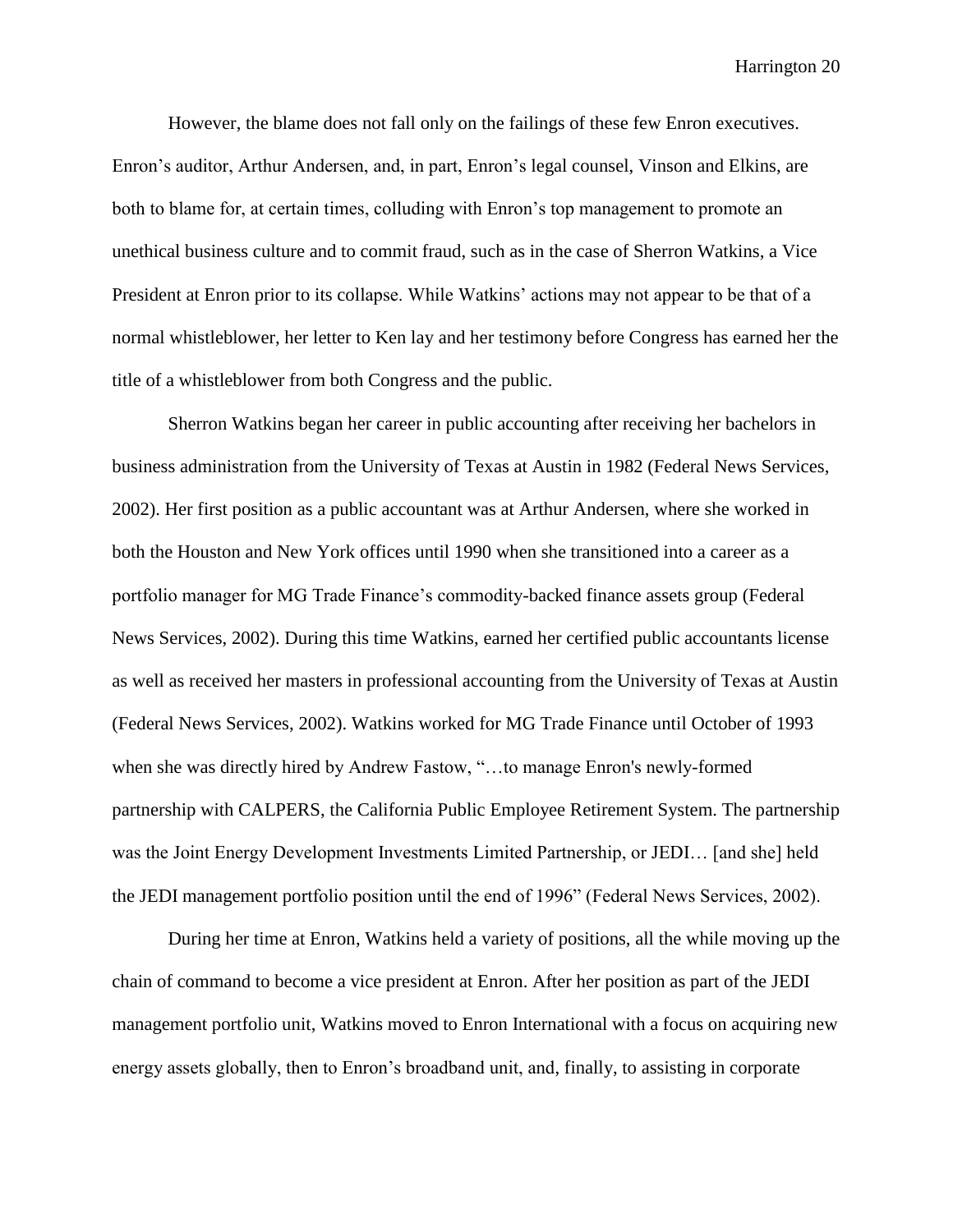development projects directly under the direction of Andrew Fastow until her eventual resignation. As mentioned in her testimony before the Oversight and Investigations Subcommittee of the House Energy and Commerce Committee, Watkins explained that during a review of the market and book values of sales assets she discovered that Enron had engaged in business with Raptor, an entity owned by a company called LJM, which was, in turn, owned by Andrew Fastow, her direct boss.

After further investigation, Watkins determined that "the Raptor hedges were locking in supposedly sales value that Enron had on equity investments that it had made" (Federal News Services, 2002). This meant that Enron was recording agreed-upon value for certain assets that were bought from Raptor, even though they should have been recorded on Enron's books at current market values. Eventually Watkins realized that Enron would ultimately take an economic loss from the investment due to Raptor's inability to pay off the pre-determined price.

Like other whistleblowers before her, and since then, Watkins feared for her continued employment at the company saying. "I was not comfortable confronting…Mr. Fastow with my concerns. To do so, I believe, would have been a job- terminating move." (Federal News Services, 2002). When questioned as to why she had not gone to Jeff Skilling about the Raptor accounting, Watkins stated that "…Mr. Skilling was fully aware of them [the improper accounting methods]. He is a very hands-on manager. I had also heard rumors that people… had complained to him and he had done nothing. So I really felt it was fruitless to go to Mr. Skilling"

In August of 2001, Watkins sent an anonymous letter, "…in response to a request for questions for an upcoming all-employee meeting to be held August 16th, to address Mr. Skilling's departure." A few days after sending the letter, and after talking to Cindy Olson, Enron's Vice President of Human Resources (Federal News Services, 2002), Watkins decided to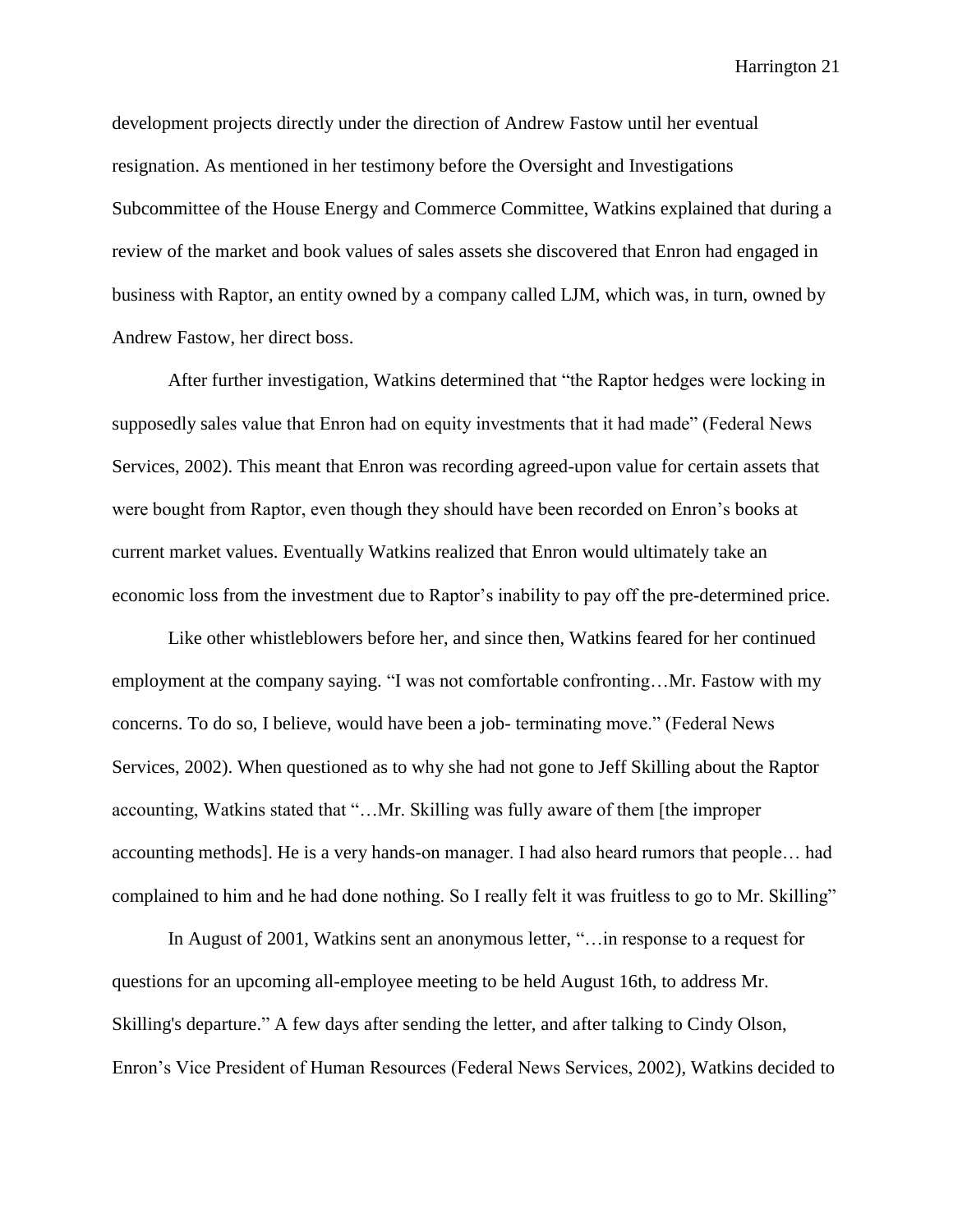try to meet with Ken Lay to discuss her findings. During her meeting with Lay, Watkins explained that the economic loss from the Raptor investment would total \$700 million and that she also wanted to transfer to a different department. Watkins found Fastow's relationship to Raptor in violation with accounting policies and Lay reassured Watkins that he would investigate the matter (Federal News Services, 2002).

Eventually, Fastow would discover that Watkins had both written a letter and met with Ken Lay about her concerns. Fastow retaliated by attempting to seize Watkins computer as well as try to fire her. With the help of Olson, Watkins uploaded her findings onto a new computer, delete the files from her old computer, and comply with Fastow's wishes without losing any of her information. Furthermore, the subcommittee found that Vinson and Elkins and Arthur Andersen both limited the scope of their investigations into Watkins' claims, which explains why their investigation showed that Enron would not experience a loss from the Raptor deal (Federal News Service, 2002).

One of the most interesting points of Watkins' testimony was not necessarily her attempts at blowing the whistle, but was her defense of Ken Lay. As stated previously in this thesis, tone at the top is established by all top management, especially that of the board of directors and chief executive officer. The pressure to continuously meet analyst expectations, management's actions, and executive management's compensation are linked together by their nature. Watkins recalled that Enron was "… a very arrogant place with a feeling of invincibility. And I'm not certain people felt like it was that imminent. They just felt like Mr. Fastow, along with the accountants, would come up with some magic in the future" (Federal News Services, 2002). Her words, providing a slight insight to outside observers about what actually happened within the walls of Enron. However, Watkins seemed to have believed throughout her time working at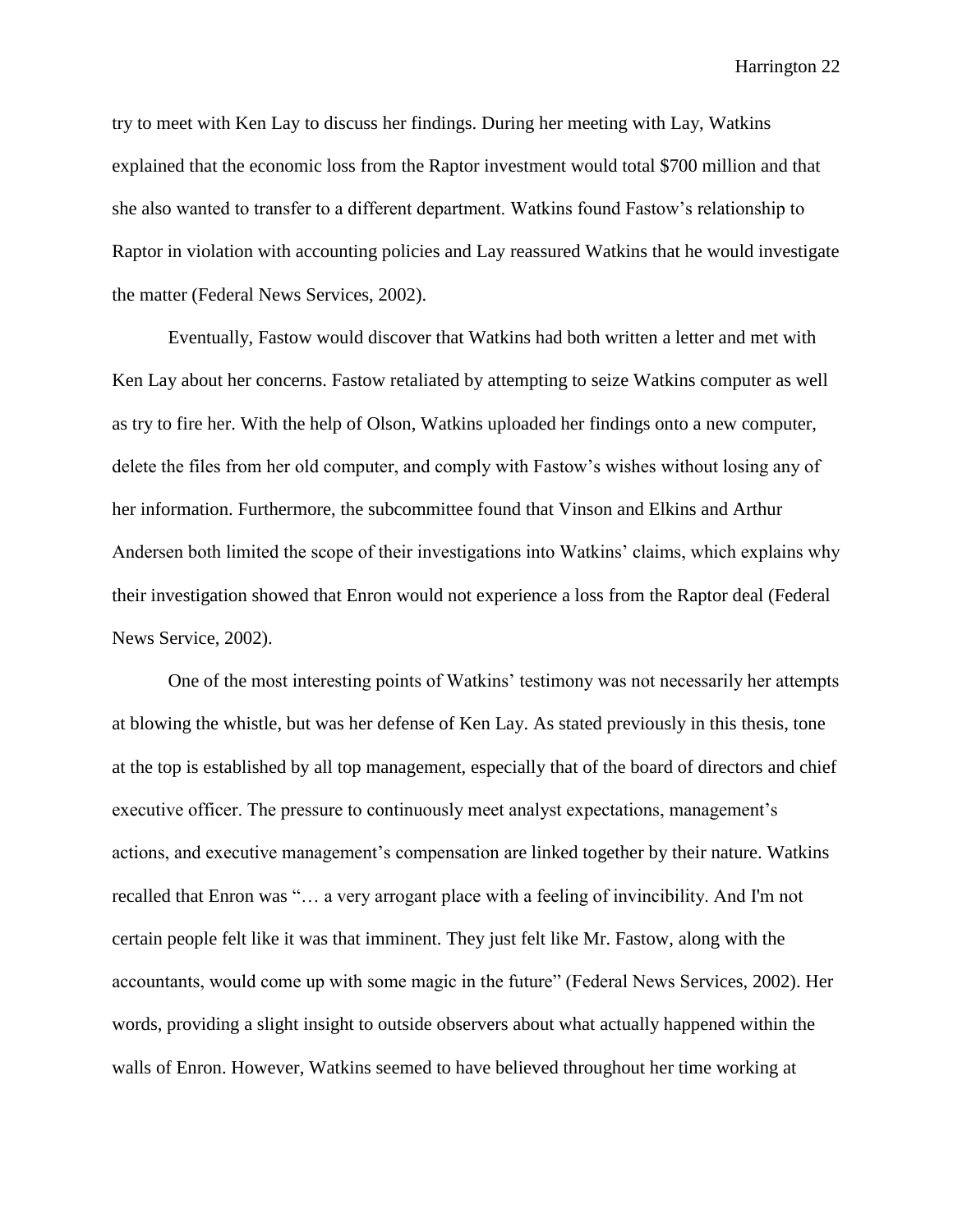Enron that Lay was innocent. In fact, in a letter to Ken Lay dated October 30, 2001 she wrote, "the culprits are Skilling, Fastow, Glisson, Causey, as well as Arthur Andersen and Vinson & Elkins" (Federal News Services, 2002).

Throughout her testimony and thereafter, Watkins was heralded as a whistleblower. In his closing remarks, Representative Billy Tauzin (R-LA), chairman of the Energy and Commerce Committee at the time, while not using the term itself, described Watkins as a whistleblower, immortalizing her as such to both the corporate world and the public eye. Tauzin stated:

Ms. Watkins, your testimony stands for itself…And that is that your testimony, your activities in regard to Enron actually call upon, I think, all of us to examine the notion of corporate loyalty. There is some, I assume, who believe corporate loyalty is protecting the corporation against all harm, even when it's doing something wrong. You demonstrated for us a different definition of corporate loyalty, a different definition of fiduciary responsibility to a corporation. That includes responsibility to its shareholders and investors, and I want to compliment you for that…the notion that corporate loyalty means owning up to mistakes for the sake of the proper relationship to investors and consumers, and confronting them directly and reporting them and dealing with them forthrightly. (Federal News Services, 2002).

Even today, Watkins is still remembered as the whistleblower who helped bring down Enron and rise to immediate fame. In the January/February 2007 issue of *Fraud Magazine*, Dick Carozza wrote, "Watkins was soon lauded as an "internal whistle-blower," brought before Congressional and Senate hearings to testify against her former bosses, and heralded by TIME magazine as a "Person of the Year," with WorldCom's Cynthia Cooper and the FBI's Coleen Rowley" (Carozza 2007).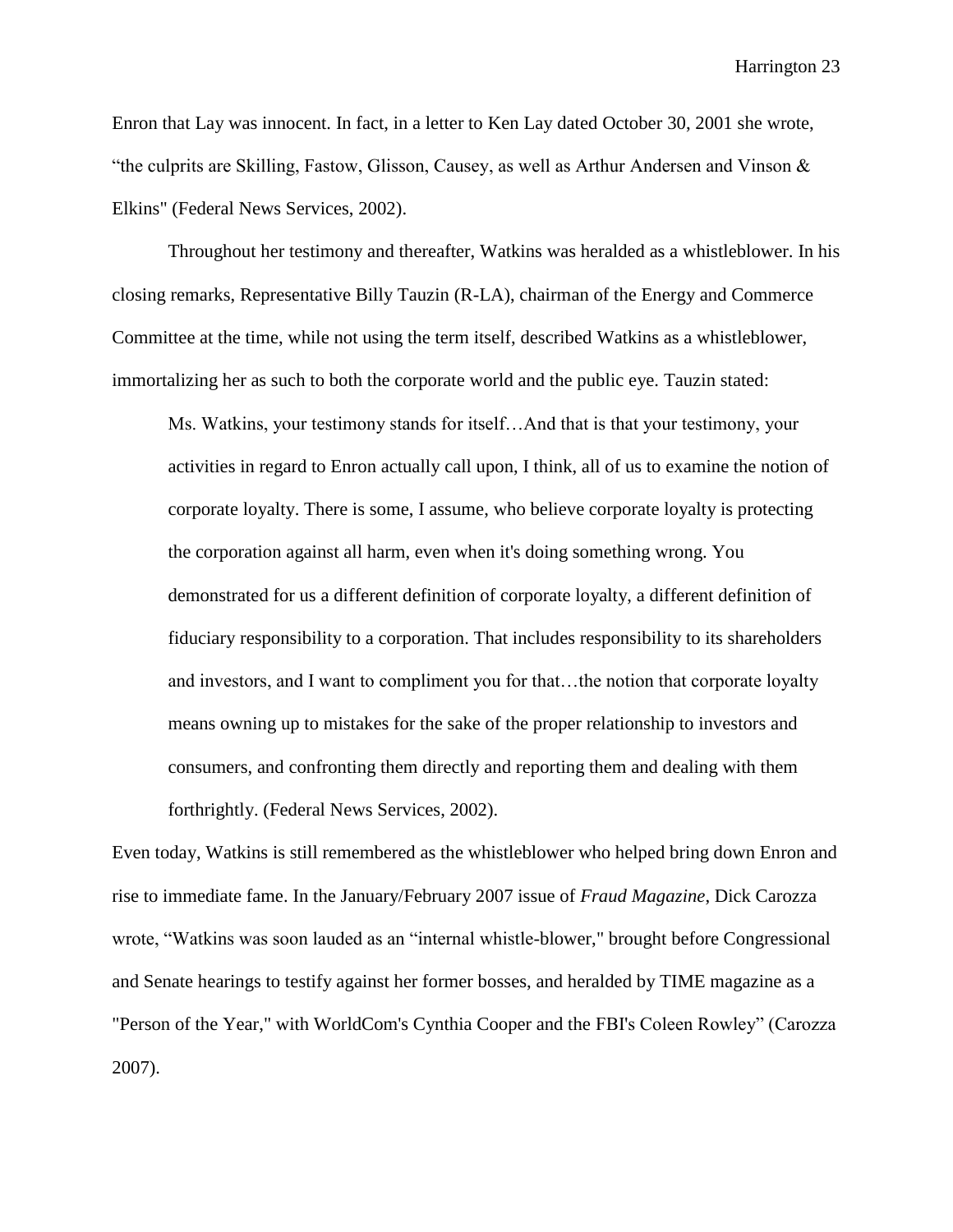However, while some continue to praise Watkins for her actions, she has also had her fair share of criticism. One criticism labels Watkins as an opportunist who used the situation to dodge the blame and lay it on others, noting "…that she sold Enron stock options worth \$17,000 shortly after talking to Ken Lay" (Curwen, 2003). Others have questioned her title as a whistleblower since, as one *Forbes* article points out, there is not much public information as to what Watkins did in the meantime directly following her meeting with Ken Lay other than wait for an answer (Ackmen, 2002). In the same year Watkins was named a *TIME*'s Person of the Year, but before Enron had permanently shut its doors, Frank Pellegrini, stated that Watkins was not truly a whistleblower. "In the news media, it is "Enron whistle-blower" Sherron Watkins, even though Watkins never really blew a whistle. A whistle-blower would have written that letter to the Houston Chronicle, and long before August" instead of just reporting internally" (Pellegrini, 2002).

Strangely enough, if one were to search on Google, "who was the whistleblower of Enron," the result comes up as, "Sherron Watkins, the plainspoken former vice president whom Congress anointed as a whistleblower after the company's collapse, repeated much of what she said then: Enron needed to come clean about potentially disastrous accounting tricks or face implosion" (Associated Press, 2006) with a link to an article from NBC News. This statement implies that Watkins is only labeled as a whistleblower because of Congress's view of her, not necessarily because of her actions. In the end, whether she was a "true whistleblower" or not, she still received just as fierce of a backlash from the business world as other whistleblowers have in the past.

There is a reason why many people are afraid to blow the whistle. While the immediate retaliation from an employer is daunting in and of itself, the long-term impact on a person's life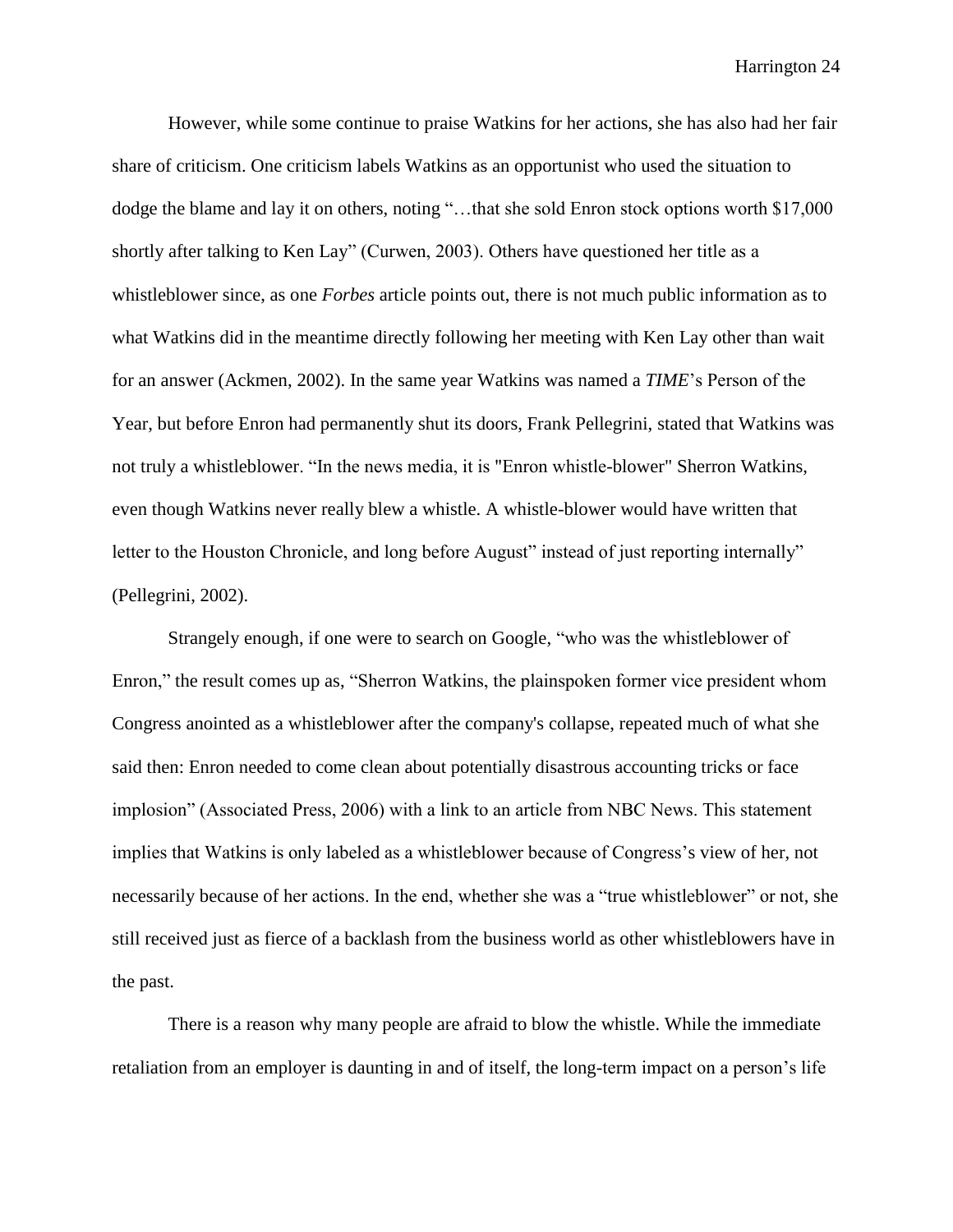can be just as devastating to the whistleblower. In a 2004 interview with Deborah Solomon of the New York Times, Sherron Watkins shared a grim outlook for her own future in corporate America. While noting that she was doing a lecturing circuit and wrote a book, when asked if she would ever work at another company Watkins responded, "about the only corporation I can see hiring me is one that is in a meltdown situation and trying to revamp its reputation...When it comes down to the final decision, there's probably one or two people who say: ''Are y'all crazy? She's a whistle-blower" (Solomon, 2004).

Watkins's comment, not only speaks to the tone at the top at some companies and how they view those who have blown the whistle on a former employer, but also to some of the beliefs of those who work within corporate America. In the time immediately following Watkins's testimony on Capitol Hill, she found that, while there were those who hailed her as a hero, those in her hometown of Houston did not necessarily share the same view. In an interview with Pamela Colloff of *Texas Monthly*, Watkins stated "I'm seen as a troublemaker by that elite group in Houston that's being critiqued by everyone now…they blame me for spoiling all the fun" (Colloff, 2003).

In another interview with Dr. Nance Lucas and Dr. V. Scott Koerwer for the *Journal of Leadership and Organizational Studies,* Watkins stated "whistle-blower is a word that generates a lot of negative feelings. There are people who view that term negatively and then there are those who view it heroically" (2004, p. 39). Years later in an interview with *Fraud Magazine*, when asked how people respond to her now, Watkins stated "people respond very favorably to me. I think most folks see themselves taking the same actions I did at Enron, if they found themselves in my shoes. And just in case they ever do need to follow in my footsteps, they sure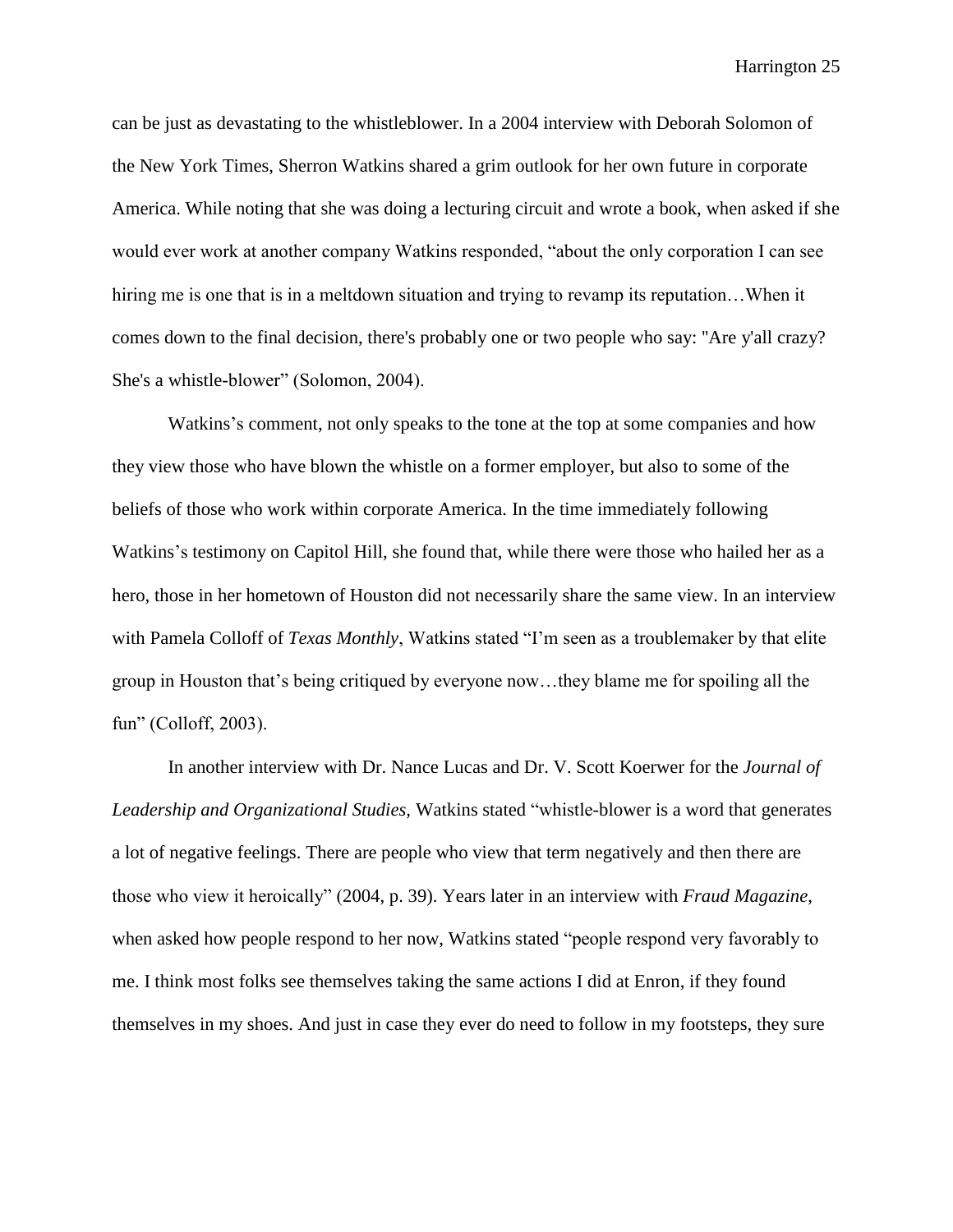like hearing the story directly from me and hearing what I might have done differently, etc" (Carozza, 2007).

Watkins would also appear in the documentary *Enron: The Smartest Guys in the Room* and co-author the book *Power Failure the Inside Story of the Collapse of Enron.* Today, Watkins has moved onto a career in consulting, advising companies on matters of corporate governance issues, but she never returned to corporate America as an accounting executive (Associated Press, 2006). In fact, Watkins words about being a hero to some while a villain to others are later echoed by Dr. Bruce Shine who, in 2007, stated that Sherron Watkins "…while engaging in the occasional academic lecture, is without work in corporate America" (p. 230).

In regards to her work after Enron, Watkins stated that her future did not involve reentering corporate America into the same type of position as when she had left. In fact, Watkins stated, "starting a leadership development program, collaborating with other leadership experts and executive coaching firms [in a] multi-month program, involving peer interaction along industry lines. The goal is to equip these leaders with a peer network and an experience that prepares them for anything, even the perfect storm that was Enron." (Carozza, 2007).

## **Cynthia Cooper, the WorldCom Whistleblower**

Enron was not the only major fraud that occurred during the early 2000s. According to the Connecticut General Assembly, which compiled "…a list of the major corporate accounting scandals occurring between 2000 and 2005" (Sullivan, 2006), there were 26 different major accounting scandals. Of these 26 accounting scandals, WorldCom, Inc., which was one of the largest telecommunications companies operating within the United States during the early 2000s, crumbled quickly after the discovery of fraud within the company. After the fraud at WorldCom was uncovered, the Board of Directors of WorldCom, Inc., established a Special Investigative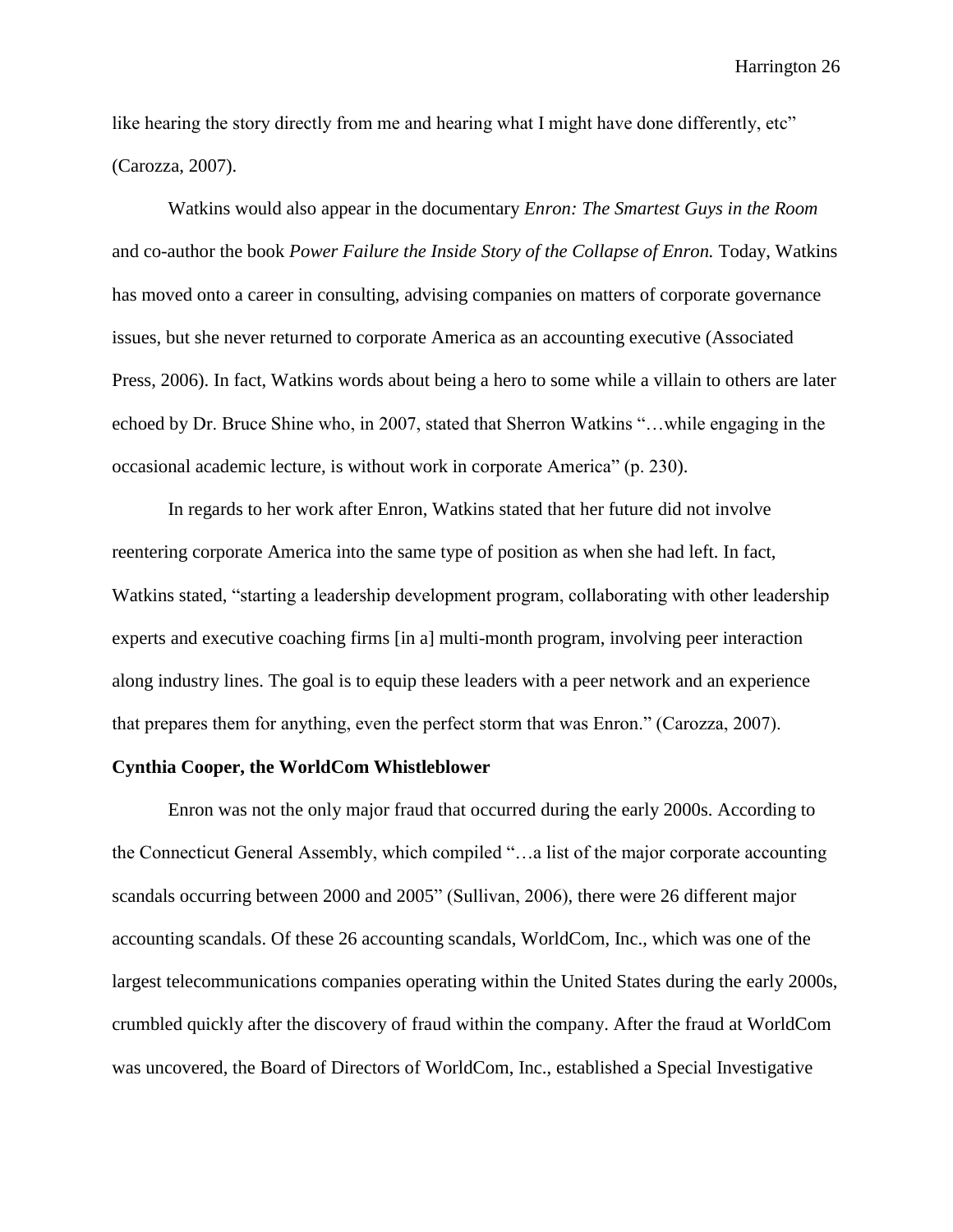Committee to investigate the fraud in its entirety. The Committee submitted a report to the SEC, dated March 31, 2003, that noted that the fraud itself "…was accomplished in a relatively mundane way: more than \$9 billion in false or unsupported accounting entries were made in WorldCom's financial systems in order to achieve desired reported financial results" (Special Investigative Committee of the Board of Directors of WorldCom, Inc., 2003).

In fact, as noted by a TIME's Daniel Kadlec, the WorldCom fraud cost investors over \$175 billion, "…nearly three times what was lost in the implosion of Enron" (Kadlec, 2002). Much like Enron, one of WorldCom Inc.'s top management was involved in the main whistleblowing act. However, unlike Enron's Sherron Watkins, who was directly in charge of reviewing the Raptor accounts, this fraud was uncovered due to the hundreds of hours of work on the part of WorldCom's internal audit department, specifically, the efforts of Cynthia Cooper, WorldCom's Vice President of Internal Audit, and Gene Morse and Glyn Smith, two of Cooper's most trusted internal auditors in her department.

Cynthia Cooper completed her undergraduate work in accounting at the Mississippi State University, her Master's work at the University of Alabama in Tuscaloosa, and would began her professional public accounting career at Price Waterhouse before moving on to Deloitte, Haskins, and Sells (Cooper, 2008, p. 41-49). Eventually, Cooper would move onto WorldCom Inc. who, at the time, was the second largest telecommunications company in America. Although, as is often with long-term frauds, nothing was as rosy as it might have appeared on the surface. During the end of May of 2002 and into June of 2002, WorldCom's internal audit department started to investigate an account that increased computer equipment by \$500 million, using the description of "PREPAID CAPACITY" (p. 226-227)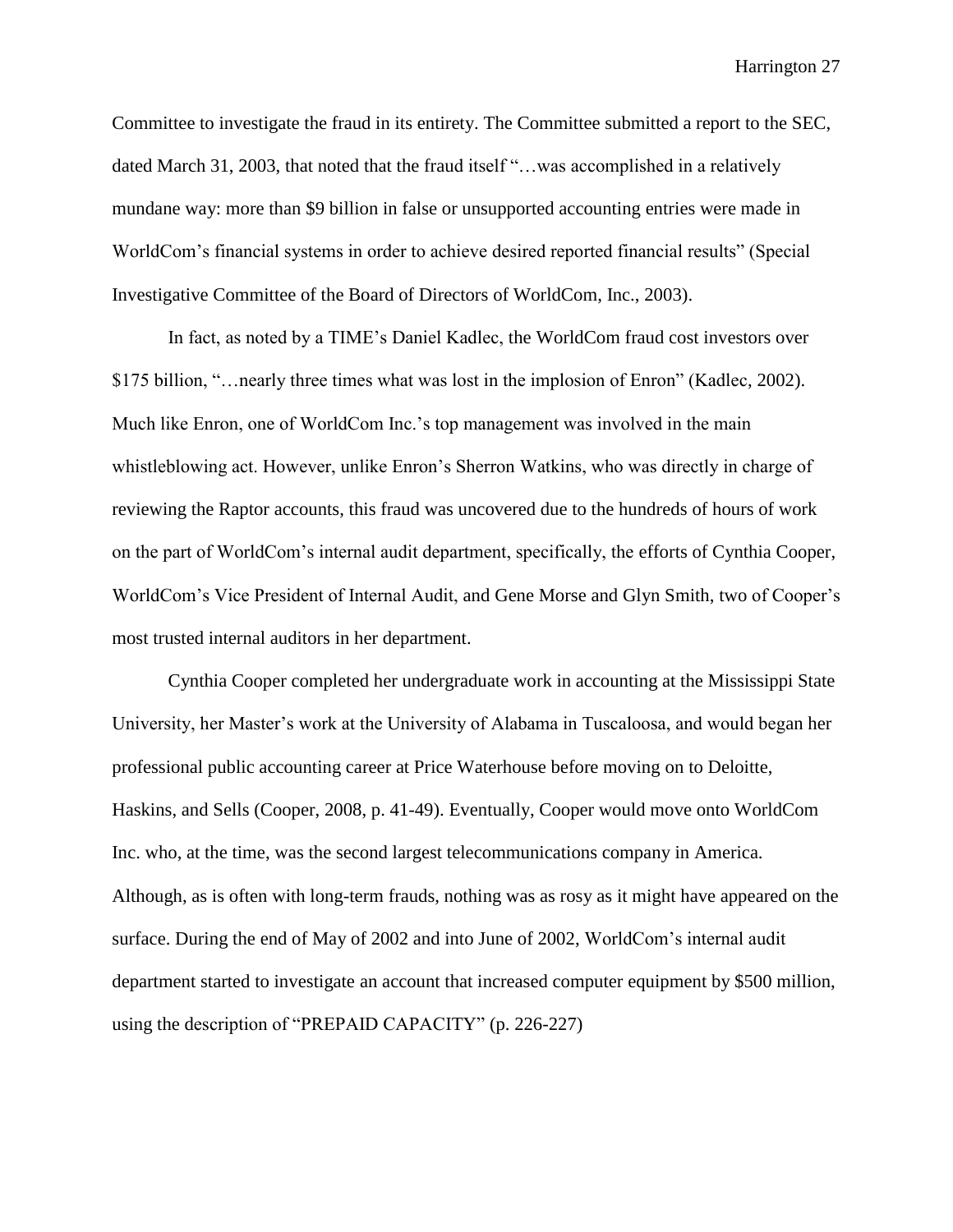As Cooper lays out in her book, *Extraordinary Circumstances*, the convoluted system of accounting that led the \$500 million to be put in that account:

It looks like the amount was moved from an asset account called "intercompany asset transfer clearing." But the trail gets fuzzier from there. Gene thinks the amount in "intercompany" is coming from an account called "transmission equipment," which represents amounts spent to build out WorldCom's telecom network. But the amount in "transmission equipment" traces back to three separate line-cost expense accountspayments to other telecom carriers to originate and terminate phone calls or lease fiber. (p. 227).

To say that the roundabout accounting that the internal audit team had stumbled upon was confusing would be a gross understatement. However, the reasoning for the convoluted accounting soon became apparent. As Cooper soon found out, by "…moving [funds] from the income statement to the balance sheet… [it would] increase the company's profit" (p. 227), which would then in turn increase financial analyst opinions of WorldCom. Eventually, Cooper, Morse, Smith, and the rest of the internal audit department would find more entries booked as "PREPAID CAPACITY." Around mid-June of 2002, Cooper's audit team found "…49 prepaid capacity accounting entries, totaling \$3.8 billion, recorded over all four quarters in 2001 and the first quarter of 2002…some described as prepaid capacity, others labeled, simply, "SS entry."" (259).

After days of being stonewalled by top management, Cooper and Smith interviewed David Myers, the Controller of WorldCom as part of their investigation. Myers admitted that the company had been improperly capitalizing the line costs of the company's leased fiber lines to allow the company's total revenue to overtake the losses on the fiber lines since they were being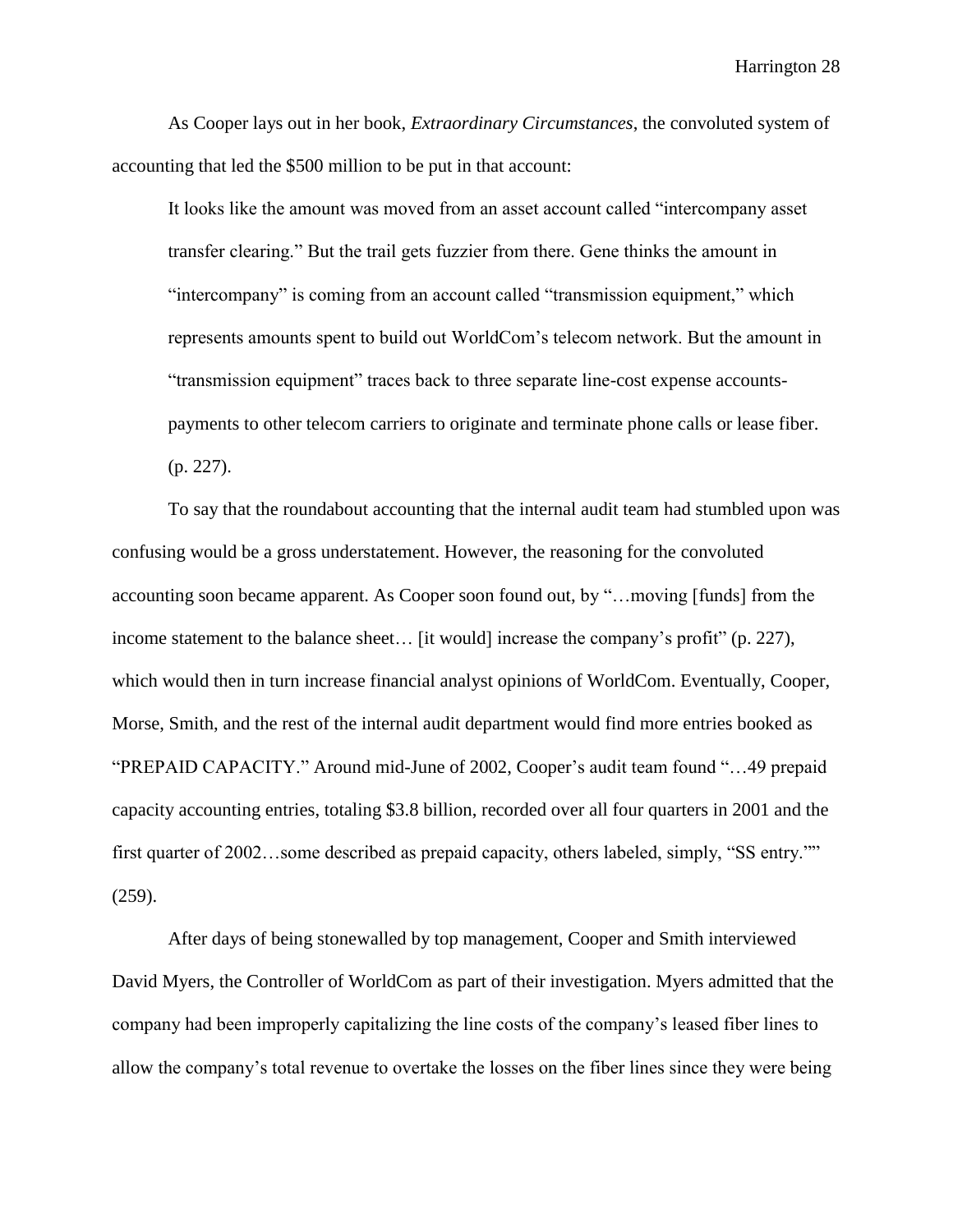utilized in a limited way by customers. Soon after, WorldCom would face some serious consequences for its actions. On June 26, 2002, the SEC would file a civil fraud lawsuit against WorldCom in response to the company being forced to restate its previous year's financial statements. No clearer representation of how the public responded to the news of the WorldCom fraud can be seen than through an analysis of the company's stock price which was "…hitting a low of \$0.09 before the [trading] halt" (p. 267). In the end, WorldCom was forced to pay \$750 million as a fine to the SEC, the largest accounting scandal fine at the time (BBC News, 2003).

Like Sherron Watkins, Cynthia Cooper was not a whistleblower in the sense that she took the company's problems to the public. Cooper sought to find an answer to her questions as thoroughly as she could while staying within the organization. However, one of the major differences between the two is that, after meeting with Ken Lay about the Raptor accounts, Watkins seemingly stopped trying to do anything more than she had already done. Cooper, on the other hand, worked tirelessly with her team to discover the extent of the potential fraud. In the end, after the public was informed of the fraud at WorldCom, Cooper quickly rose to public fame, being named one of *Time* Magazine's 2002 persons of the year for her efforts. However, she did not survive the ordeal unscathed. Six years later, she would publish her book *Extraordinary Circumstances*.

While Cooper's tale of courage and ethics may seem indeed extraordinary, the result of her career in corporate America should not come as a surprise. While not totally severing ties from corporate America, today "Ms. Cooper is CEO of The CooperGroup, LLC, a management consulting firm that provides services in the areas of internal audit, ethics and compliance, fraud prevention and detection, board consultation and education and enterprise risk management" (Cooper Group LLC, n.d.). Also, Cooper provides services as a guest speaker at high schools and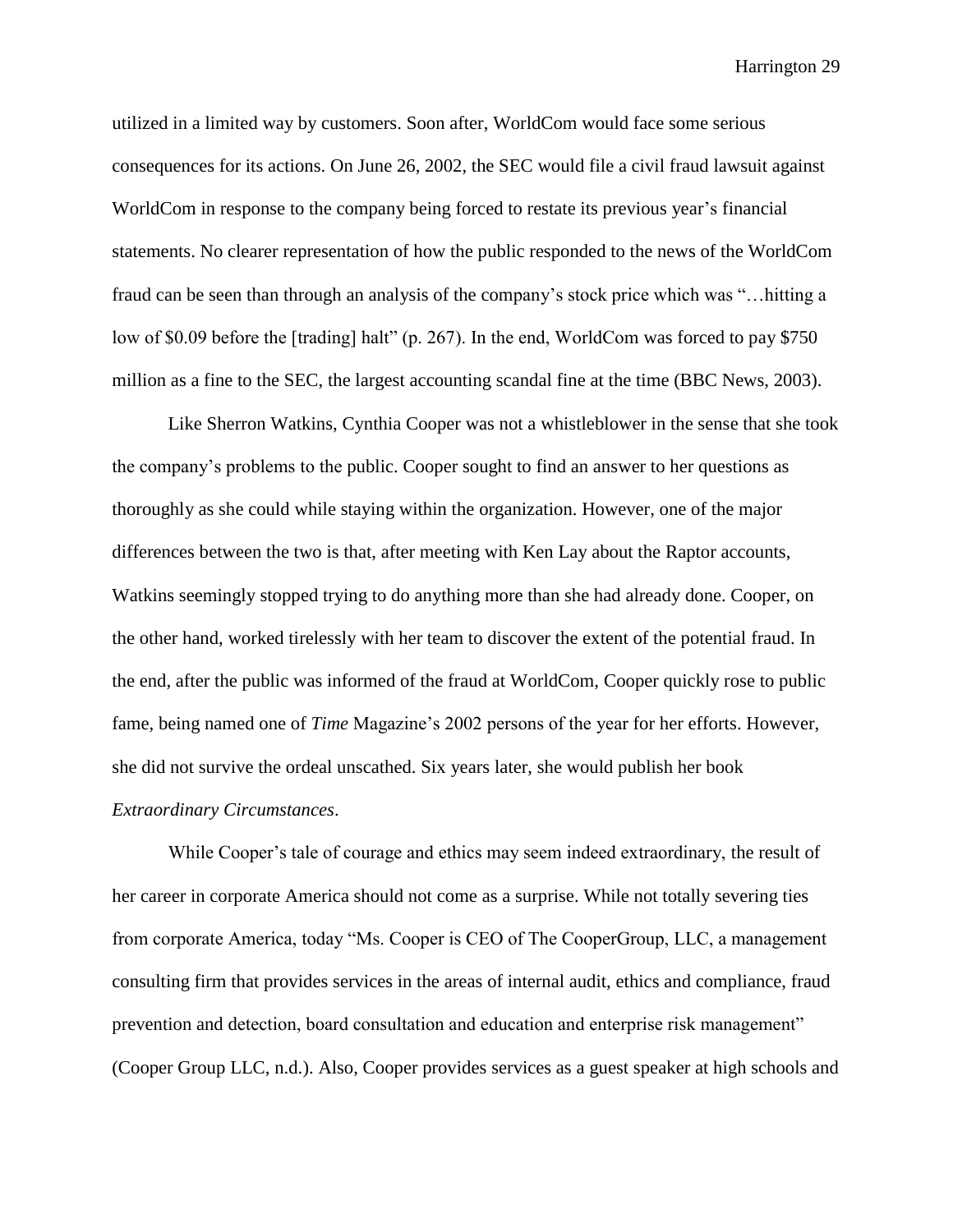universities as well as serving "…on advisory boards for Louisiana State University, Lehigh University and Mississippi State University" (Cooper Group LLC, n.d.). Other notable positions Cooper held include: being "…a member of the Standing Advisory Group of the Public Company Accounting Oversight Board… [and], the 2011 Chairman of Board of Regents for the Association of Certified Fraud Examiners…" ("Biography," n.d.).

However, after becoming a whistleblower, Cooper found life difficult at times. "I was an ordinary citizen who, like most people, preferred a private life, but I had stepped over some "invisible line" and become a whistleblower. Though I didn't know it at the time, whistleblowers often experience negative repercussions. I would quickly learn first-hand what that meant" (p. X). In fact, "…Cooper says she never felt like a hero. Just the opposite: in the aftermath of the disclosure of the fraud, with the press and lawyers and congressional investigators constantly on her trail, Cooper [was] seized by depression and anxiety" (Farrell, 2008). However, when asked in a 2008 question and answer interview with TIME, if she would still blow the whistle, even knowing all the struggles she went through, Cooper affirmed her stance, "yes, I would. I really found myself at a crossroads where there was only one right path to take" (Ripley, 2008).

The fates of Watkins and Cooper provide a glimpse into the future of an employee thinking of blowing the whistle. On one hand, one could make a successful consulting career after it as well as feel good knowing he or she "did the right thing." However, the initial economic and personal consequences could be quite detrimental to the average person. To blow the whistle on an organization is not just to defy the corporate culture of the company, but it is also an act of defiance against the corporate culture of the industry. For Sherron Watkins, it meant being called a hero and a villain at the same time. For Cynthia Cooper, like Watkins, it meant dealing with giving up a lifetime in the corporate world.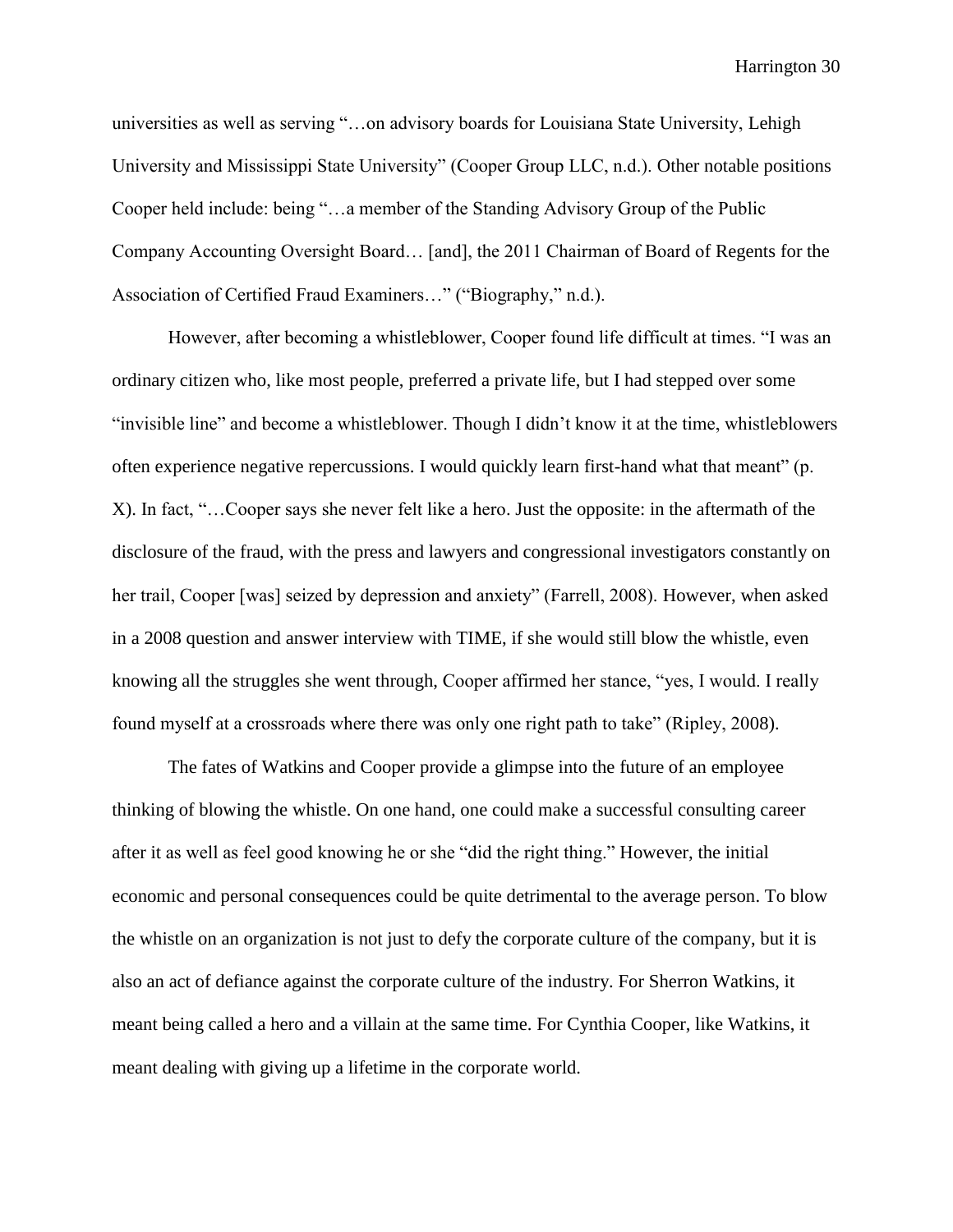While Watkins's and Cooper's acts as whistleblowers were highly publicized and might provide hope for those thinking of blowing the whistle, some scholars have found that many still do not report wrongdoing in their organization and, if they did report the incident, they experienced retaliation from their employer. According to one study, "…65% of those who witness wrongdoing reported it; 22% of those who reported wrongdoing said they experienced retaliation (an increase of 46% from 2009): and 46% of those who observed wrongdoing but chose not to report it, cited fear of retaliation as the reason" (McMillan, 2012). Also, in a 2013 study by the Ethics & Compliance Initiative, the rate of retaliation was 21 percent "… [and when] asked why they kept quiet about misconduct, more than one-third (34 percent) of those who declined to report said they feared payback from senior leadership. Thirty percent worried about retaliation from a supervisor, and 24 percent said their co-workers might react against them" (Ethics & Compliance Initiative, 2013). Thus, even when employees report unethical or fraudulent activities, many still fear being retaliated against either by their company or their coworkers.

#### **Anthony Menendez v. Halliburton Inc.**

The legal system's interpretation of statutory law has been a double-edged sword for whistleblowers, sometimes originally denying claimants before being ultimately overruled. This was the case for Anthony Menendez, Jonathan Zang, and Jacqueline Lawson. In regards to Anthony Menendez, Menendez became the Director of Technical Accounting Research and Training at Halliburton Inc. in 2005 and, after discovering accounting anomalies in the company's revenue recognition practices, Menendez filed a report with the SEC and emailed the audit committee of Halliburton Inc. about his report to the SEC (Eisinger, 2015). Unbeknownst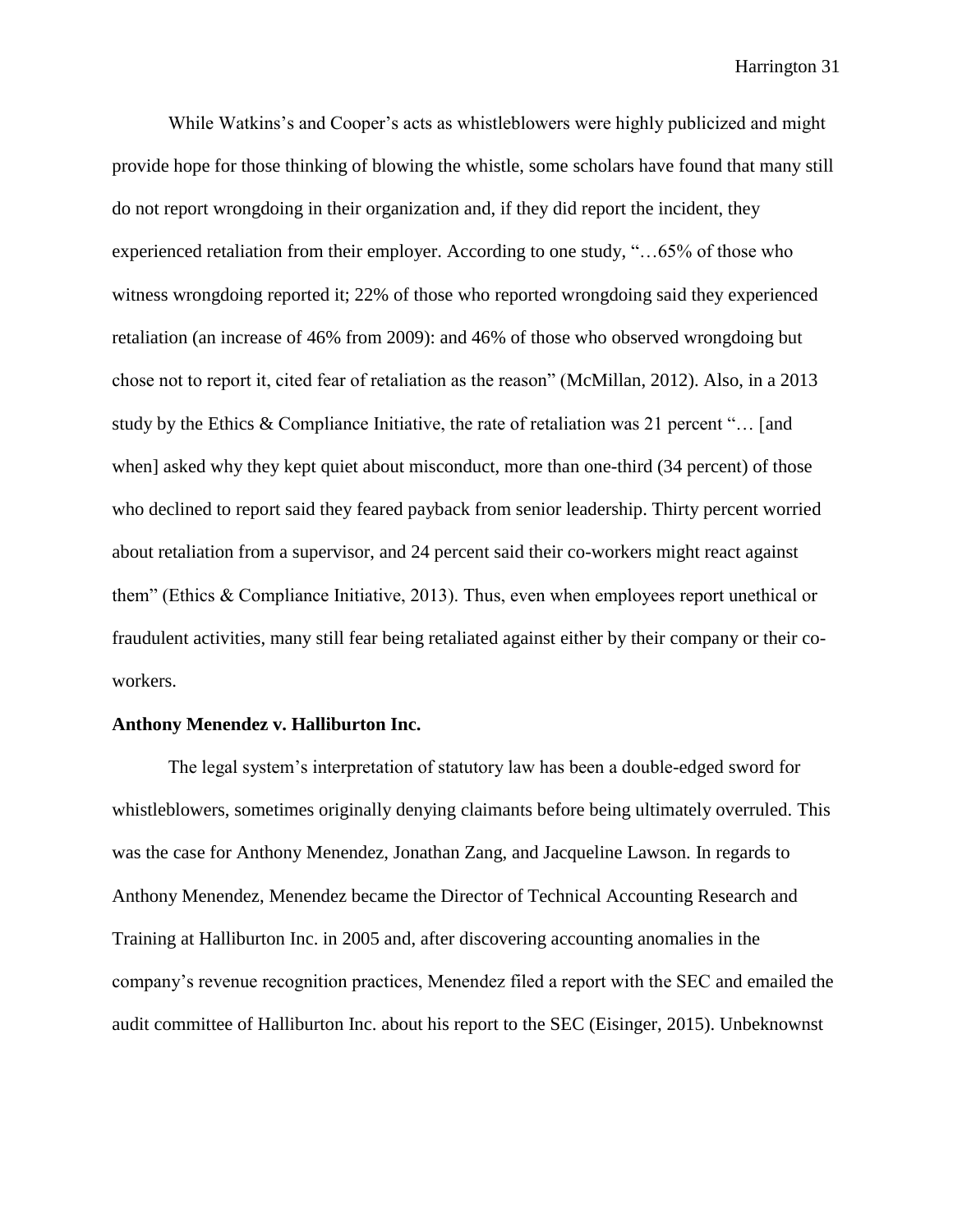to Menendez, his email to the audit committee was forwarded to Halliburton Inc.'s General Counsel and, after being notified that the SEC would be investigating due to a tip;

…the General Counsel, having seen Menendez's internal complaint, surmised that Menendez must have been the source of the SEC complaint as well. The General Counsel sent an email to Menendez's boss and others, instructing them to preserve documents relevant to the SEC's investigation, as directed, because "the SEC has opened an inquiry into the allegations of Mr. Menendez (ArentFox, 2014).

This email would start a cascade of events that would ultimately lead to Menendez having some of his official duties taken away, being socially ostracized by colleagues, and he was excluded from meetings he had previously attended (Eisinger, 2015). Eventually Menendez would resign from his position, but not before filing a claim with the DOL's OSHA stating that he had been retaliated against as described under the Sarbanes-Oxley Act of 2002 section 806. (Eisinger, 2015). That same year, an Administrative Law Judge for the OSHA denied Menendez's claim stating "…that Menendez failed to demonstrate that Halliburton subjected him to adverse action when it breached his confidentiality" (Administrative Review Board, 2011).

After six more years trying to appeal the Administrative Law Judge's opinion, the Department of Labor's Administrative Review Board, in *Anthony Menendez v. Halliburton, Inc.*, reversed the Administrative Law Judge's opinion stating that there was sufficient evidence to support Menendez's claim that he had been unfairly retaliated against under SOX section 806 due to a breach in confidentiality (Administrative Review Board, 2011). Halliburton, would try to appeal the Administrative Review Board's decision and the case would be brought up one final time in the Fifth Circuit Court of Appeals. In 2014 the Fifth Circuit Court of Appeals would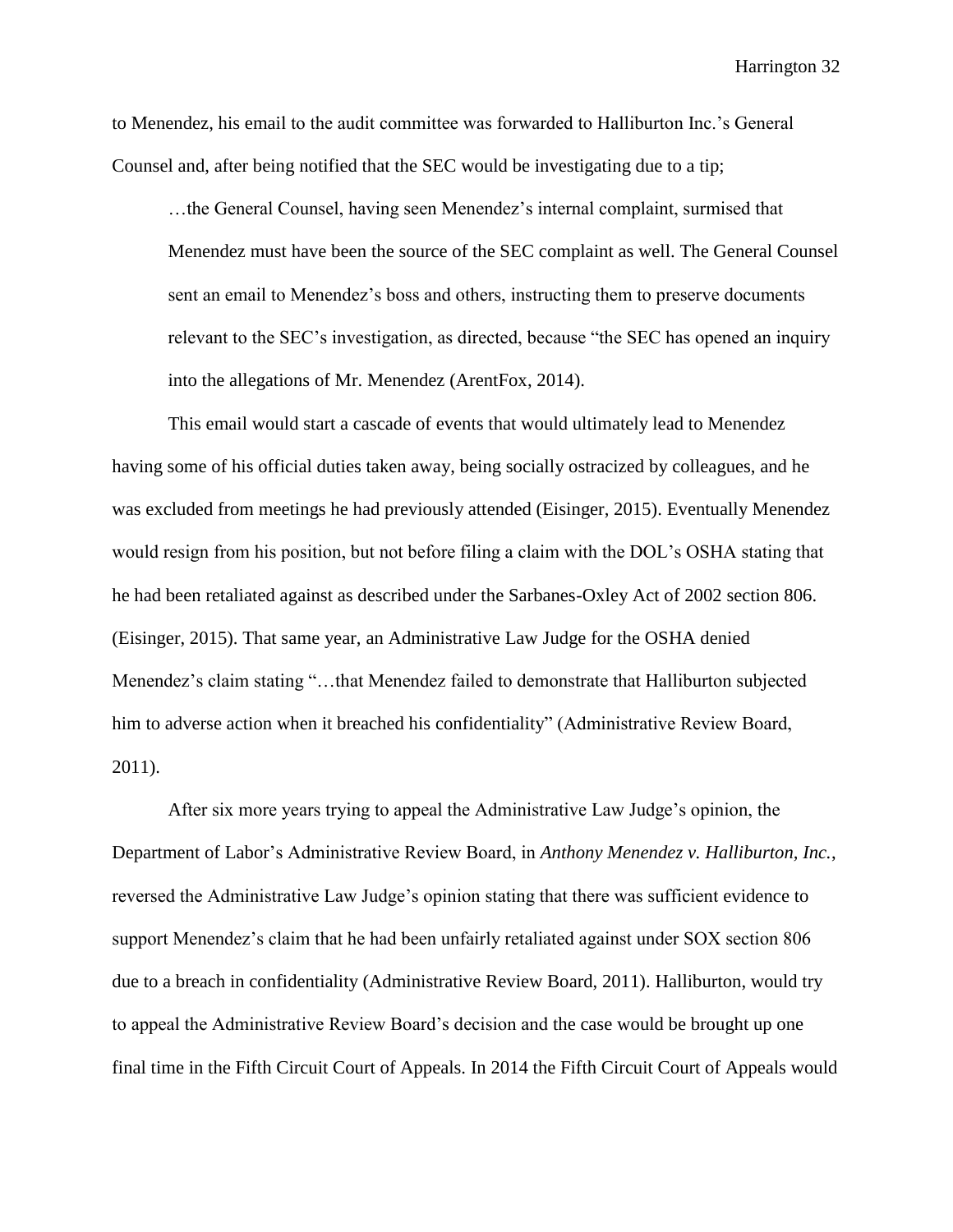side in favor of Menendez and stating that he should receive \$30,000 as compensation for his troubles (Fifth Circuit Court of Appeals, 2014) and all his legal fees were to be paid by Halliburton Inc. (Eisinger, 2015).

While Menendez did eventually find a job as the "… controller for General Motors in Detroit," (Wakelee-Lynch, 2015), it took him nearly a decade to win his whistleblower case. Even worse, those who were directly involved in retaliating against Menendez for his actions never faced any type of punishment. In fact, as noted by Eisinger;

Many of the Halliburton and KPMG officials involved in the accounting issue or the retaliation have continued to prosper in the corporate ranks. One is now Halliburton's chief accounting officer. McCollum [the chief accounting officer during Menendez's tenure at Halliburton] is now the company's executive vice president overseeing the integration of a major merger. The KPMG executive who disagreed with Menendez is now a partner at the accounting firm (2015)

Menendez may have won the legal battle, but one may wonder if Halliburton Inc. still could be claimed as the true victor, monetary fine aside.

#### **Lawson et al. v FMR LLC et al.**

The second case, *Lawson et al. v FMR LLC.,* like the Menendez case, involved retaliation by the employer against the employees. In 2005, Jonathan M. Zang worked for Fidelity Investments and was terminated due to raising concerns over Fidelity fund statements that "…he believed violated federal securities laws" (Mooney & Bull, n.d.). Zang brought an anti-retaliation case to the Department of Labor's Occupational Health & Safety Administration (OSHA) and then to an Administrative Law Judge, both of which denied his request, first for not being a protected action under the law and second because Zang was not an employee of a publicly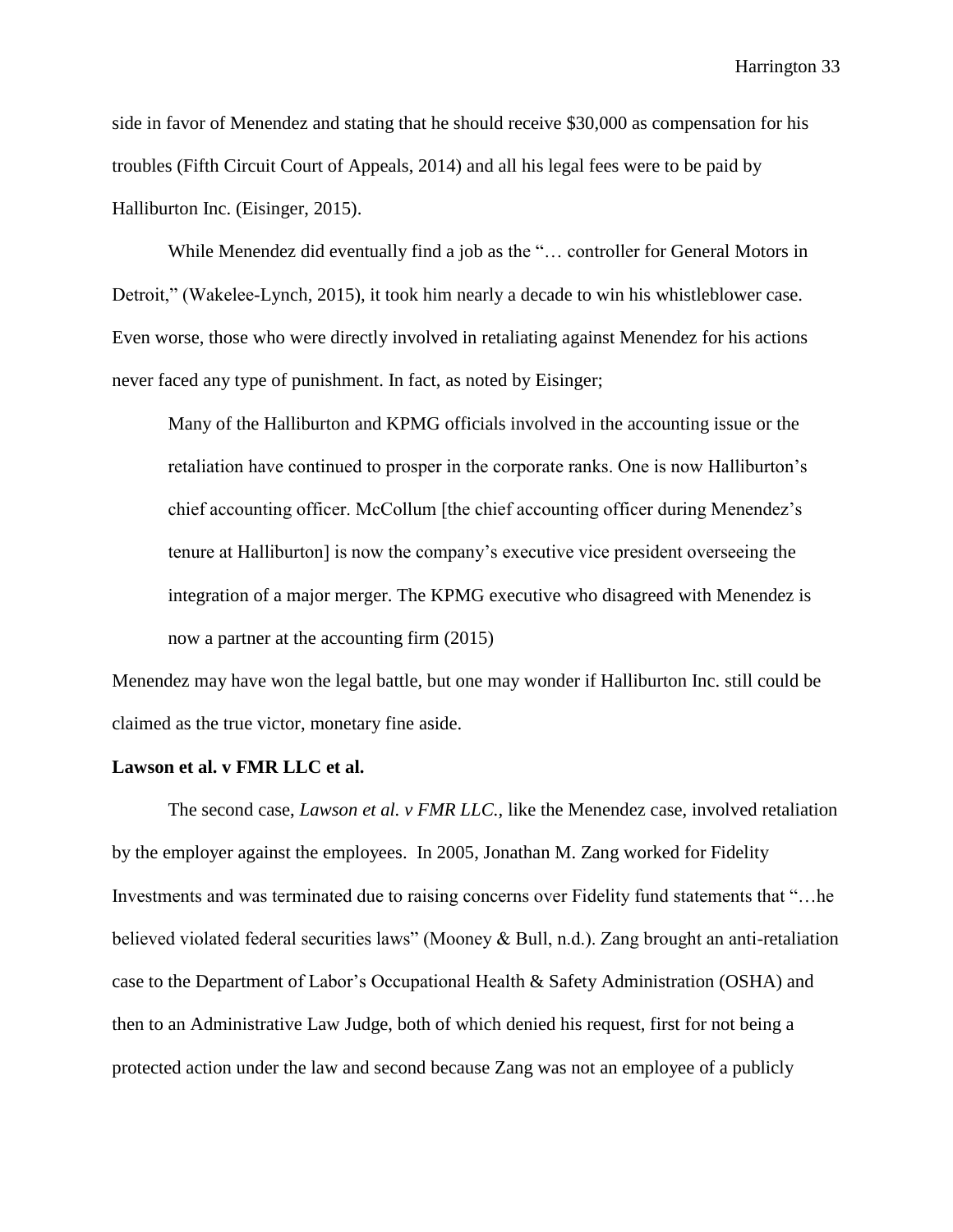traded company and was instead a contractor for a private company (Mooney & Bull, n.d.). In 2007, Jackie Lawson, a former employee of Fidelity Brokering Services LLC, filed a claim with the Department of Labor's OSHA and the United States District Court of Massachusetts, citing that she had been constructively discharged after "…raising concerns about cost-accounting methods" (Mooney & Bull, n.d.).

Like in the case of Zang, the court found that Lawson was not covered as a protected employee under the current understanding of the law since she too was a contracted employee for a private company. On March 4, 2014, the Supreme Court of the United States, in a six to three vote, decided that "…§1514A's (SOX) whistleblower protection includes employees of a public company's private contractors and subcontractors" (Supreme Court, 2013, p. 1-2). The legal understanding of what constituted as protected activities and what employees were protected under the SOX law were expanded with the *Lawson et al. v. FMR LLC et al.* case.

## **Julio Perez v. Progenics Pharmaceuticals, Inc.**

In *Julio Perez v. Progenics Pharmaceuticals, Inc.*, which was filed in the United States District Court Southern District of New York, Julio Perez filed a whistleblower retaliation claim against Progenics Pharmaceuticals Inc. under the SOX Act of 2002. Perez was an employee of Progenics Pharmaceutical, Inc., where he acted as the Senior Manager of Pharmaceutical Chemistry. Before starting Pereze had to sign an agreement which:

…required [the] Plaintiff [Perez] to preserve in confidence, and not to use, to publish, or to otherwise disclose…, either during or subsequent to [Perez's] employment, without the written permission of Progenics, all confidential proprietary rights or any knowledge, ... or any other confidential information of Progenics, its customers, or others from whom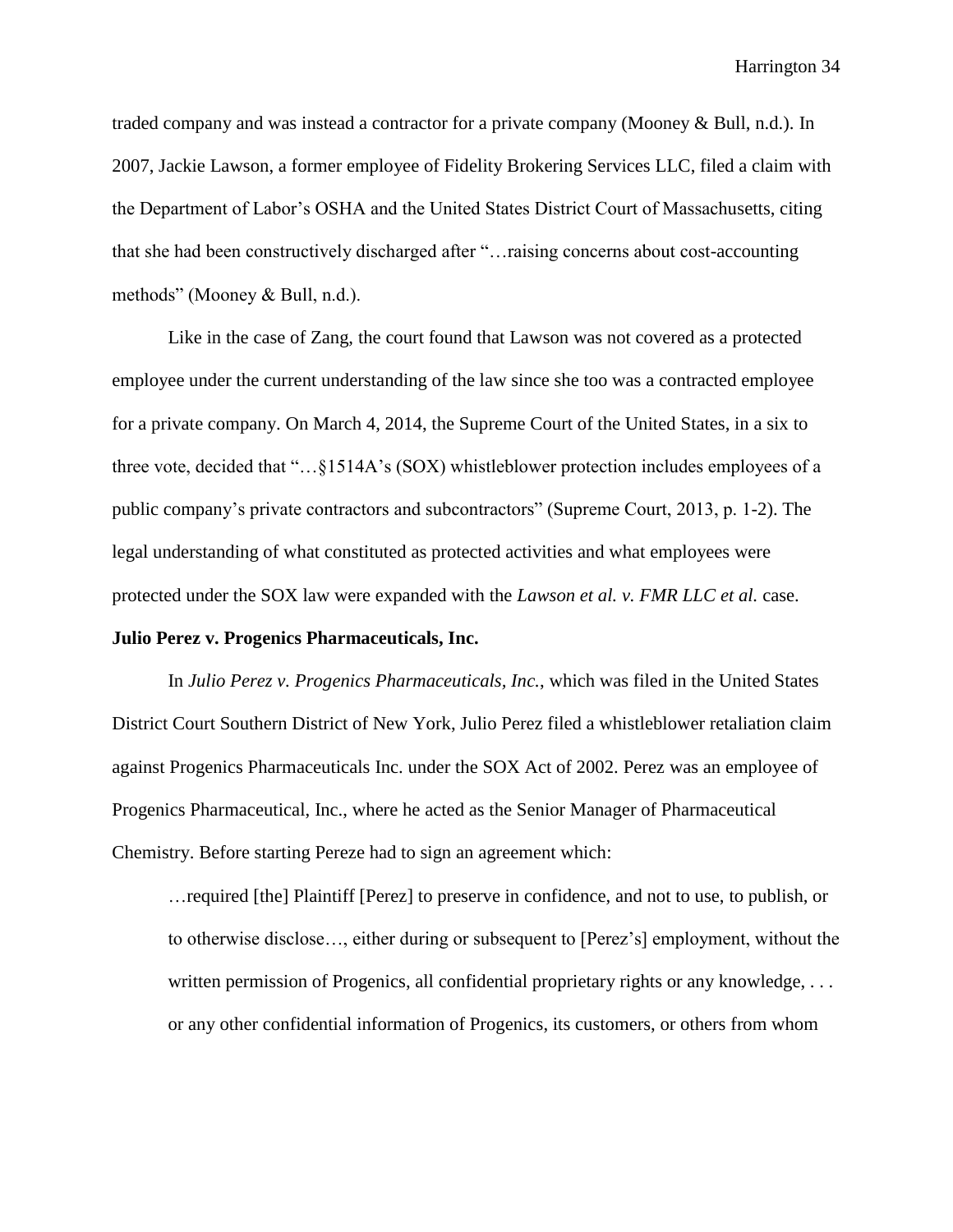Progenics has received information under obligations of confidence.'" (Julio Perez v. Progenics Pharmaceuticals, Inc., 2015).

During Perez's time as Senior Manager of Pharmaceutical Chemistry, he worked on the development of Relistor, a drug developed to help individuals with "constipation from opioid use in adults with chronic non-cancer pain and advanced illness" (Progenics, n.d.). As described in court documents, Perez was never directly involved in the clinical trials for Relistor and was not involved in "…any sales, marketing, or public relations positions…" (Julio Perez v. Progenics Pharmaceuticals, Inc., 2015, p. 1) for the product Relistor. Progenics and Wyeth Pharmaceuticals Division partnered together "…to co-develop and jointly commercialize Relistor…[and] established a Joint Steering Committee ("JSC"), a Joint Development Committee ("JDC"), and a Joint Commercialization Committee ("JCC")" to assist with the Relistor project (Julio Perez v. Progenics Pharmaceuticals, Inc., 2015, p. 3). According to Perez, Target Product Profiles, which, according to a Joint Development Plan, was another creation of both Progenics and Wyeth, had an ideal description of the specific concepts of Relistor (Julio Perez v. Progenics Pharmaceuticals, Inc., 2015, p. 4). Furthermore, Perez asserted that, while knowing that the second phase of testing for Relistor had yielded negative results, Wyeth and Progenics released statements to the contrary, saying that the clinical trials had shown positive results (p. 5-6).

Per an update from Wyeth, referred to as the "Wyeth Update," there was a recommendation that Relistor not continue forward to phase 3 of clinical testing, but per Wyeth, after talks with Progenics, Phase 3 of testing was allowed. This update was sent to certain Progenics employees, including senior management and Mark Baker, Progenics' general counsel, and was not intended for Perez, but he somehow attained the update. Perez sent a memorandum on August 4, 2008, to Mark Baker and Thomas Boyd, Progenics' Senior Vice-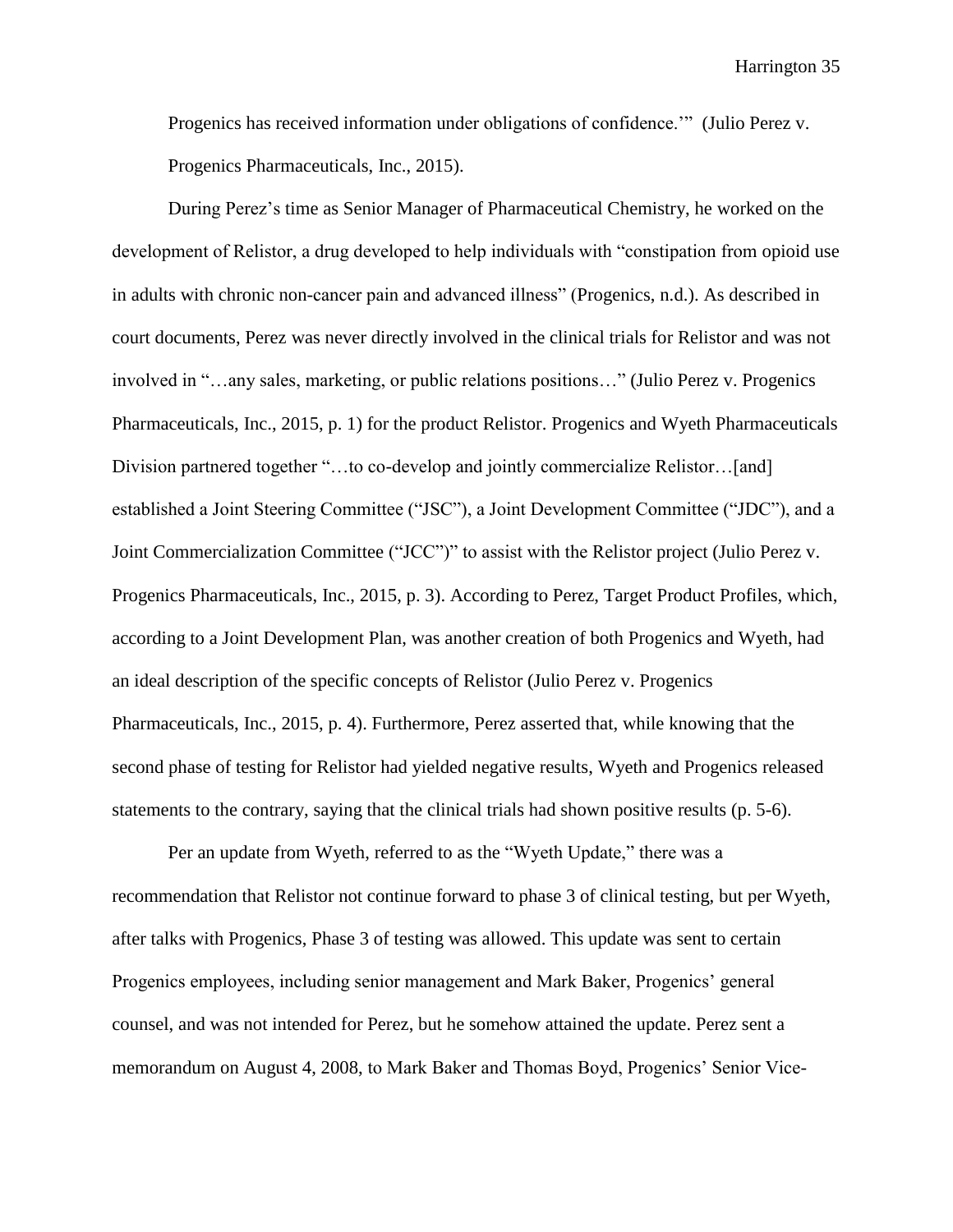President of Product Development, stating that Progenics was committing an act of fraud since by approving Relistor even though the clinical trial results were negative.

According to Progenics, Perez's work computer was taken away for two reasons. The first reason, was that the he was not one of the original intended recipients of the Wyeth Update and thus there was suspicion surround how Perez had received the Wyeth Update. The second reason, was that Perez was not in his office at the time Mark Baker came to talk to Perez and thus, as a precaution, Perez's computer was secured (p. 8). Unlike Progenics account of the events, Perez stated that "…Baker told him "in hostile words" that his computer had been removed and did not make any comment on the Wyeth Update" (p. 8). When questioned by "…Robert McKinney, then Progenics Chief Financial Officer…" (p. 9) as to how Perez had acquired the Wyeth Update, Perez requested to speak to his attorney first. McKinney agreed to this and Perez was told to contact Baker with his answer. However, the next day Perez met with both McKinney and Baker and received two letters, the first stating that Perez's assertions were groundless and the second stating that Perez must have gotten the Wyeth Update through some type of illegal activity and he would therefore be fired effective immediately.

This was not the first-time Perez had dealt with retaliation from Progenics. "On October 2, 2007, [Perez] filed a complaint with the U.S. Department of Labor/Occupational Safety and Health Administration…alleging that Progenics failed to promote him in retaliation for raising concerns in October 2005 and October 2006 about a different drug Prostate-Specific Membrane Antigen Antibody-Drug Conjugate ("PSMA-ADC")" (p. 10). Following his conversation with Baker and McKinney, Perez filed another complaint with the U.S. Department of Labor's OSHA about his termination from Progenics. Like the *Menendez v. Halliburton Inc*. case, both of Perez's original claims were rejected. Perez, like Menendez, persevered regardless and appealed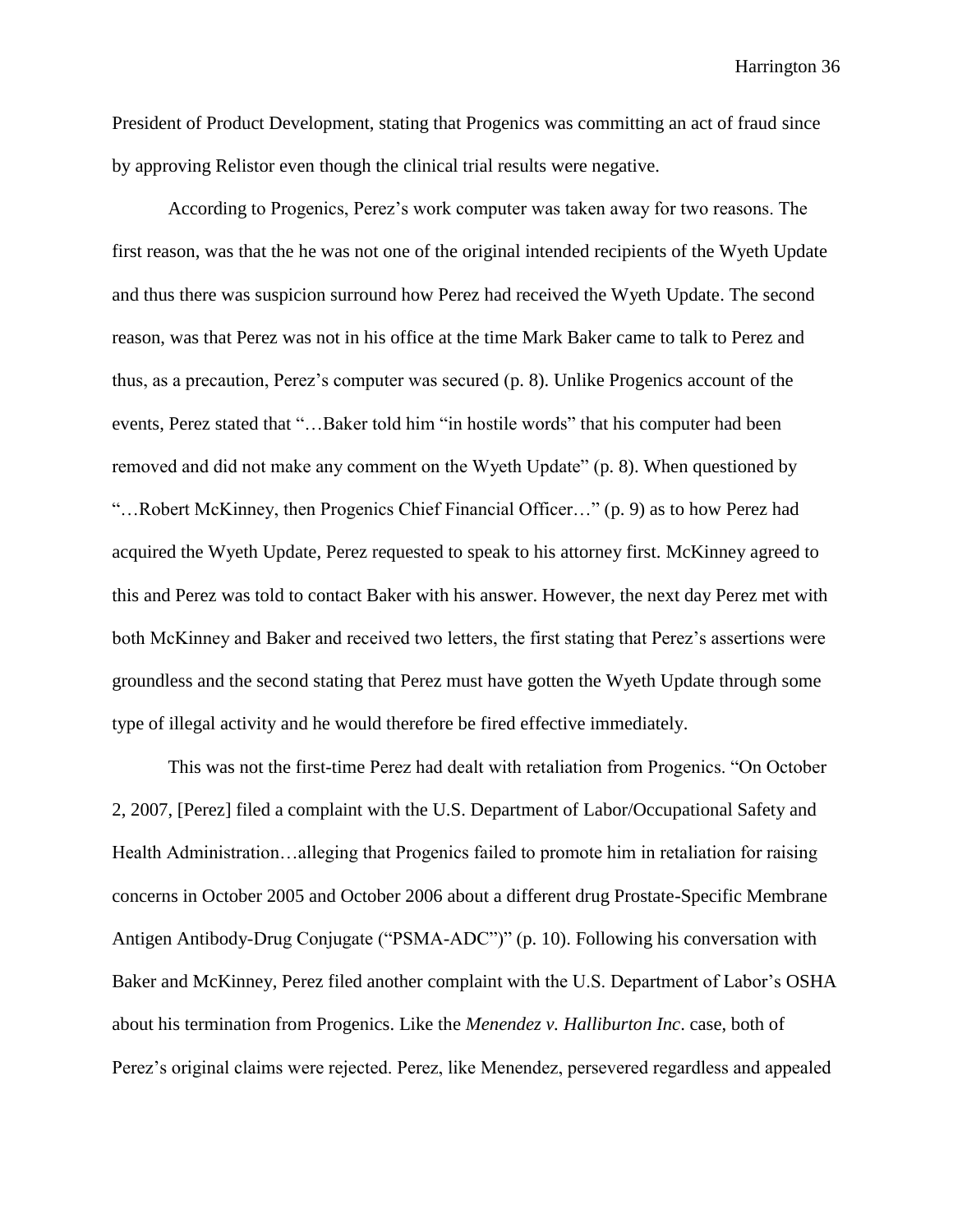his complaint about his termination from Progenics on December 23, 2008. Over the next year and 11 months, Perez would file a lawsuit against Progenics and filed an Amended Complaint on November 29, 2010. Progenics "…filed the instant Motion for Summary Judgment on February 8, 2013… [and] the Court held oral argument on June 26, 2013…" (11:

Defendant makes three main arguments: (1) Plaintiff did not engage in protected activity, because he did not "reasonably believe" that the May 2008 Press Release was fraudulent; (2) even if Plaintiff engaged in protected activity, Plaintiff cannot show that the protected activity was a "contributing factor" to his termination; and (3) Plaintiff's employment would have been terminated even in the absence of the protected activity (15).

Ultimately, the Court sided with Perez on all three of the above arguments. According to the Government Accountability Project, an organization "…created in 1977 at the Institute for Policy Studies (IPS) in response to several whistleblowers…" (Government Accountability Project, n.d.), Perez was awarded \$1,662,951 as compensation for his unlawful termination in 2015. The Court also, instead of ordering Progenics to reinstate Perez, required Progenics to pay Perez \$2.7 million in "front pay." This course of action was determined to be the most favorable because "the Court… found Perez had no reasonable prospect of obtaining comparable alternative employment. The amount of the award was based on a conservative estimate of expected earnings based on Perez' age at the time of the verdict until a reasonable retirement age" (Stinson Leonard Street LLP, 2016). To put this in further perspective, according to Yahoo Finance, Progenics gross profit on its 2015 income statement only reached about \$8,676,000, meaning that over half of Progenics gross profit for 2015 went to compensate Perez (Yahoo Finance Progenics Pharmaceuticals, Inc., 2016).

#### **The Monsanto Whistleblower**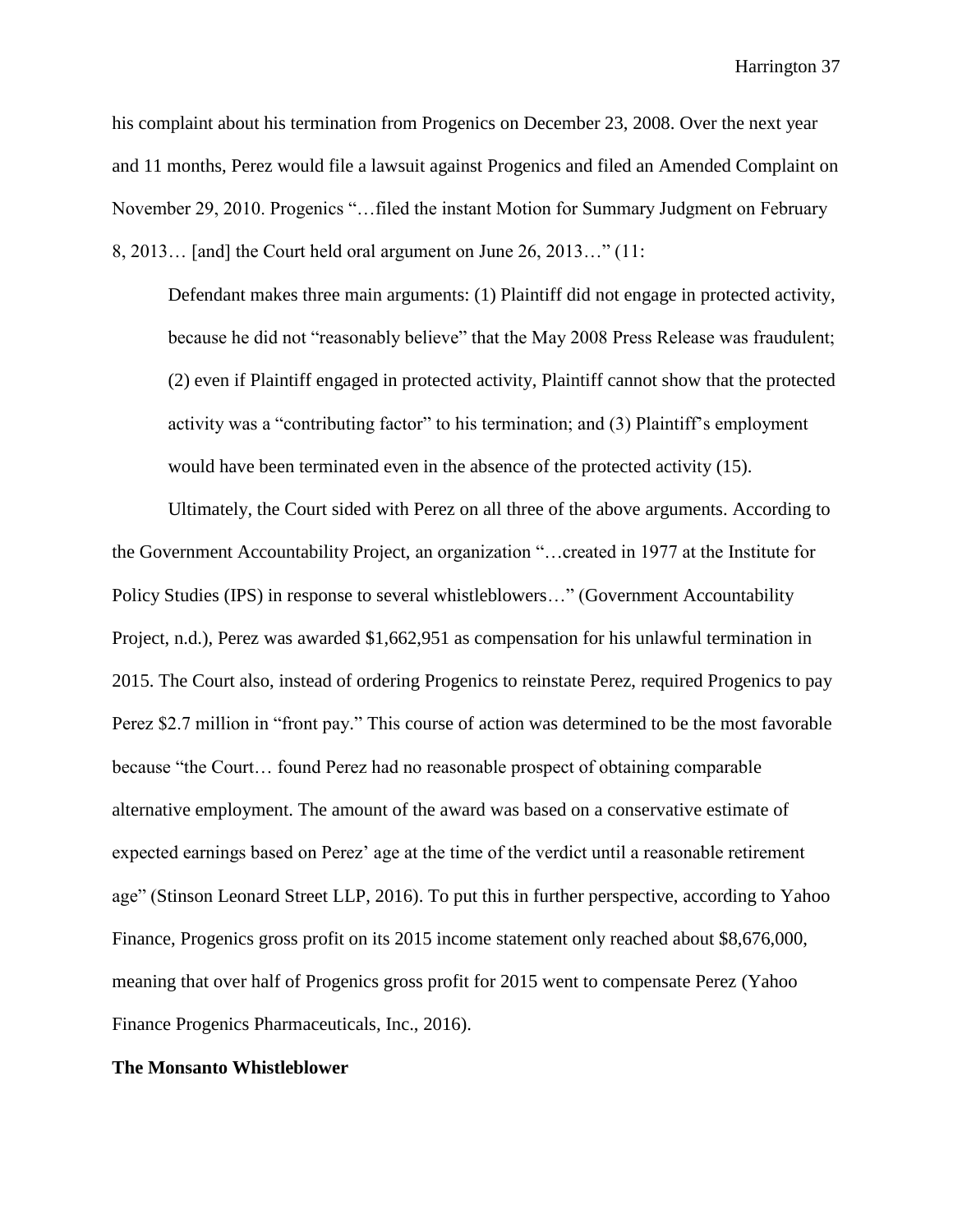In contrast to the years immediately following the Sarbanes-Oxley Act of 2002 and even those following the implementation of the Dodd-Frank Act of 2010, whistleblower complaints are starting to be heard more often and, not only heard, but whistleblowers are also starting to win with higher payouts in the end. This increase in, not only payout, but overall publicity on part of the American news media as well as the SEC itself can be seen in the recent penalty of Monsanto Company for its inappropriate accounting methods and misstatements to the public in its 2009, 2010, and 2011 annual reports.

The Monsanto case was, not only successful in bringing a whistleblower claim forward, but resulted in millions of dollars in reparations being awarded to the whistleblower. Unlike other whistleblower cases however, the whistleblower's claim originally started as an internal claim, but then eventually made its way to the SEC's doorstep (Cohn, 2016). Also, unlike other whistleblower cases where the identity of the whistleblower either was well known from the beginning or eventually came to light, the chances of that occurring are almost nonexistent, even though the SEC's initial public announcement about fining Monsanto was announced in February 2016. However, according to the Wall Street Journal, the Monsanto whistleblower was "a former financial executive…" (Rubenfeld, 2016), but just as was the case of other articles, the whistleblower's exact identity was not revealed. This secrecy covering the Monsanto whistleblower's identity because, "by law, the SEC protects the confidentiality of whistleblowers and does not disclose information that might directly or indirectly reveal a whistleblower's identity" (SEC, 2016).

The whistleblower responsible for bringing forward information to the SEC received "... an award of more than \$22 million…one of the largest awards so far since the SEC instituted the current whistleblower program inaugurated under the Dodd-Frank Act of 2010" (Cohn, 2016).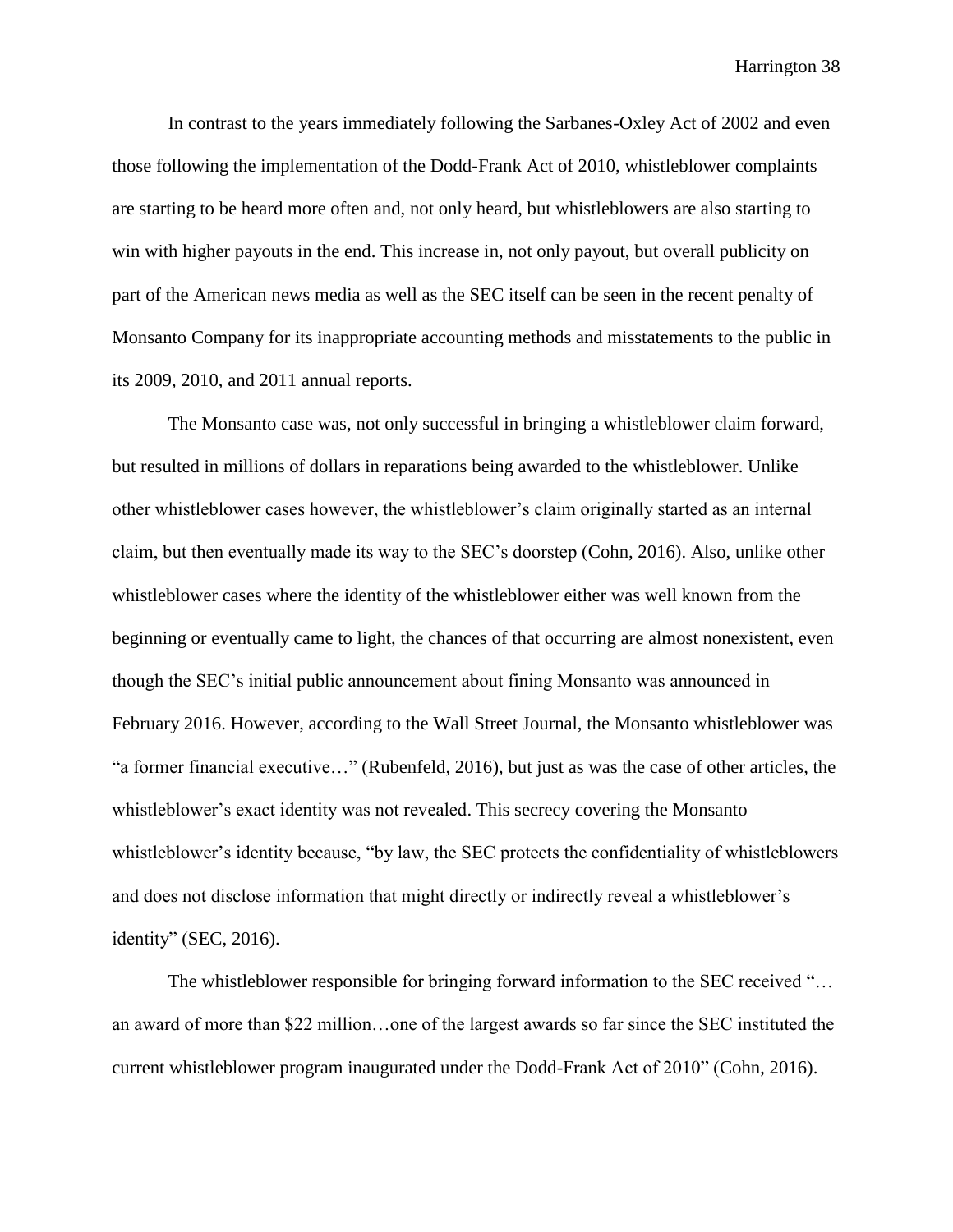To put this in perspective, Monsanto was ordered to pay \$80 million to the SEC. This meant that the whistleblower received roughly 27.5% of the total Monsanto fine. Officially, the SEC investigation looked into the actions of four parties; Monsanto Company, as an entity itself, Sara M. Brunnquell, CPA, the former External Reporting Lead at Monsanto and current Global Commercial Operations Climate Lead, Jonathan W. Nienas, the former U.S. Strategic Account Lead for the Roundup division of Monsanto, and Anthony P. Hartke, the former U.S. Business Analyst for Monsanto's Roundup division and current Regional FP&A Analysis Lead at Monsanto (In the Matter of Monsanto Company, Sara M. Brunnquell, CPA, Anthony P. Hartke, CPA, and Jonathan W. Nienas, 2016).

According to the SEC investigation, in regards to Monsanto's herbicide product, Roundup (2016):

During fiscal years 2009, 2010, and 2011, Monsanto improperly accounted for millions of dollars of rebates offered to Roundup distributors and retailers in the U.S. and Canada to incent them to purchase Roundup. Monsanto also improperly accounted for rebate payments to Roundup customers in Canada, France, and Germany as selling, general, and administrative expenses ("SG&A") rather than rebates, which boosted Roundup gross profit in those countries. Monsanto did not have sufficient internal accounting controls to identify and properly account for rebate payments promised to customers (p. 2).

In short, Monsanto not only had improper accounting methods to keep track of its product, Roundup, but also suffered from a deficiency in internal controls in regards to the product, which are used to prevent and detect errors or misstatements, whether intentional or unintentional.

The report goes on to detail how, starting after the year 2000, Monsanto's Roundup product was not earning its expected annual expectations and Monsanto lost most the market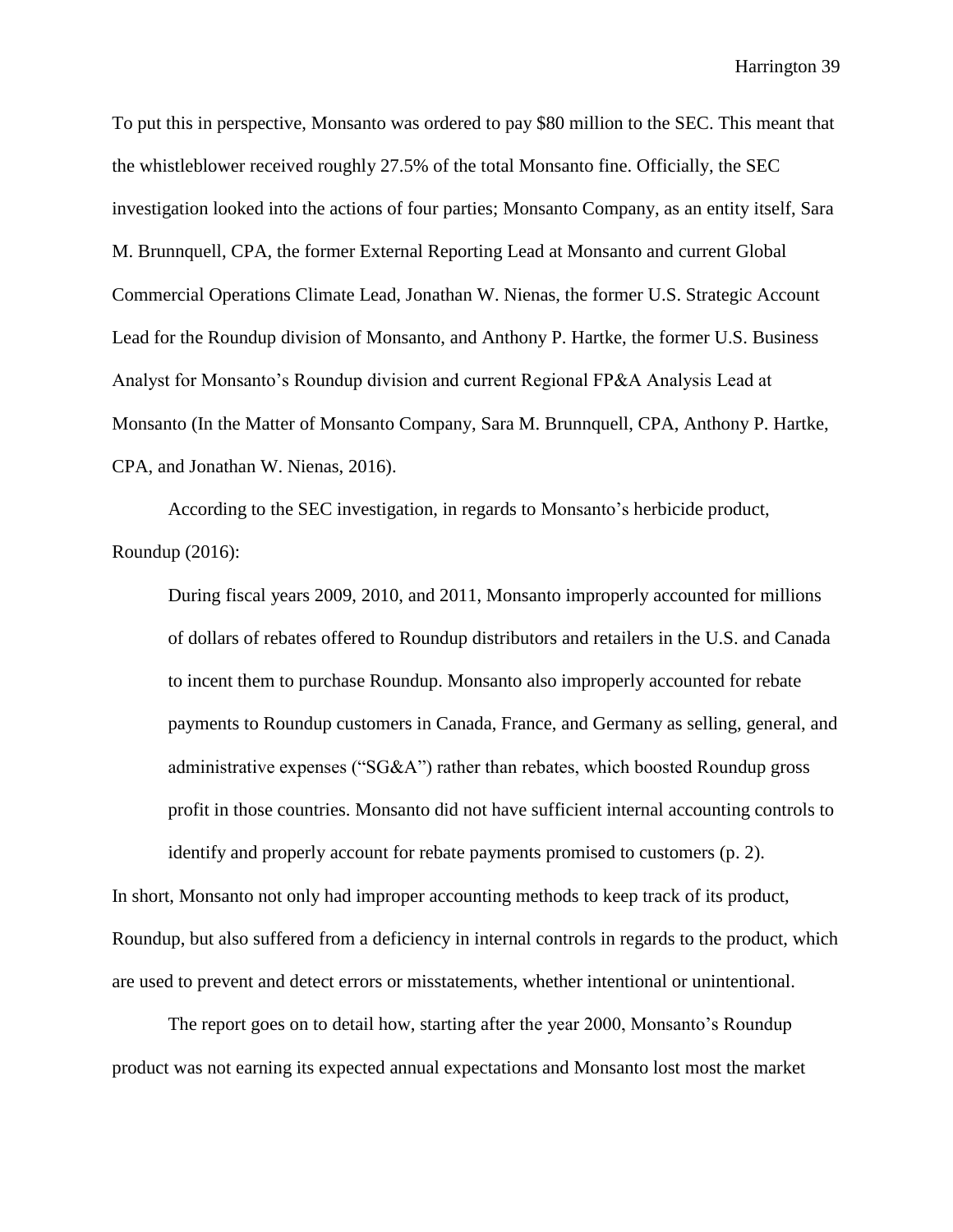share to products manufactured by other companies. During Monsanto's fourth quarter of 2009, Monsanto created a U.S. Loyalty Bonus program to incentivize retailers to purchase more Roundup. This loyalty program was, in part, created with the help of Hartke and approved by Brunnquell, which is why the investigation extended to both.

The first major departure from Generally Accepted Accounting Principles (GAAP), revolved around the recognition of revenue from the loyalty program. The revenue should have been recorded in the 2009 fiscal year, but Monsanto instead recorded it in the 2010 fiscal year (p. 2). Again, this approval of accounting treatment was given by both Hartke and Brunnquell as well as the auditors, Deloitte & Touche LLP. The second major accounting departure was that, per an agreement between Nienas and a customer, referred to as "Customer A" in the official SEC report, Customer A could record payment of a rebate under the 2010 Rebate program even though the Customer had not met target goals for the 2009 loyalty program. This action of paying a customer even without the customer meeting the predetermined sales goals was repeated with what the SEC referred to as "Customer B." "Monsanto relied upon the failures of Customers A and B to meet their minimum LTA [Long-Term Agreements] volume targets as the basis for reversing LTA accruals in the fourth quarter of fiscal year 2009. Hartke participated in recording the reversal of these accruals" (p. 7). This process was repeated for Monsanto's 2010 and 2011 fiscal years, thus, affirming the SEC's allegations that for the years 2009, 2010, and 2011 Monsanto had improperly accounted for its sales. Also, Monsanto's internal controls were unable to prevent side agreements between Monsanto and the customer that were established after the original loyalty program agreement (p. 8).

In regards to Monsanto's Canadian operation, due to the Monsanto U.S. price-drop of Roundup, Monsanto was faced with a dilemma. It had established, prior to the price drop, the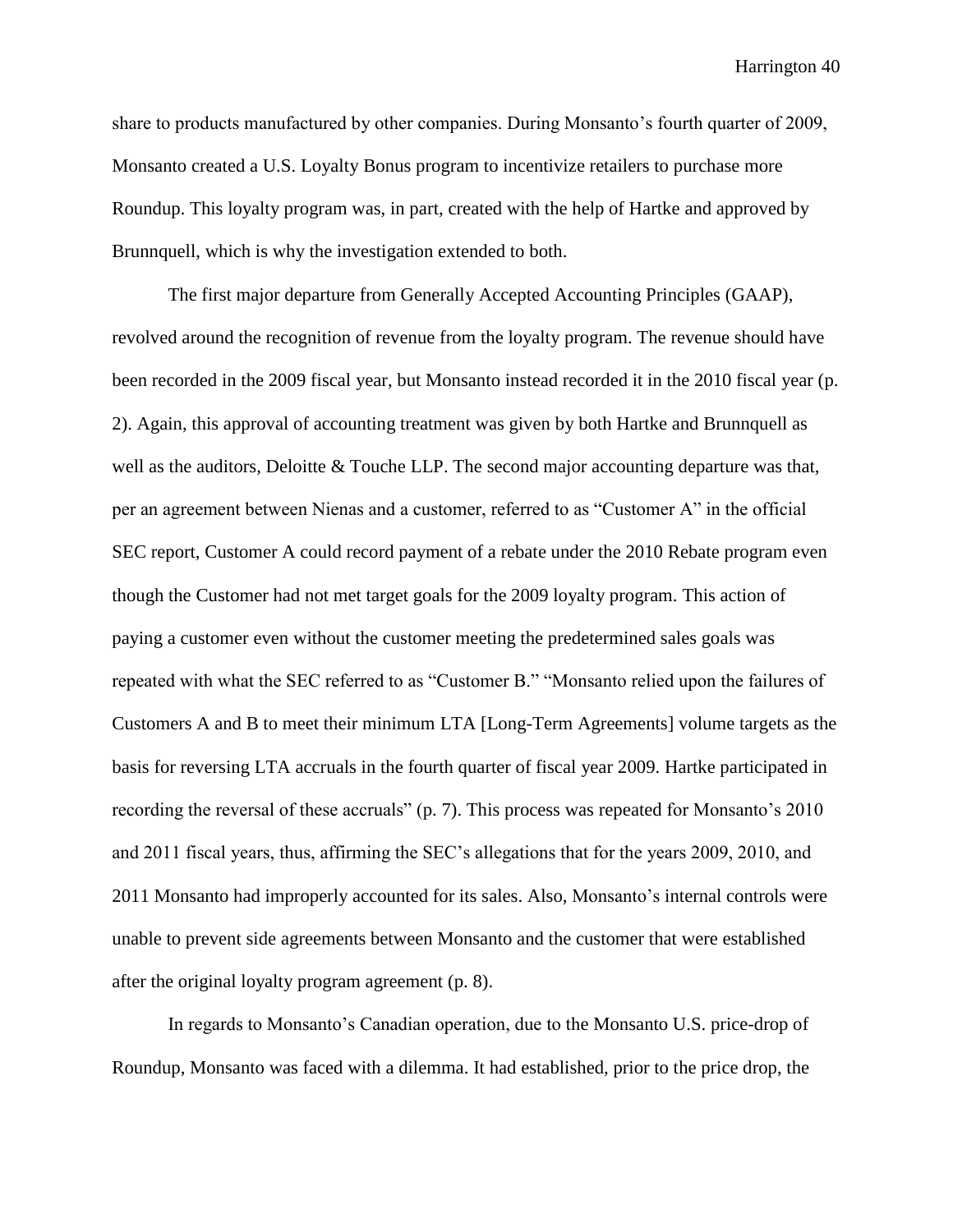Price Risk Protection Program, which would have obligated Monsanto to accrue payment obligations after the price drop. However, in exchange for the willing consent to relinquish their rights to the PRPP, customers were told that "…it would pay them amounts equivalent to the amounts payable under the PRPP through a sales incentive program like the U.S. LBP (hereinafter "the LBP Canada")" (p. 9). Brunnquell purposefully misled auditors, telling them that many of the, at that point, cancelled accounts were still active. This led to Monsanto Canada having "…improperly recorded approximately \$43 million in rebates…" (p. 9) for fiscal year 2010. Furthermore, in 2010, the rebate program was converted to account for rebates into the selling, general, and administrative expenses and the Monsanto employees valued these expenses and services to reflect \$18 million even though this estimate was not accurately represented of the fair value of the services.

Monsanto France and Germany both faced the same issues. In 2009, Monsanto France and Germany had too much left in inventory of their Roundup products. Much like in Monsanto Canada during the same period, Monsanto tried to transfer the extra costs into selling, general, and administrative accounts because customers were supposed to receive \$5 worth of compensation for every liter of Roundup that was sold. This plan was carried out from fiscal years 2009 to 2011, but the SEC found no evidence that such sales of Roundup on the customer's behalf ever occurred (p. 9-11). Finally, the last charge brought forward is that Monsanto, while utilizing irregular accounting methods, also continued its sale of securities, intentionally misleading the public (p. 11).

## **Discussion & Conclusion**

Shortly after the passage of the SOX Act of 2002, even knowing that protections exist, many whistleblowers remain silent, fearing that their claims would not be heard. The two great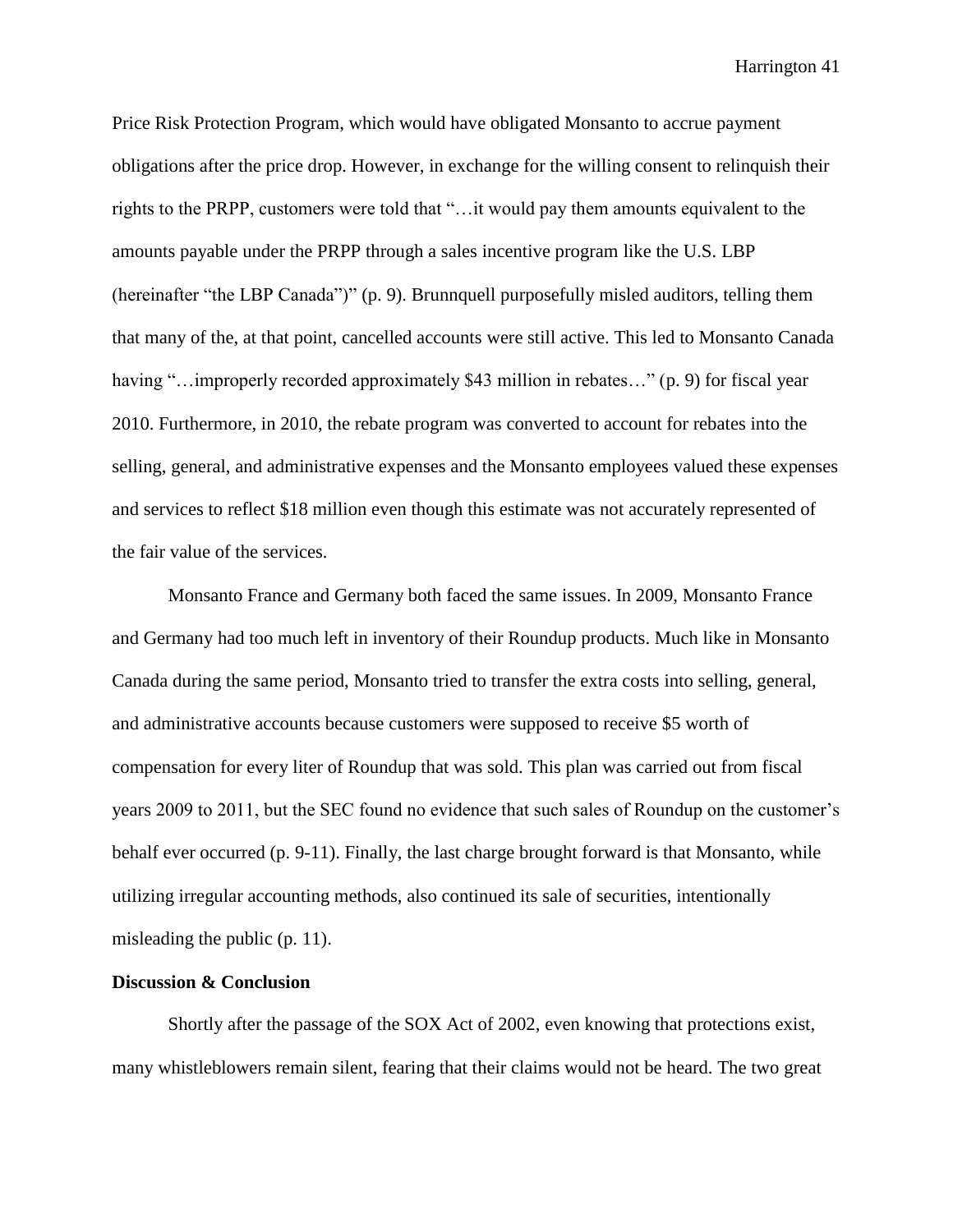whistleblowers of the early 2000s, Sherron Watkins and Cynthia Cooper, both faced retaliation from both their superiors and corporate America, though, neither one pursued legal action against their former employers. Their stories present a double-edged sword to whistleblowers. On one hand, by blowing the whistle on a company for some type of illegal activity, they would be acting in an ethical manner and would be compensated for their actions. On the other hand, should they potentially be retaliated against by their employer and their claim not be held up in court, then both the immediate and long-term economic consequences could be devastating. Also, even if they were to win the industry they practice in might retaliate in some way against the whistleblower, as can be seen in the case of Watkins and Cooper.

Even if the whistleblower wins, it could take years for their claims to be upheld, as can be seen in the case of Menendez, Lawson, Zang, and Perez. While ultimately these four whistleblowers all received compensation for the retaliation they experienced, they also experienced a lengthy period between when they were first retaliated against and when they received their compensation. This time for each of them, in some way, resulted in some economic loss, at least in terms loss of income from their occupation that they left or lost. Also, the emotional toll that it this long-waiting period could take on a whistleblower should not be overlooked, as it affects a person's whole life. Thus, while government regulation, in theory, does ultimately protect a whistleblower, the complexity of the legal system can present a roadblock in the whistleblower's journey.

Another interesting note is that government regulation does not provide any provisions for reprimanding a company and requiring it to take extra actions to change its tone at the top or corporate culture after a whistleblower's claim is upheld. Each of those responsible for the instances of employer retaliation mentioned prior, except for Enron and WorldCom executives,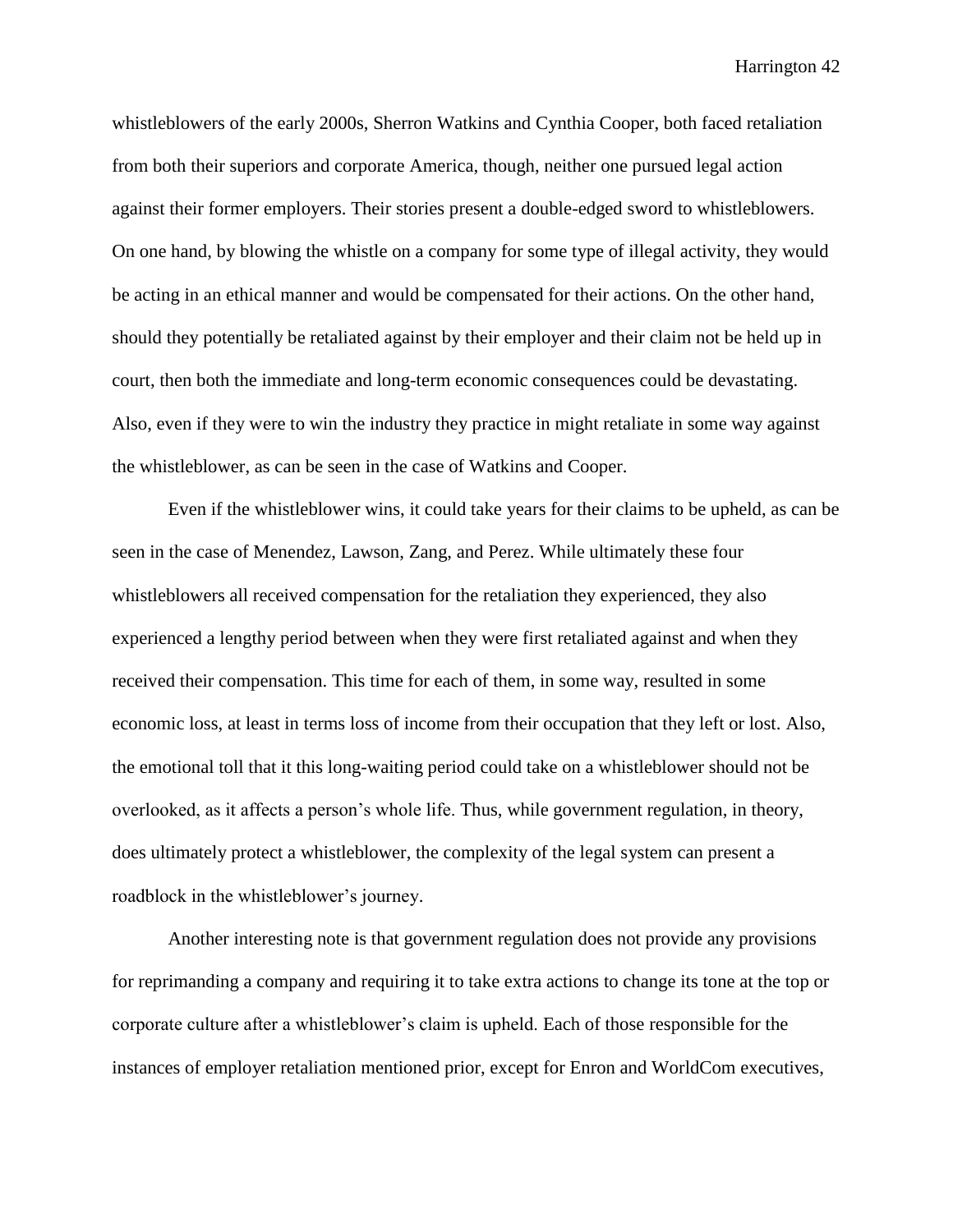never faced criminal charges. While Halliburton, Inc., FMR LLC, Progenics Inc., and Monsanto all faced fines from the whistleblower cases, as stated above, none were forced to necessarily put in preventative measures to prevent further instances of whistleblower retaliation. In fact, as mentioned in the case of Menendez vs. Halliburton, Inc., some of those who had been directly involved in retaliating against Menendez did not face any negative consequences. They remained untouched and, in some cases, had been promoted to a higher position.

One possible solution to further prevent retaliation against whistleblowers in a corporation would be some type of punishment. This punishment would need to be two-fold, one involving a punishment from the court, such as a fine to those who had retaliated against the whistleblower, and some type of punishment on the part of the company. While the combined consequences may seem harsh on the surface, this could potentially help to further create a more ethical tone at the top while also providing a further deterrent for unethical behavior. This type of legislation might also encourage more employees to not be afraid about blowing the whistle.

In conclusion, whistleblowers come from all types of situations and backgrounds. From a staff accountant to the vice president of a company, from reporting a concern internally to alerting an outside organization, anyone can be a whistleblower. More importantly, everyone in any organization should be willing to be a whistleblower if the need arises. Any employee should be empowered by the company itself to blow-the-whistle if they notice something wrong happening, even acknowledging that they may potentially face retaliation from fellow employees or upper management. The legal battle these whistleblowers face to prove their innocence can be just as daunting as the actual act of whistleblowing itself, due to the amount of time it takes for some whistleblowers' claims to be upheld by an upper level court. In the end, while there is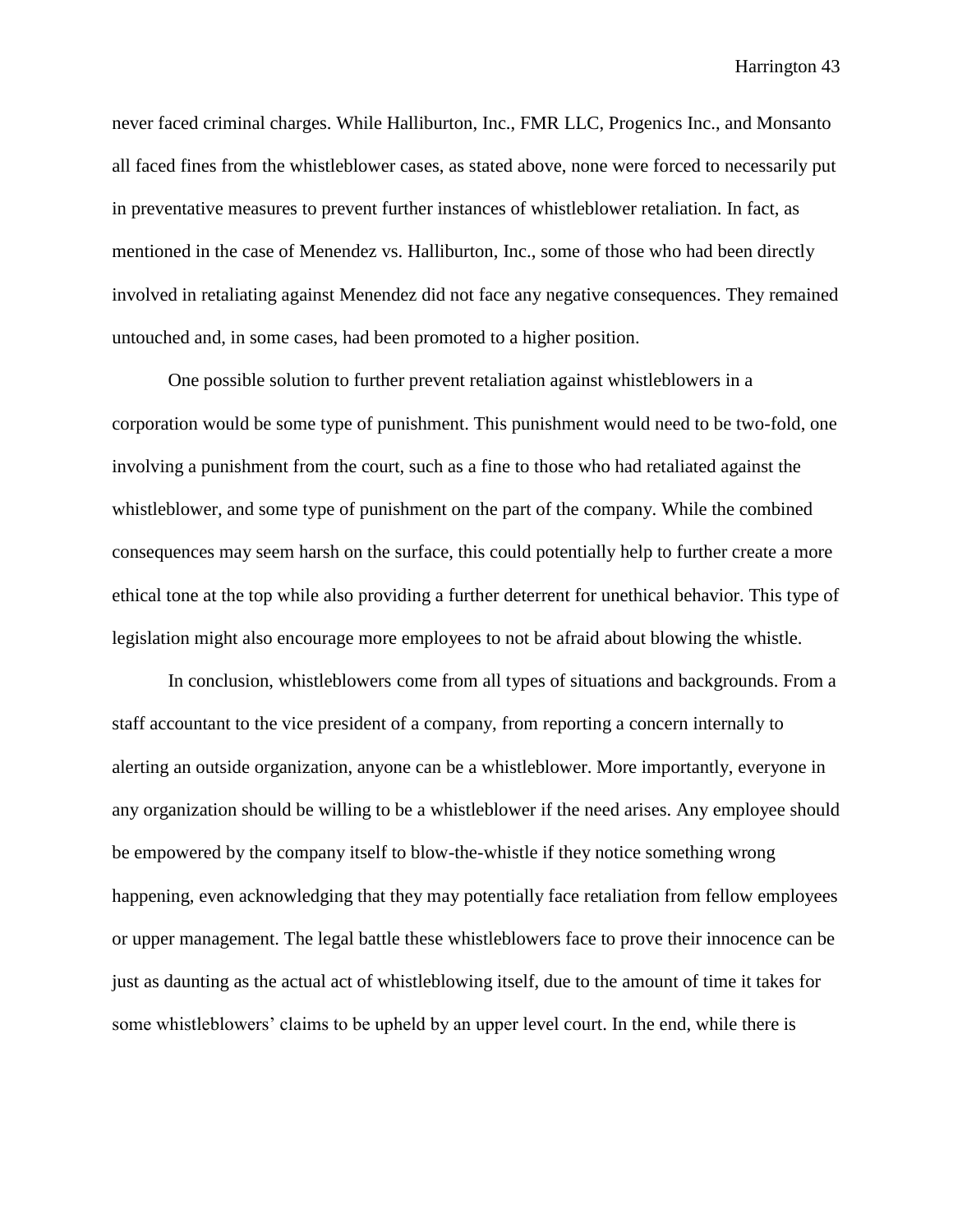federal legislation to protect whistleblowers and whistleblowers' claims have been validated more and more in recent years, many more employees remain afraid to blow the whistle.

#### References

Association of Certified Fraud Examiners. (2014). Report to the Nations on Occupational Fraud and Abuse 2014 Global Fraud Study (Rep.). Retrieved April 10, 2017, from Association of Certified Fraud Examiners website: https://www.acfe.com/rttn/docs/2014-report-tonations.pdf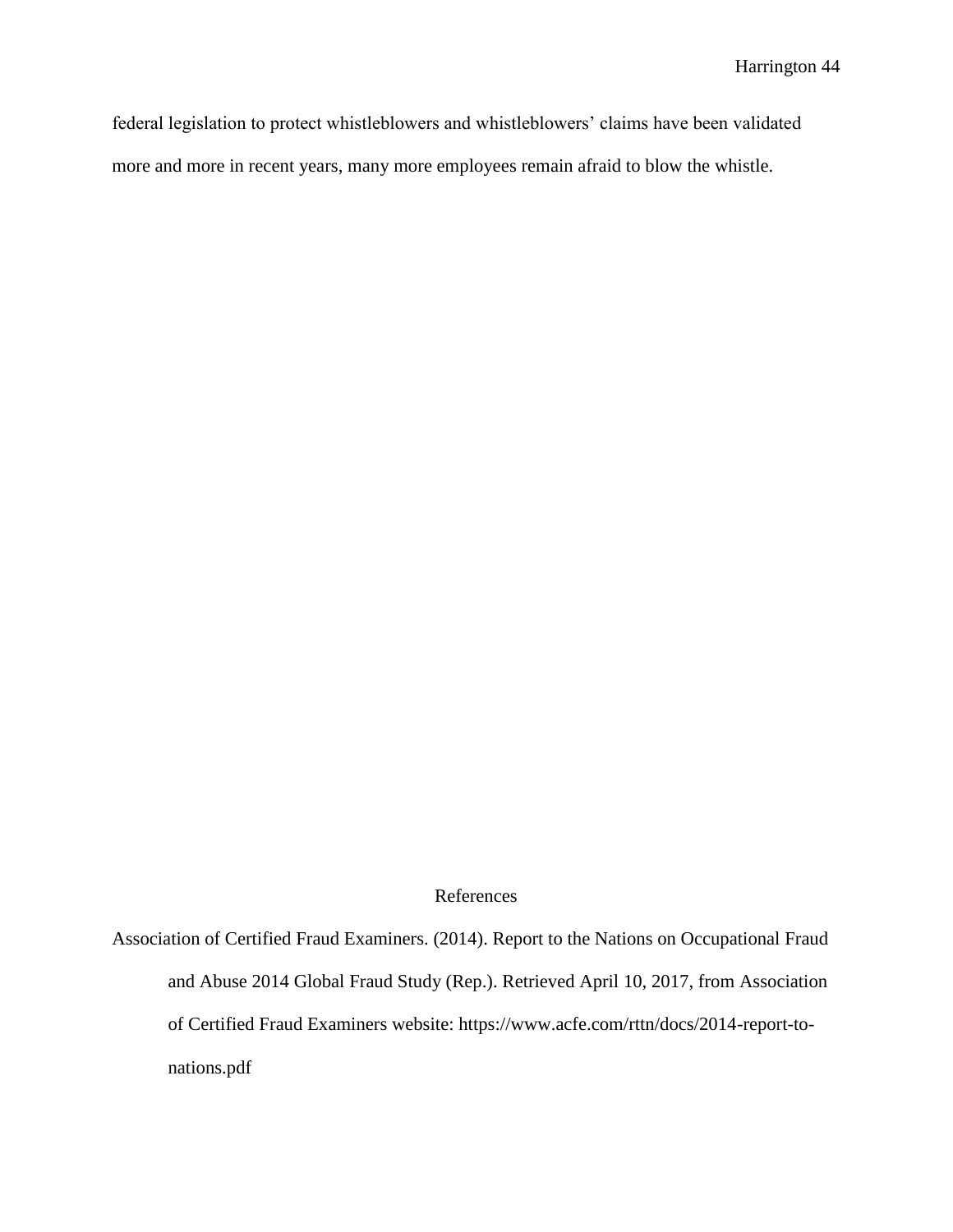- Ackmen, D. (2002, February 14). Sherron Watkins Had Whistle, But Blew It. Retrieved from http://www.forbes.com/2002/02/14/0214watkins.html
- Arent Fox LLP. (2014, November 25). Disclosing the Identity of a Complainant Can Constitute Retaliation Under the Sarbanes-Oxley Act. Retrieved from https://www.arentfox.com/newsroom/alerts/disclosing-identity-complainant-canconstitute-retaliation-under-sarbanes-oxley-act
- Associated Press. (2006, March 16). Enron whistleblower tells of 'crooked company' Retrieved from http://www.nbcnews.com/id/11839694/ns/business-corporate\_scandals/t/enronwhistleblower-tells-crooked-company/#.WDozNbIrLIU
- Business Cycle Dating Committee, National Bureau of Economic Research. (2010, September 20). Business Cycle Dating Committee, National Bureau of Economic Research. Retrieved April 10, 2017, from http://www.nber.org/cycles/sept2010.html
- BBC News. (2003, July 07). WorldCom to pay record fine. Retrieved from http://news.bbc.co.uk/2/hi/business/3053068.stm
- Carozza, D. (2007, January/February). Interview with Sherron Watkins. Retrieved from http://www.fraud-magazine.com/article.aspx?id=583
- Clikeman, P. M. (2013). Called to Account: Financial Frauds that Shaped the Accounting Profession (2nd ed.). New York: Routledge.
- Cohn, M. (2016, February 10). Monsanto accounting case came from SEC whistleblower. Retrieved from http://www.gmwatch.org/news/latest-news/16710-monsanto-accountingcase-came-from-company-whistleblower
- Colloff, P. (2015, July 30). The Whistle-Blower. Retrieved from http://www.texasmonthly.com/articles/the-whistle-blower/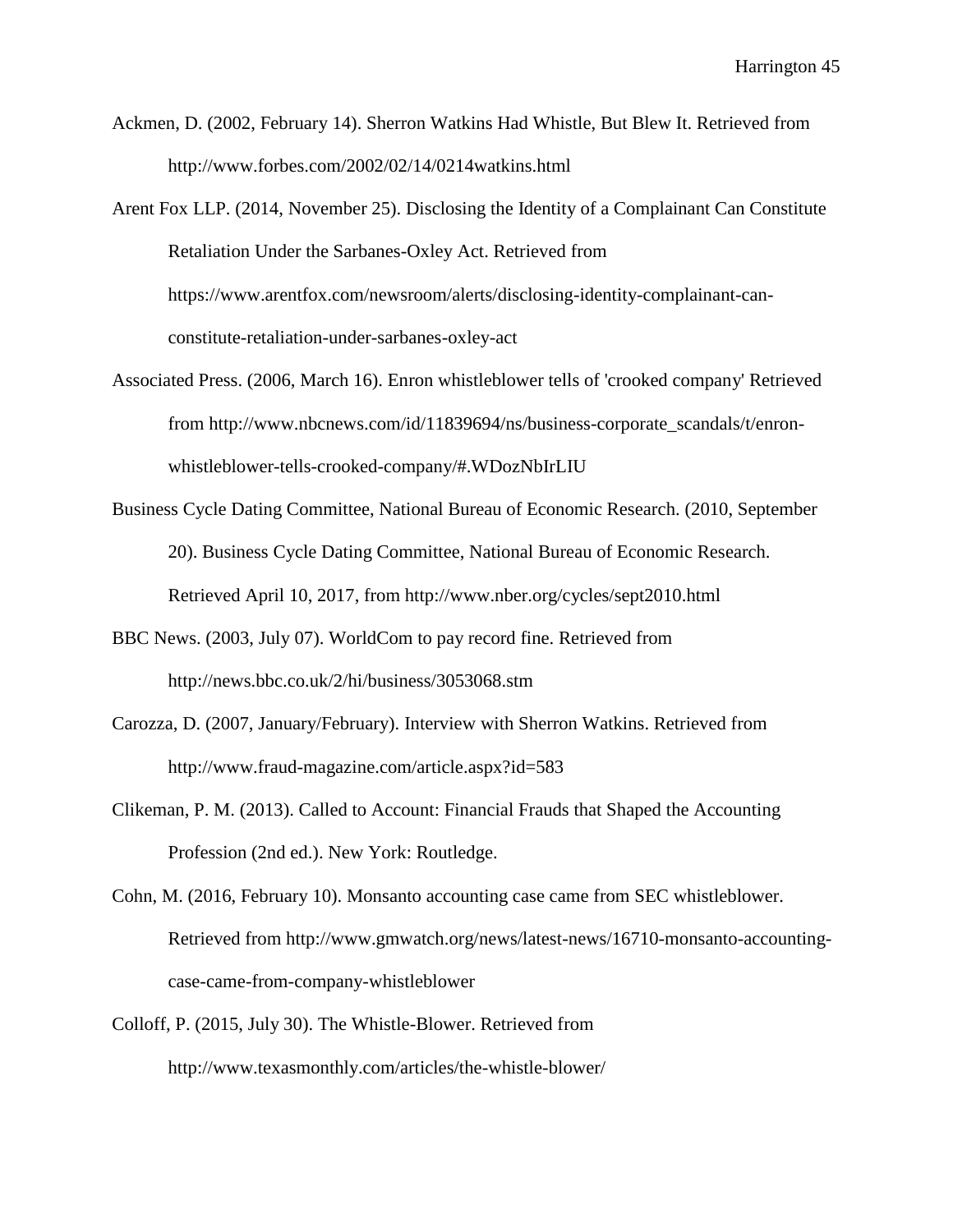- Cooper, C. (2008). *Extraordinary circumstances: The journey of a corporate whistleblower*. Hoboken, NJ: John Wiley & Sons.
- Cooper Group LLC. (n.d.). Cooper Group. Retrieved November 26, 2016, from http://www.coopergroupllc.com/about-us/professionals.php
- Coppolo, G. (2002, August 16). Private Securities Litigation Reform act. Retrieved from https://www.cga.ct.gov/2002/rpt/2002-R-0695.htm
- Curwen, L. (2003, June 21). Interview: Sherron Watkins, Enron whistleblower. Retrieved from https://www.theguardian.com/business/2003/jun/21/corporatefraud.enron
- Dodd-Frank Wall Street Reform and Consumer Protection Act of 2010, United States Code 467 §§ 922-922 (United States Commodity Futures Trading Commission 2010).
- Dungan, J., Waytz, A., & Young, L. (2015). The psychology of whistleblowing. *Current Opinion in Psychology, 6*, 129-133. Retrieved from http://moralitylab.bc.edu/wpcontent/uploads/2011/10/DunganWaytzYoung\_2015.pdf
- Economic Policy Institute. (n.d.). The Great Recession. Retrieved April 10, 2017, from http://stateofworkingamerica.org/great-recession/
- Ethics & Compliance Initiative. (2013). National Business Ethics Survey® (NBES®) 2013. Retrieved April 10, 2017, from https://www.ethics.org/research/nbes/nbes-reports/nbes-2013
- Farrell, G. (2008, February 14). WorldCom's whistle-blower tells her story. Retrieved from http://usatoday30.usatoday.com/money/companies/regulation/2008-02-14-cynthiacooper-whistleblower\_N.htm
- Federal New Services. (2002). Text of Sherron Watkins' Testimony at House Hearing on Enron. Retrieved from http://www.apfn.org/enron/watkins2.htm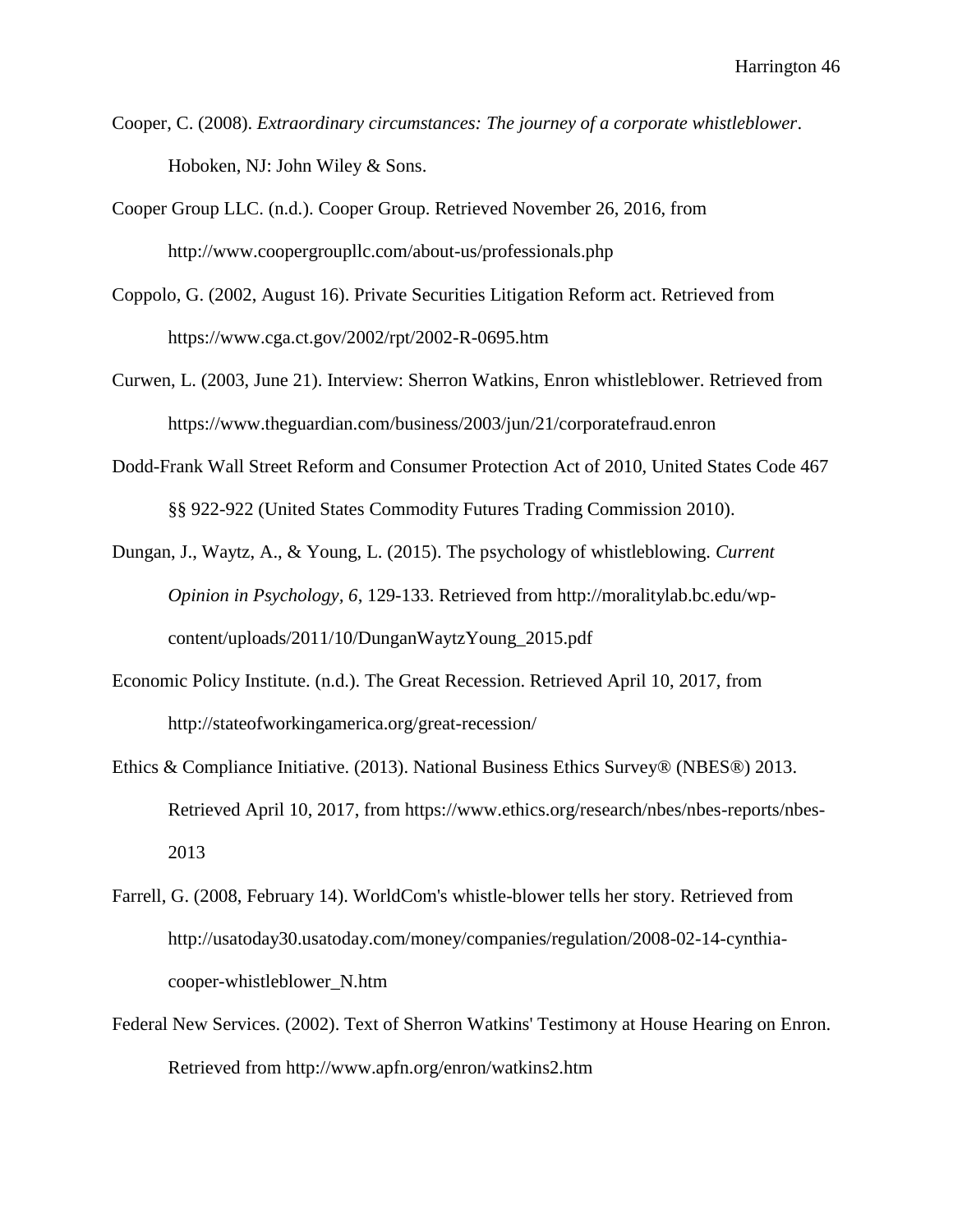- Gibney, A. (Director). (2005). Enron the smartest guys in the room [Motion picture on DVD]. United States: Magnolia.
- Government Accountability Project. (n.d.). Our History and Mission. Retrieved November 26, 2016, from https://www.whistleblower.org/our-history-and-mission

Halliburton. (n.d.). About Halliburton. Retrieved April 19, 2017, from

http://www.halliburton.com/en-US/about-us/default.page?node-id=hgbr8q6o

- Hearing of the Oversight and Investigations Subcommittee of the House Energy and Commerce Committee on the financial collapse of the Enron Corporation, as recorded by the Federal News Service, 107th Cong. (2002) (testimony of Sherron Watkins).
- Investopedia. (2004, February 18). Securities Act of 1933. Retrieved November 30, 2016, from http://www.investopedia.com/terms/s/securitiesact1933.asp
- Investopedia, R. (2007, May 22). Housing Bubble. Retrieved from http://www.investopedia.com/terms/h/housing\_bubble.asp
- Investopedia, R. (2015, July 29). Securities Exchange Act of 1934. Retrieved November 30, 2016, from http://www.investopedia.com/terms/s/seact1934.asp
- Julio Perez v. Progenics Pharmaceuticals, Inc. (United States District Court Southern District of New York 2015).
- Kadlec, D. (2002). WorldCom. *WorldCom,* 28-31. Retrieved from http://content.time.com/time/classroom/glenfall2002/pdfs/Business.pdf
- Law.com. (n.d.). Discovery. Retrieved November 26, 2016, from http://dictionary.law.com/default.aspx?selected=530
- Law.com. (n.d.). Discovery. Retrieved November 30, 2016, from http://dictionary.law.com/default.aspx?selected=530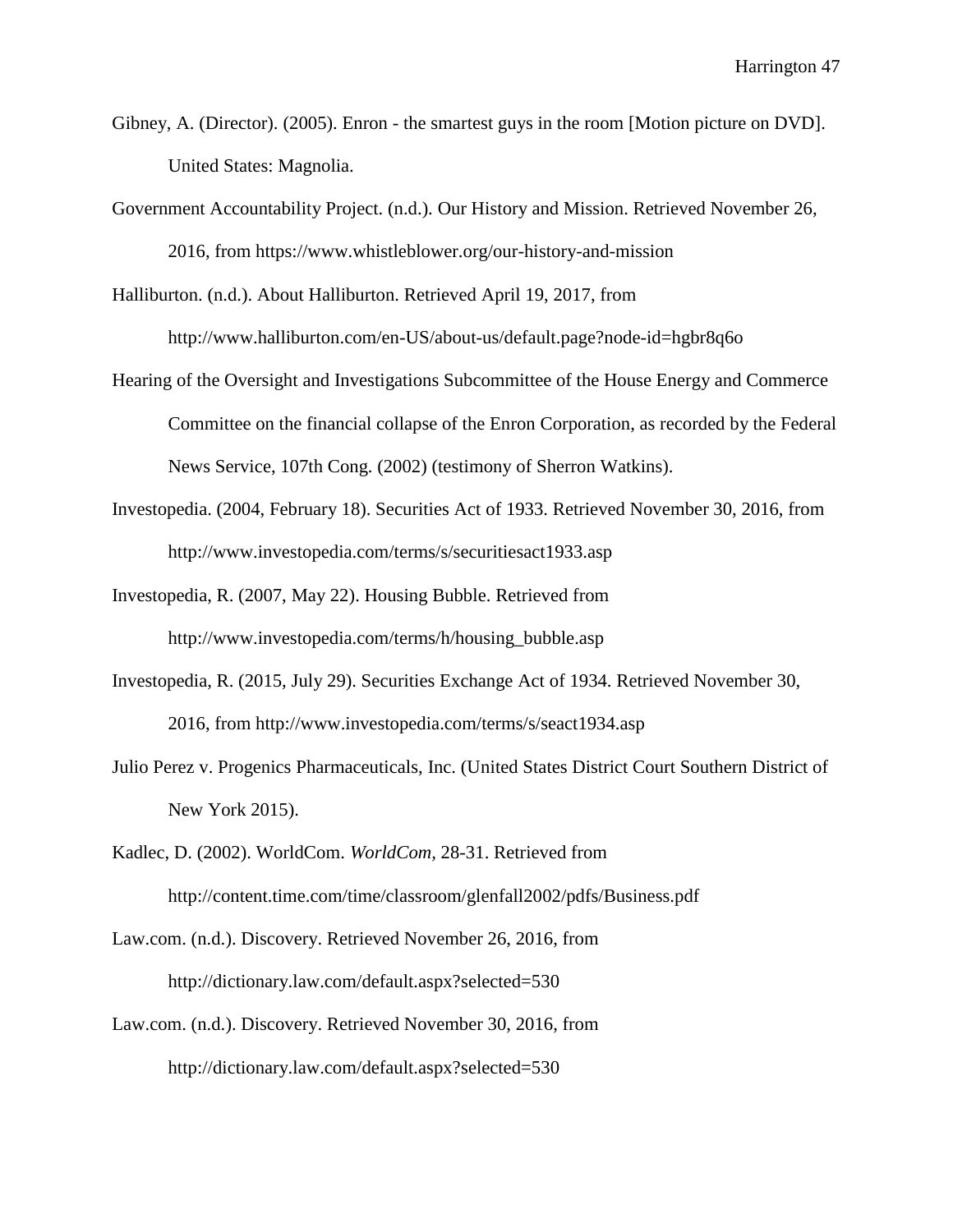Mahadeo, S. (2006, November/December). Tone at the Top. Fraud Magazine, 20(6), 44-46. Retrieved April 10, 2017, from

http://www.suzannemahadeo.com/docs/FraudMagazineToneAtTheTop1.pdf

McMillan, M., CFA. (2012, October 24). *Retaliation against whistle-blowers: No good deed goes unpunished.* CFA Institute. Retrieved from https://blogs.cfainstitute.org/investor/2012/10/24/whistle-blowing-no-good-deed-goesunpunished/

- Melnick, M. (2014, October 07). What Motivates A Whistleblower? Retrieved from http://www.huffingtonpost.com/2014/10/07/psychology-whistleblower\_n\_5889630.html
- Mooney, S., Mull, B. (2013) Lawson v. FMR, LLC. Cornell University Law School. Retrieved from https://www.law.cornell.edu/supct/cert/12-3
- Nance, L., & Koerwer, V. S. (2004). Featured interview sherron watkins, former vice president for corporate development of enron. Journal of Leadership & Organizational Studies, 11(1), 38-47. Retrieved from http://lib.assumption.edu/login?url=http://search.proquest.com/docview/203143575?acco untid=36120
- Parcher, C., CFE. (2012). Fraud and The Internal Auditor: What To Do When You Find It [PDF]. Association of Certified Fraud Examiners. http://www.acfe.com/uploadedFiles/ACFE\_Website/Content/european/Course\_Materials/ 2012/2B\_Parcher\_notes-cpp.pdf
- Patrick, P. A., Ph.D., CFE, CPA, CGFM. (2010, September/October). Be Prepared Before You Blow the Whistle Protection Under State Whistle-blowing Laws. Retrieved from http://www.fraud-magazine.com/article.aspx?id=4294968656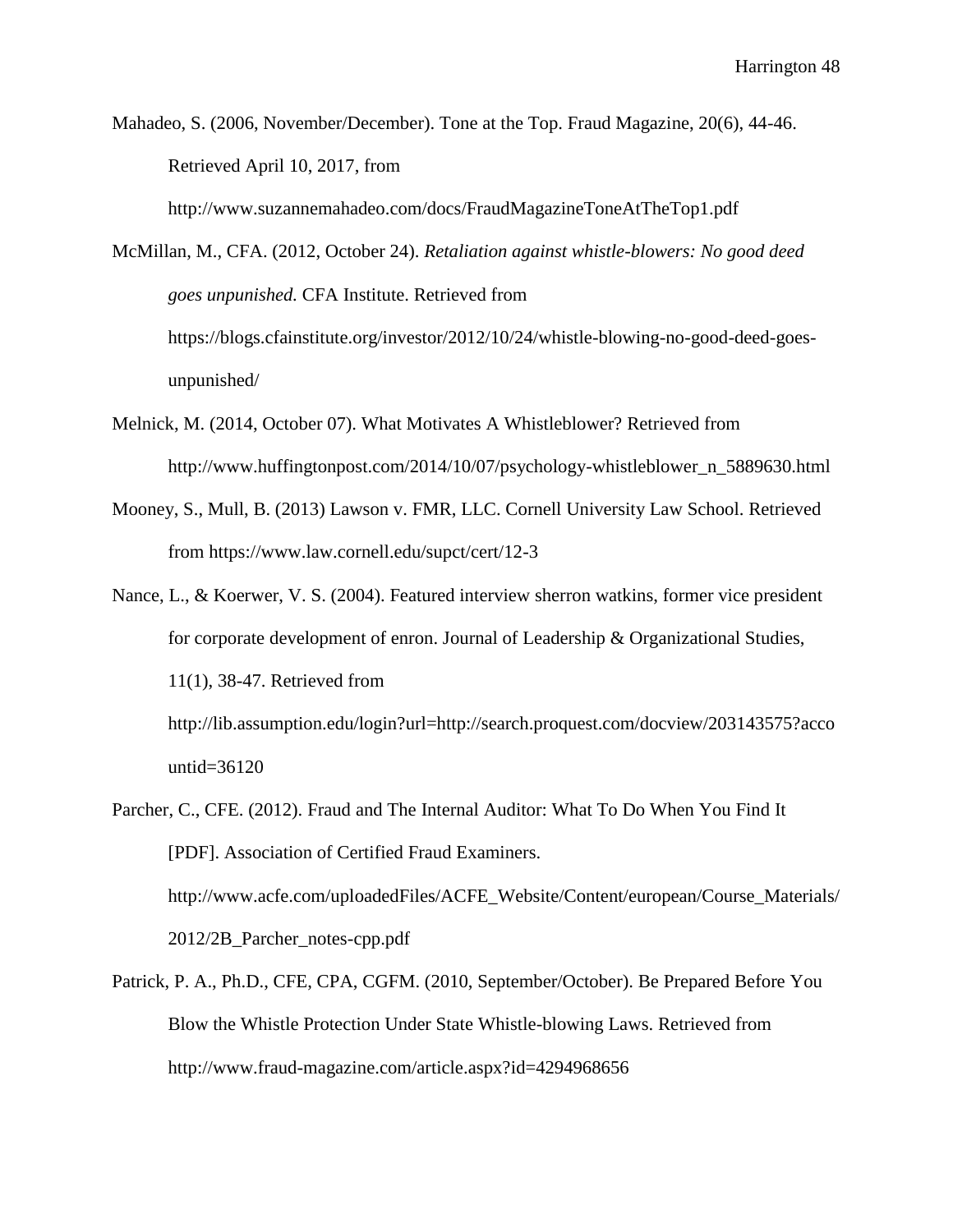- Pellegrini, F. (2002, January 18). Person of the Week: 'Enron Whistleblower' Sherron Watkins. Retrieved from http://content.time.com/time/nation/article/0,8599,194927,00.html
- Private Securities Litigation Reform Act of 1995, Pub. L. No. 105-104–67, § 301, United States Code 26-29 (United States Government Publishing Office 1995).

Progenics. (n.d.). Relistor. Retrieved November 26, 2016, from https://www.relistor.com/

- Ripley, A. (2008, February 04). Q&A: Whistle-Blower Cynthia Cooper. Retrieved from http://content.time.com/time/arts/article/0,8599,1709695,00.html
- Rubenfeld, S. (2016, August 30). Monsanto Whistleblower to Collect \$22 Million SEC Reward. Retrieved November 30, 2016, from http://www.wsj.com/articles/monsantowhistleblower-to-collect-22-million-sec-reward-1472596117
- Sarbanes-Oxley Act of 2002, Pub. L. No. 107th-107–204, United States Statues at Large (2002).
- Securities and Exchange Commission. (2016, August 30). \$22 Million Whistleblower Award for Company Insider Who Helped Uncover Fraud. Retrieved November 30, 2016, from https://www.sec.gov/news/pressrelease/2016-172.html
- Securities and Exchange Commission. (n.d.). *In the Matter of Monsanto Company, Sara M. Brunnquell, CPA, Anthony P. Hartke, CPA, and Jonathan W. Nienas* (United States, Securities and Exchange Commission).
- Shine, D.B. (2007). Pity the sox whistleblower; pity the sox lawyer whistleblower! *The Labor Law Journal*, *58(4)*, 228-241.
- Solomon, D. (2004, June 05). Life After Whistle-Blowing. Retrieved from http://www.nytimes.com/2004/06/06/magazine/way-we-live-now-6-6-04-questions-forsherron-watkins-life-after-whistle-

blowing.html?rref=collection%2Ftimestopic%2FWatkins%2C%2BSherron%2BS.&actio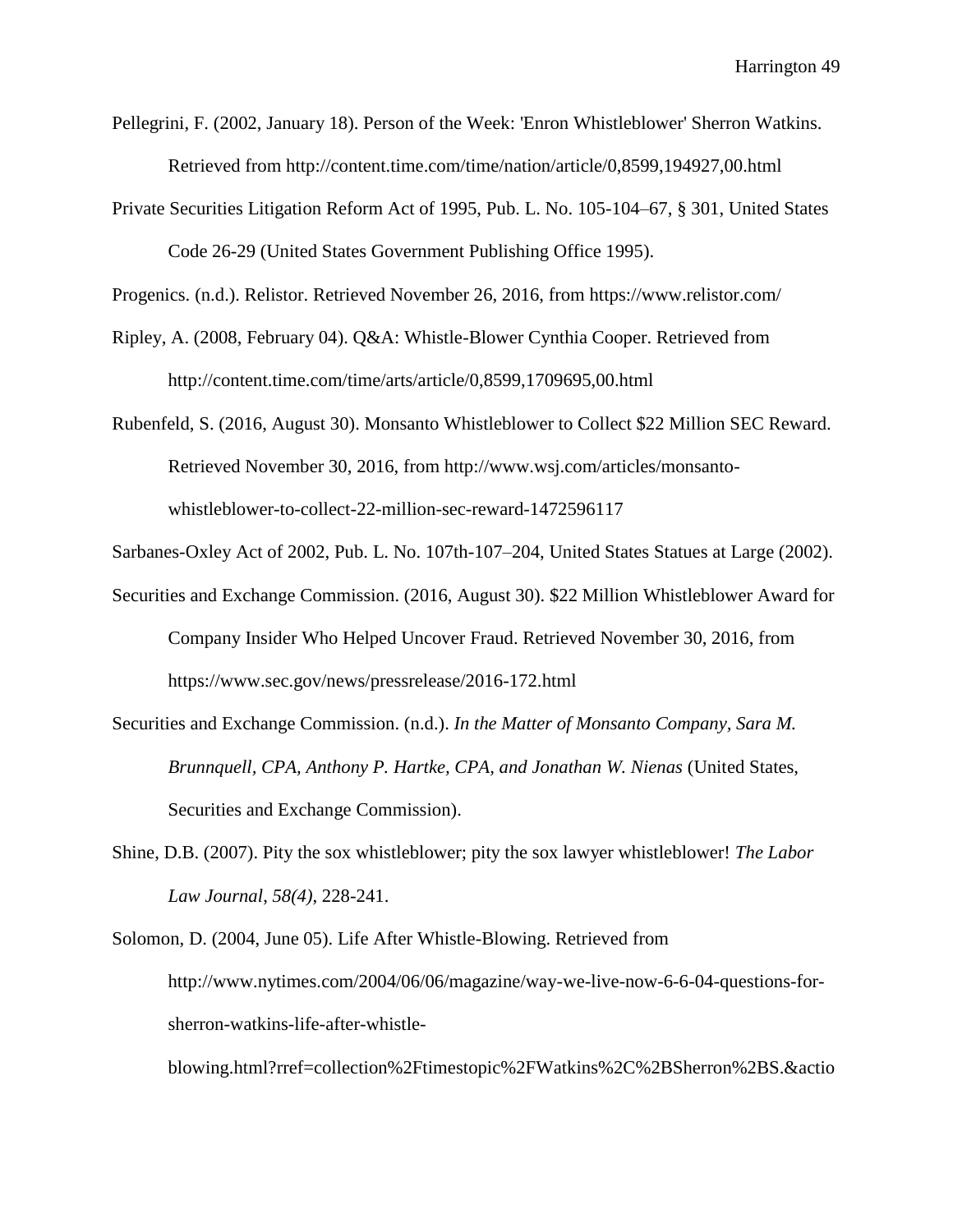n=click&contentCollection=timestopics&region=stream&module=stream\_unit&version= latest&contentPlacement=5&pgtype=collection

- Special Investigative Committee of the Board of Directors of WorldCom, Inc., Beresford, D. R., Katzenbach, N. D., & Rogers, C., Jr. (2003, March 31). Report of Investigation. Retrieved from https://www.sec.gov/Archives/edgar/data/723527/000093176303001862/dex991.htm#ex 991902\_95
- Stinson Leonard Street LLP -Stephen M. Quinlivan. (2016, September 21). SDNY Awards Front Pay in Sarbanes-Oxley Whistleblower Retaliation Case | Lexology. Retrieved from http://www.lexology.com/library/detail.aspx?g=2ef2c530-4ccf-44a6-afef-0d668047320c
- Sullivan, K. (2006, February 16). Corporate Accounting Scandals. Retrieved from https://www.cga.ct.gov/2006/rpt/2006-
- Supreme Court of the United States. (2013). Lawson et al. v. fmr llc et al. certiorari to the united states court of appeals for the first circuit. Washington, DC. Author. Retrieved from http://www.supremecourt.gov/opinions/13pdf/12-3\_4f57.pdf
- United States Court of Appeals for the Fifth Circuit. (2014). Halliburton company, v. administrative review board, united states department of labor (No. 13-60323). Washington, DC. Author. Retrieved from https://assets.documentcloud.org/documents/1694682/menendez-5th-circuit-appealupheld.pdf
- United States Department of Labor Administrative Review Board. (2011). Anthony Menendez, complainant, v. Halliburton, Inc., respondent. (ARB Case Nos. 09-002, 09-003, ALJ Case